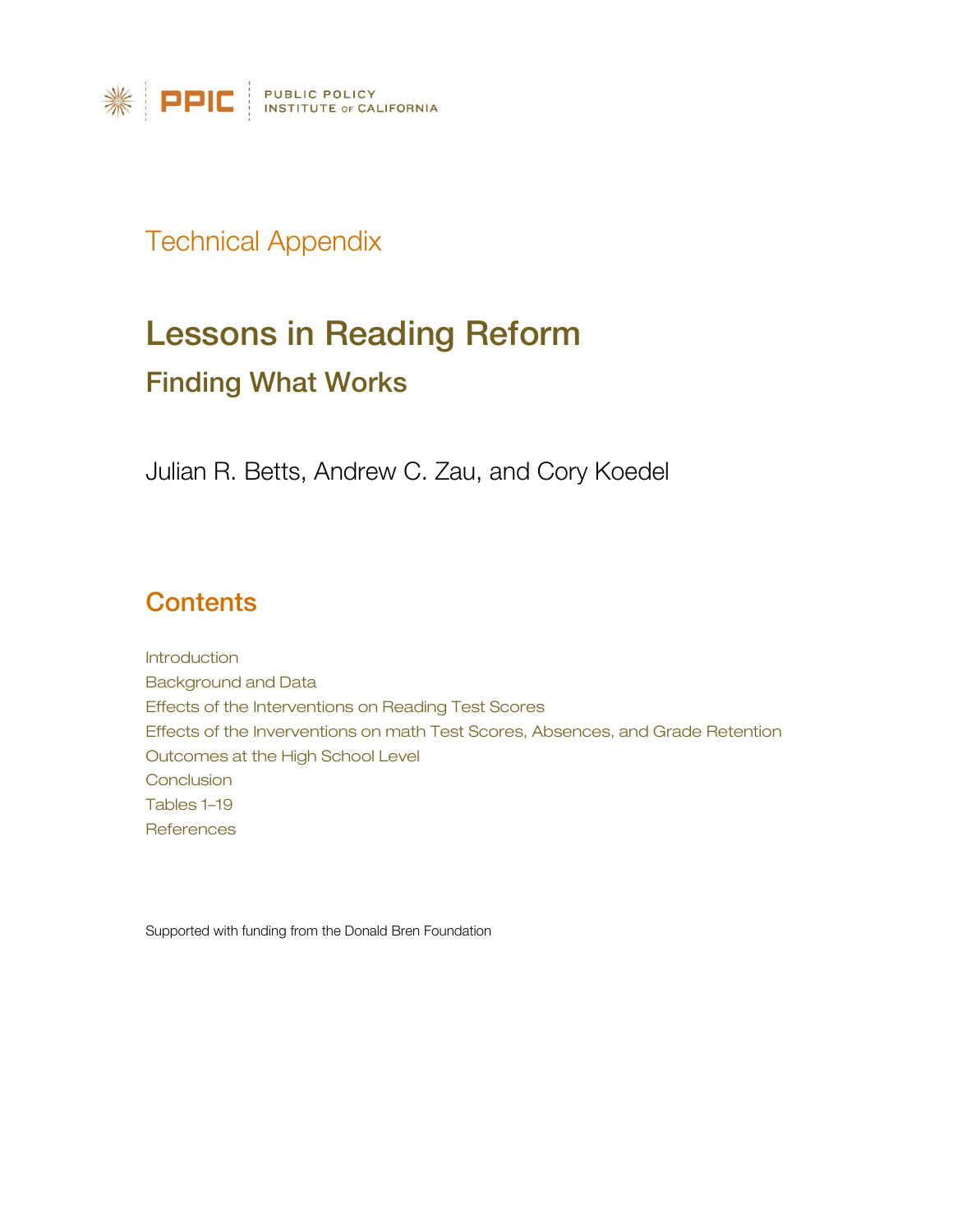## **Introduction**

This technical appendix provides more detail on the reading reforms implemented under the Blueprint for Student Success project in the San Diego Unified School District (SDUSD) between 2000 and 2005. It provides details on the dataset, the econometric methods we employ, and the results, which are also detailed and discussed in the main report.

From a policy perspective, it is imperative to learn whether the reforms in San Diego boosted achievement. From a statistical standpoint, the reforms also offer a relatively clean way to identify the effect of the reforms, compared to the traditional literature on education production functions. The latter literature, which began in earnest with Coleman (1966), typically uses variations in class size and teacher qualifications across students that are potentially endogenous.

More recent variants in this literature have improved identification by using student panel data combined with student fixed effects, thus using the within-student variation to identify the effects of variation in school and classroom resources on student outcomes. We adopted this approach. Nonetheless, a concern in the fixed-effects work is that variations from year to year in a student's classroom environment reflect unobserved variations in student performance or motivation.

The San Diego setting is particularly amenable to the use of student fixed effects. With one minor exception, this is due to the elements of the Blueprint being implemented in the summer of 2000. Our data panel, which begins in 1999, facilitates a before-and-after analysis. In addition, the district curtailed and in some cases eliminated some of the reform elements starting in the 2003-2004 school year. This time pattern of implementation and subsequent winding down of the reforms, plus variations in which reform elements were available for a student as he or she progressed from grade to grade, creates a largely exogenous source of variation in exposure to the reforms, thus enhancing the credibility of the student-fixed-effect formulation.

## Background and Data

Several studies have previously analyzed the Blueprint for Student Success. The American Institutes for Research (AIR) was hired by the SDUSD school board to produce evaluations of the first two years of the Blueprint (2000-200[1](#page-1-0) and 2001-2002). See AIR (2002) and Quick et al. (2003).<sup>1</sup> The AIR research compared progress in student achievement, measured using several of the statewide tests, between SDUSD and a number of comparison districts. Bassok and Raymond (2005) produced a similar follow-up analysis. While useful, these aggregate studies cannot tell us whether the reforms worked in an absolute sense, because the comparison districts in California were implementing reading reforms at the same time. In particular, the Los Angeles Unified School District patterned many of its reforms on the San Diego precedent. More fundamentally, these analyses of aggregate trends in test scores cannot attribute changes in average achievement to the Blueprint specifically, nor can they identify which of the many interventions were the most or least effective.

-

<span id="page-1-0"></span><sup>&</sup>lt;sup>1</sup> See also Stein, Hubbard, and Mehan (2004) for a perceptive comparison of the "cultures of reform" in SDUSD and New York City's District #2. Former SDUSD Chancellor of Instruction Tony Alvarado made major contributions to academic reforms in both districts. Hightower (2002) and Betts (2005) also provide an overview of the reforms.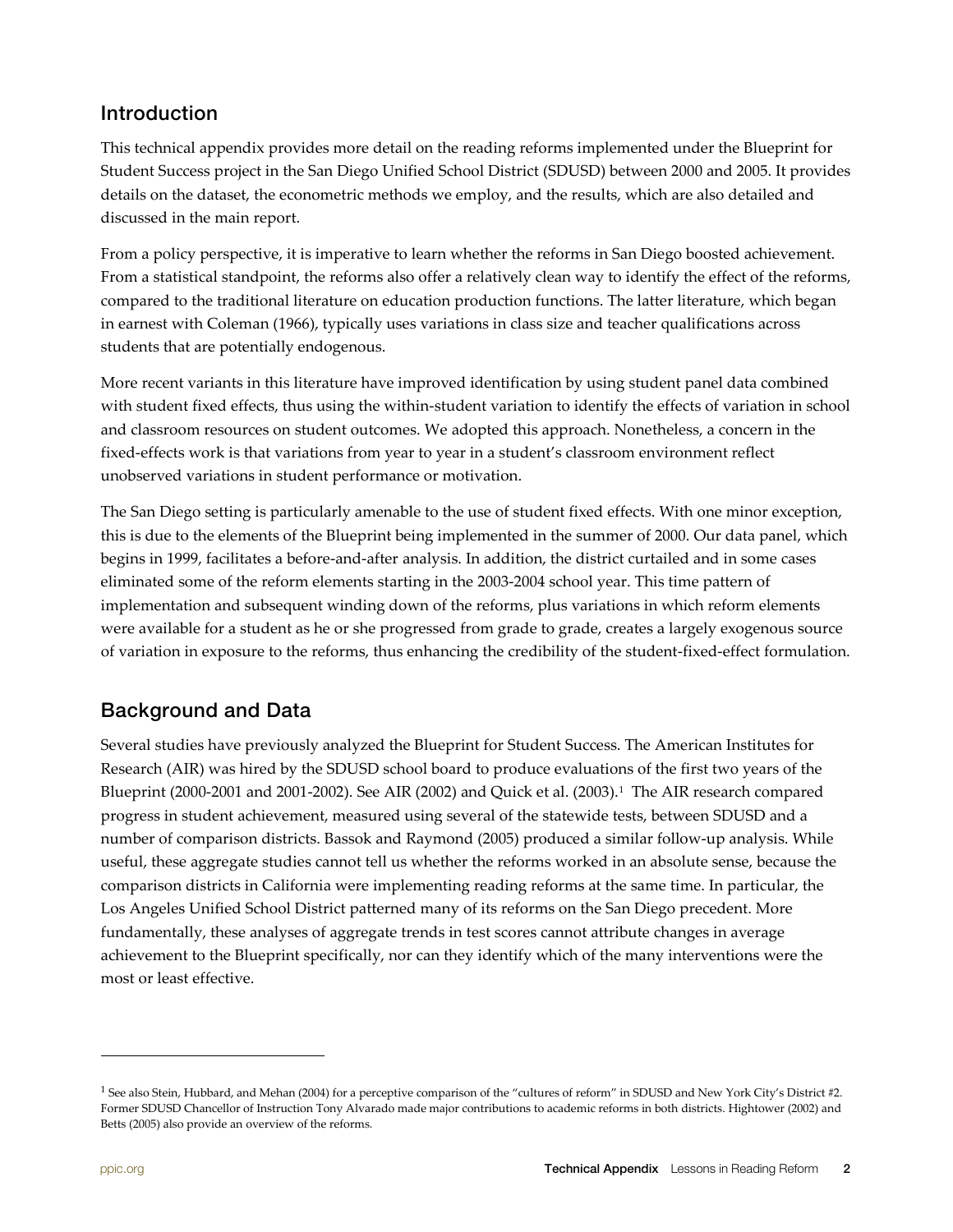The present paper builds directly on the work of Betts, Zau, and King (2005), the first student-level analysis of the impact of the reforms. These authors found that the reforms had a moderate positive effect on achievement in elementary schools, a small positive effect in middle schools, and a moderate negative effect in high schools. They also found that some of the student interventions were quite effective and that peer coach system had yet to bear significant fruit. A limitation of that study is that it analyzes the reforms only through spring 2002, the end of the second year of the reform. It is important to know whether early gains were sustained, diminished over time or grew as district teachers and administrators gained experience with the reforms. The present study also extends the previous work by examining a far richer array of outcomes, including the probabilities of grade retention, the completion of the college-preparatory course sequence in high school, and completion of high school.

#### Data

Our data consists of complete student academic records, including test scores, courses taken, and absences, from fall 1999 through spring 2005. The data include indicators of Blueprint interventions in which each student participated in a given year, and a rich set of covariates related to the student's class size and teacher qualifications (overall in elementary school, and in English in middle and high school).

California has administered different tests at different times. It mandated the Stanford 9 test in spring 1998 through spring 2002, and the California Standards Test (CST) in spring 2002 and later years. We convert both into z-scores by subtracting the district-wide mean and dividing by the district-wide standard deviation for a given year and grade. In spring 2002 we use the CST. Because the state gave both the Stanford 9 and CST tests in that year, we can examine the degree to which individual students' results are consistent across tests. In reading, the main focus of this paper, the correlation across tests was 0.93, and in math it was 0.86. These are extraordinarily high; they considerably exceed the correlations of CST scores in 2002 and 2003 for individual students, 0.85 for reading and 0.76 for math. The high correlations are in part by design because the designers of the CST borrowed many questions from the Stanford 9.

| <b>Blueprint</b><br><b>Elements</b>  |                                               |                                                                                              |                                                                                   |
|--------------------------------------|-----------------------------------------------|----------------------------------------------------------------------------------------------|-----------------------------------------------------------------------------------|
|                                      |                                               | <b>Student Group</b>                                                                         | <b>Content of Element</b>                                                         |
| <b>Prevention</b><br><b>Strategy</b> |                                               |                                                                                              |                                                                                   |
|                                      | <b>Genre Studies</b>                          | Students reading at or above grade level,<br>grade 6 or 7                                    | Two-period English class                                                          |
|                                      | Peer coaching                                 | All students                                                                                 | Placed at all schools for teacher<br>development                                  |
|                                      | Focus schools                                 | All students in bottom 10th of elementary<br>schools                                         | Extended year, additional peer coach,<br>additional funding                       |
|                                      | $API-2$                                       | Elementary schools in second-lowest<br>decile                                                | Additional peer coach, additional funding                                         |
| Intervention<br><b>Strategy</b>      |                                               |                                                                                              |                                                                                   |
|                                      | <b>Literacy Block</b>                         | Students reading below grade level,<br>grades $6-10$                                         | Double-length English classes                                                     |
|                                      | <b>Literacy Core</b>                          | Students significantly below grade level<br>in grade 9                                       | Triple-length English classes                                                     |
|                                      | <b>Extended Day Reading</b><br>Program (EDRP) | Students below and significantly below<br>grade level in all schools (grades 1<br>through 9) | Three 90-minute periods of supervised<br>reading each week before or after school |
|                                      | Summer school/<br>intersession                | Students in most grades from kindergarten<br>through grade 9 who lagged in reading           | Six weeks, four hours per day of reading<br>in summer, or intersession            |

#### Blueprint program elements in place, 2000-2001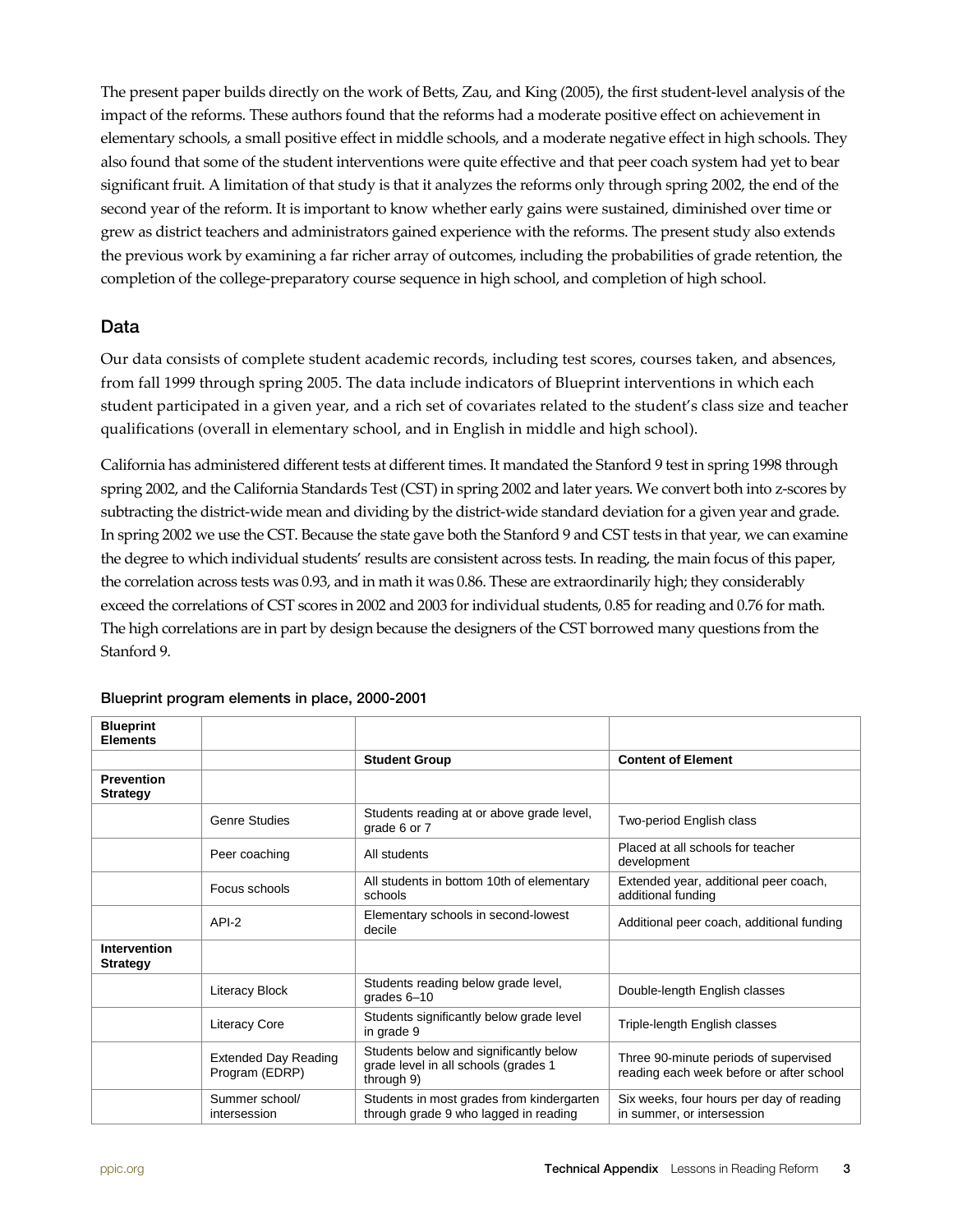### Effects of the Interventions on Reading Test Scores

We model gains in test scores, or ∆Score<sub>icgst</sub> for student i in classroom c in grade g in school s in year t as a function of school, family and personal, and classroom characteristics. Our regression model is:

$$
\Delta Score_{icgst} = \alpha_s + \beta_{Zipcode_{it}} + \gamma_i + Score_{icgs,t-1}\omega + \textbf{FAMILY}_{it}E + \textbf{PERSONAL}_{it}\Phi
$$
  
+**CLASS**<sub>icgst</sub>Γ + **SCHOOL**<sub>ist</sub>Λ + **BLUEP**<sub>it</sub>K + *PEER*<sub>igs,t</sub>π + ε<sub>it</sub>

where the first three regressors represent fixed effects for the student's school, home zip code, and also the student; Scoreicgs,t-1 is the student's prior year score, added as a control for regression to the mean; the next four items in bold characters indicate vectors of time-varying family, personal, classroom, and school characteristics (including year dummies); **BLUEPist** is a vector characterizing student i's participation in Blueprint interventions in year t, along with measures at the school level of Blueprint elements such as peer coach to enrollment ratios expressed as a percentage; PEERigs,t is the average test scores of a students' peers in his or her grade level at the current school, based on the prior spring's tests and expressed as the number of standard deviations above or below the district mean score for that grade and year; corresponding Greek letters are vectors of coefficients and εit is an error term.

We include a lagged score because of evidence that there is regression to the mean in the test-score data. Regression to the mean is problematic because a student who has had a bad year academically is likely to have a larger-than-usual gain in test scores the next year and also to participate in a Blueprint intervention. If we do not control for regression to the mean we could wrongly attribute the abnormally large gain in test scores to the intervention itself. An analogous problem was first noted in the literature on government training programs by Ashenfelter (1978). Below, we discuss how results change when we re-estimate (1) without the lagged test score. In some cases we find larger (more positive) coefficients on Blueprint variables, which is consistent with this problem (now commonly known as "Ashenfelter's dip").

Although we include student fixed effects to account for any unchanging and unobserved aspects of students, schools, and zip codes, there are many confounding factors related to students, their families, and their schools and classrooms that could change over time. We incorporate these as explanatory variables. We do not highlight the effect of these explanatory variables on reading achievement in this paper, but it is nonetheless important to control for them.<sup>[2](#page-3-0)</sup> Table 1 lists all of the explanatory variables that we add to the model of gains in reading scores for elementary school students. These variables include aspects of students, families, and neighborhoods that could change over time. Table 2 lists explanatory variables at the school, student body, grade, and classroom level that we use in our main models for elementary schools. They are mostly self-explanatory, with the possible exception of some of the teacher characteristics. We include controls for teachers with a full credential and two types of teachers with less than a full credential—those with an emergency credential, and interns. We also interact these variables with dummy variables for the teacher's total years of teaching experience (0–2, 3–5, and 6–9). We also control for a number of language certifications that certify that a teacher has received training in how to teach English Learner (EL) students. The first, CLAD, (the Crosscultural, Language and Academic Development credential), prepares teachers to

l

<span id="page-3-0"></span><sup>&</sup>lt;sup>2</sup> See Betts, Zau, and Rice (2003) for a detailed accounting of the influence of these other variables on gains in reading achievement. The results reported there are quite similar to what we found in the present models.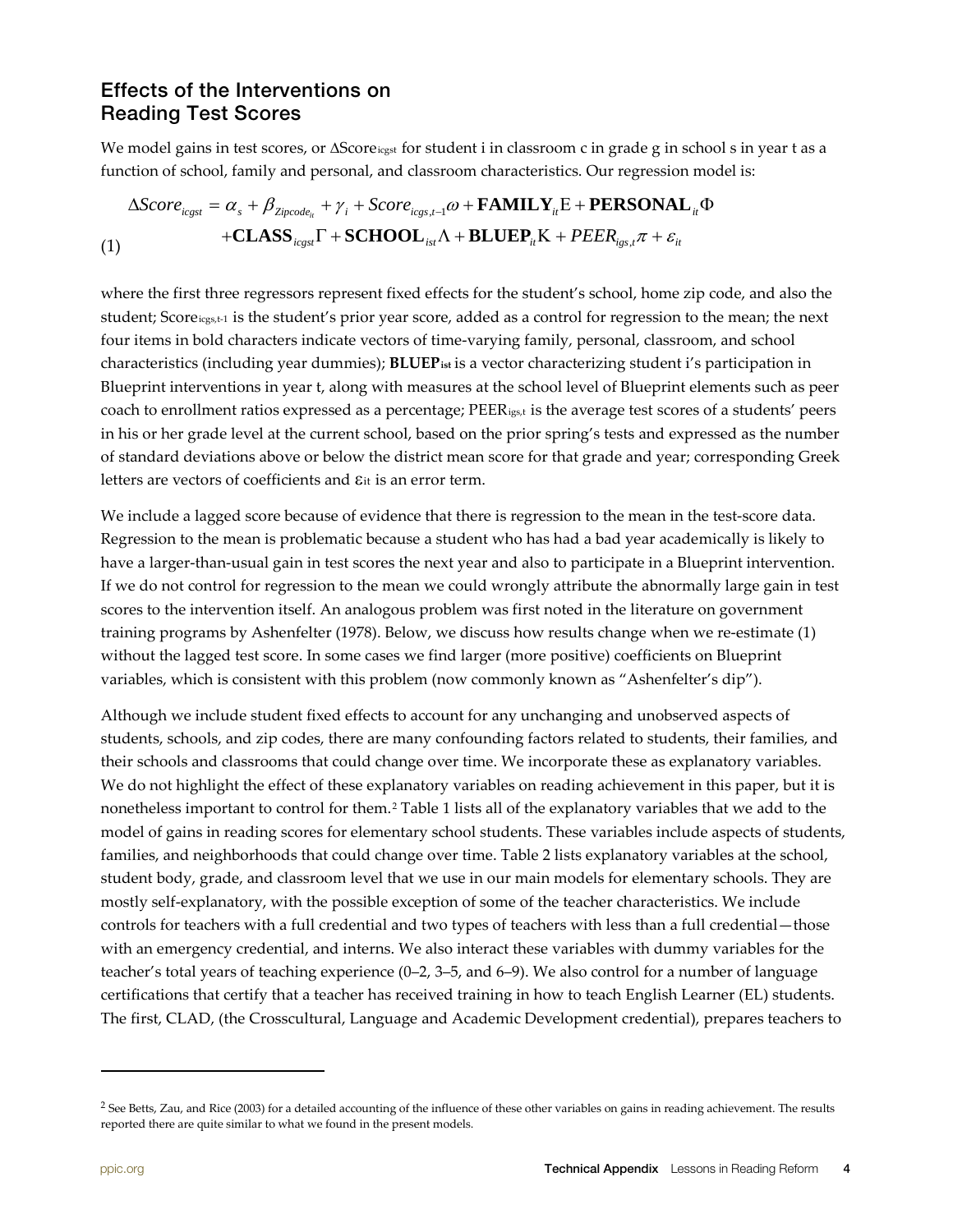teach EL students. BCLAD, the Bilingual CLAD, is similar but prepares bilingual teachers to teach in a bilingual classroom.

At the middle school and high school level we include all of the explanatory variables listed in Tables 1 and 2 with three modifications. First, whereas we focus on each elementary student's homeroom teacher, at the middle and high school levels we instead focus on the characteristics of each student's English classroom and English teacher. Second, at the middle school and high school levels we need to control for additional characteristics of teachers, including subject authorizations, which indicate the degree of mastery of the subject matter at hand. A teaching credential, on the other hand, denotes mastery of more general approaches to teaching. Subject authorization levels include—in descending order—full authorization, supplementary, board resolution, and limited assignment emergency (LAE).[3](#page-4-0) Accordingly, we add controls for a supplementary, board resolution, or LAE subject authorization. Third, at the middle school and especially the high school level, the number of English classes that a student takes each year may vary. We therefore add indicator variables showing that students took zero or one English course, or more than (the normal load of) two classes in a given year.

To these models we added numerous characterizations of Blueprint elements. Peer coaches are placed in schools to assist classroom teachers by observing their lectures and providing feedback, providing lectures while the regular teacher watches, and providing training in various other ways. We wanted to test whether the intensity of peer coaches in a school influenced reading gains. Therefore we calculated the ratio of coaches to overall enrollment in each school, expressed as a percentage (that is, multiplied by 100). Because class size varies little across schools in the district (Betts, Zau, and Rice, 2003), an individual coach who had to work with a greater number of classrooms could be less effective. [4](#page-4-1) Because a coach's own experience might influence his or her effectiveness, we also included a measure of the average years of teaching experience of peer coaches at the school.

At the elementary school level, two important Blueprint elements are the Focus and API-2 schools, which receive substantial additional resources. We add indicator variables for which elementary schools were in these groups. We note that one of the additional resources that schools in both categories received was a second peer coach. Because we control separately for this, we can effectively distinguish between the effect of peer coaches on the one hand, and on the other, the collective effect of the other resources added through the Focus and API-2 school programs.

Because the student fixed-effects formulation removes variation across students, in effect mean-differencing the data, identification of the Blueprint variables comes from within-student variation in exposure to various aspects of the reform. A major source of within-student variation comes from the way in which the program was implemented and then, over the course of several years, pared back (mainly due to financial realities). In 1999-2000, the first year for which we have a test-score gain, the Blueprint was not in place, except for peer coaching and Genre Studies, which were implemented on an extremely limited basis, and Literacy Block,

-

<span id="page-4-0"></span> $3$  Full and supplementary subject authorizations are official authorizations mandated by the California Commission on Teacher Credentialing (CCTC). Board resolutions refer to decisions by the SDUSD board to authorize a teacher to teach a specific subject, based on the teacher having taken relevant college courses. These teachers may lack one or two courses required for a supplementary authorization or have enough in the general subject area but not the exact set of courses required by the CCTC. LAE authorizations are short-term authorizations for teachers with less subject knowledge. These should not be confused with emergency credentials, because LAE credentials are given to fully credentialed teachers teaching outside of their normal assignment. Some high school teachers may not hold any of the above subject authorizations, because they are not yet fully credentialed teachers.

<span id="page-4-1"></span><sup>&</sup>lt;sup>4</sup> In early versions of this work we also tried a regressor that simply counted the number of peer coaches at the school. The results were qualitatively similar.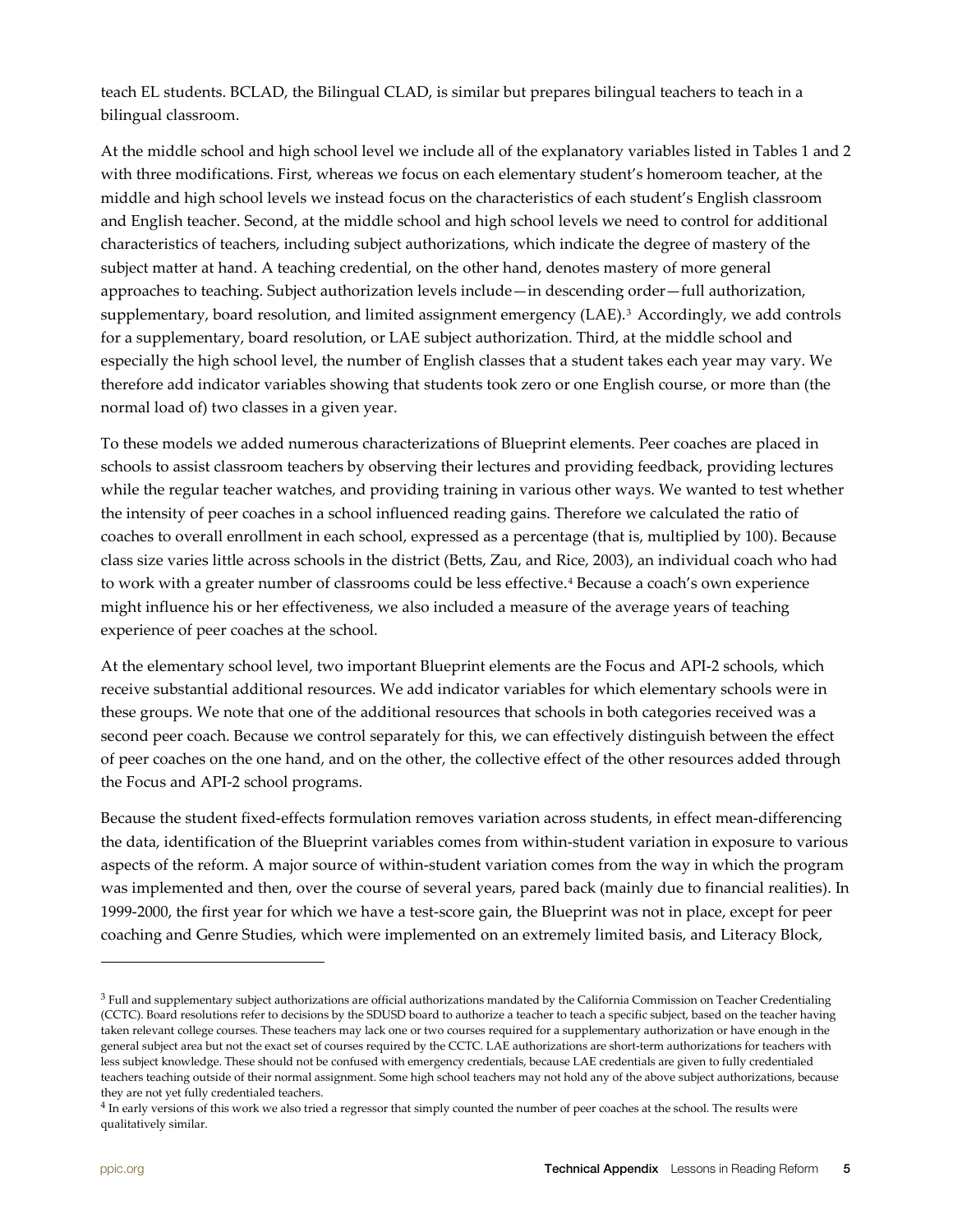which was implemented in grades 9 and 10 in 1999-2000. Most elements of the reform were implemented in 2000-2001 and expanded in 2001-2002. (The preventive Genre Studies class did not fit this pattern exactly because it was first introduced in grade 6 and then, in 2002-2003, in grades 7 and 8.) Many programs were scaled back or eliminated around 2003-2004 or 2004-2005. This provides a second source of within-student identification. Table 3 shows the percentage of students in our sample who participated in the various literacy interventions by year. To save space we do not show a column for 1999-2000, except for programs which that year had participation above zero.

#### Main Results

Table 4 shows the main results for reading at the elementary school level. It would be misleading to attribute to the literacy reforms any variation in achievement gains that in fact arose due to variations in class size or teacher qualifications. Model i excludes controls for class size and teacher characteristics. Models ii and iii add controls for class size and teacher characteristics respectively, while model iv includes controls for both class size and teacher characteristics. The coefficients and level of significance of the Blueprint variables are affected little by the addition of these controls. (The main report summarizes results from model iv.) Here, we report on models of gains in z-scores, so that that the interpretation of the regression coefficients is that a one-unit increase in the given regressor is predicted to change the student's test score by the corresponding number of standard deviations of test scores indicated by the coefficient. While it is common in the academic literature to present results this way, for our report we converted these estimates to the number of percentile points a student would move up or down in the rankings of students, in each grade, after participating in a given Blueprint element. To make this conversion, we assumed that most Blueprint elements were applied to a student at the 25<sup>th</sup> percentile of the district distribution, because the interventions were targeted at students lagging behind in reading. Thus, we added the coefficient to the value of a standard normal at the  $25<sup>th</sup>$ percentile and calculated the change in the percentile directly from the cumulative distribution for a standard normal distribution. In addition, the Focus school and API-2 preventive measures were targeted at the lowest-performing schools and were therefore treated in the same way. There were two exceptions to using the 25th percentile as the base. Peer coaching was a form of professional development provided for all teachers (and implicitly, designed to help all students). Thus we converted the estimated effects assuming that the student began at the 50<sup>th</sup> percentile. The second exception was Genre Studies, the preventivestrategy double-length English classes aimed at students reading at or above grade level. We converted the estimated effects assuming that students in Genre Studies were initially at the 75<sup>th</sup> percentile.

The measure of peer coaches as a percentage of enrollment has a positive coefficient but is not quite significant. A second variable indicating the average years of teaching experience of peer coaches is negative and insignificant. Two other preventive measures, the Focus and API-2 schools, both enter in a positive and significant fashion. The coefficients are small, at roughly 0.02 and 0.03 respectively. (Because the dependent variable is gains scaled in terms of district-wide standard deviations within grade, we can interpret these coefficients as the predicted gain in standard deviations resulting from a student's school receiving the district supports under these programs.) EDRP and Blueprint summer school elements are not significant, but the intersession literary program (designed for students at year-round schools for whom summer school is impractical) enters in a positive and significant fashion.

A number of value-added test-score studies have found evidence that teachers in their first few years of classroom experience do not teach as effectively as do more experienced teachers. It stands to reason that the effect of Blueprint interventions might vary with the experience of the homeroom teacher. The direction of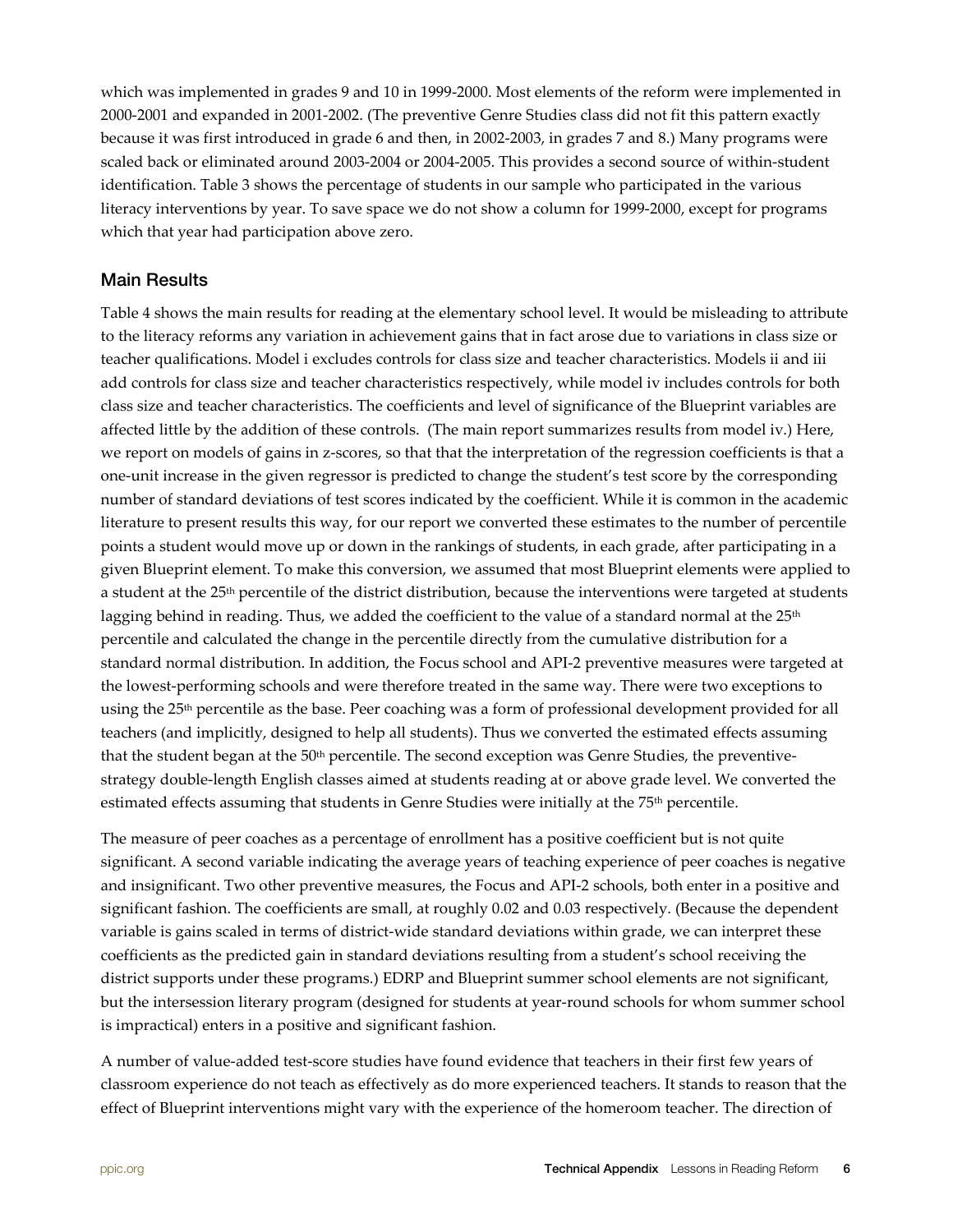the effect is unclear a priori. Blueprint interventions might be more effective when the teacher is inexperienced if they act as a substitute for teacher experience. Conversely, if they act as a complement to teacher experience, then the interventions could be more effective when the homeroom teacher is more experienced.

Model v adds interactions between dummies for teacher experience and the Blueprint elements that take place during the regular school day: peer coaching, and the Focus and API-2 school programs. An F-test (bottom row of the table) suggests that the interactions belong in the model. Two interactions, with the peercoach-to-enrollment variable and the indicator for API-2 schools, enter negatively and significantly, suggesting that students with more highly experienced teachers gain more from the peer coaching and API-2 programs. The main peer-coach-to-enrollment variable also becomes significant and positive in this model. However, this main effect, with a coefficient of 0.04, does not suggest a large effect of peer coaches. As shown in Table 14, a one standard-deviation increase in the peer coach to enrollment percentage is 0.13; an increase of that amount is predicted to increase achievement by 0.005 of a standard deviation.

Model vi further adds interactions between the homeroom teacher's experience and EDRP and Summer session Blueprint elements. In a few instances we find negative interactions between the intervention and dummies indicating relatively less experienced homeroom teachers. The interaction effects, like the main effects, are small.

Table 5 shows results for middle schools. We focus on model iv because the results do not vary much with the addition of variables for class size and teacher characteristics. Indicators for the double- and triple-length classes for students below grade level in reading, the Literacy Block and Literacy Core Blueprint elements, are both positive and highly significant. The latter coefficient is meaningful, suggesting one year in Literacy Core is associated with a boost of 0.16 standard deviations in achievement. The Genre Studies variable also enters positively and significantly. These double-length English classes for students who were at or above grade level appear to have about the same influence on gains in test scores as does Literacy Block, the corresponding classes for students the district believed to be reading below grade level. In addition, we include a control for the Accelerated class element, which was grade retention followed by triple-length English classes in the year in which the student was retained. The coefficient on this variable is negative and significant, but small. The remaining Blueprint variables do not enter significantly.

Models v and vi add interactions between selected Blueprint variables and indicators for the English teacher's experience. As shown at the bottom of Table 5, the null of no interactions is handily retained. A few of the interactions are significant, providing some evidence that Genre Studies and EDRP could be relatively less effective when the English teacher is relatively inexperienced. These effects are very small.

At the high school level, as shown in Table 6, all of the Blueprint variables are either insignificant or enter significantly but negatively. The latter applies to Literacy Block, Literacy Core, Summer session, and average years of teaching experience of peer coaches. Betts, Zau, and King (2005) report similar results using a much shorter panel. No evidence of significant interactions with the level of experience of the student's English teacher emerges in models v and vi.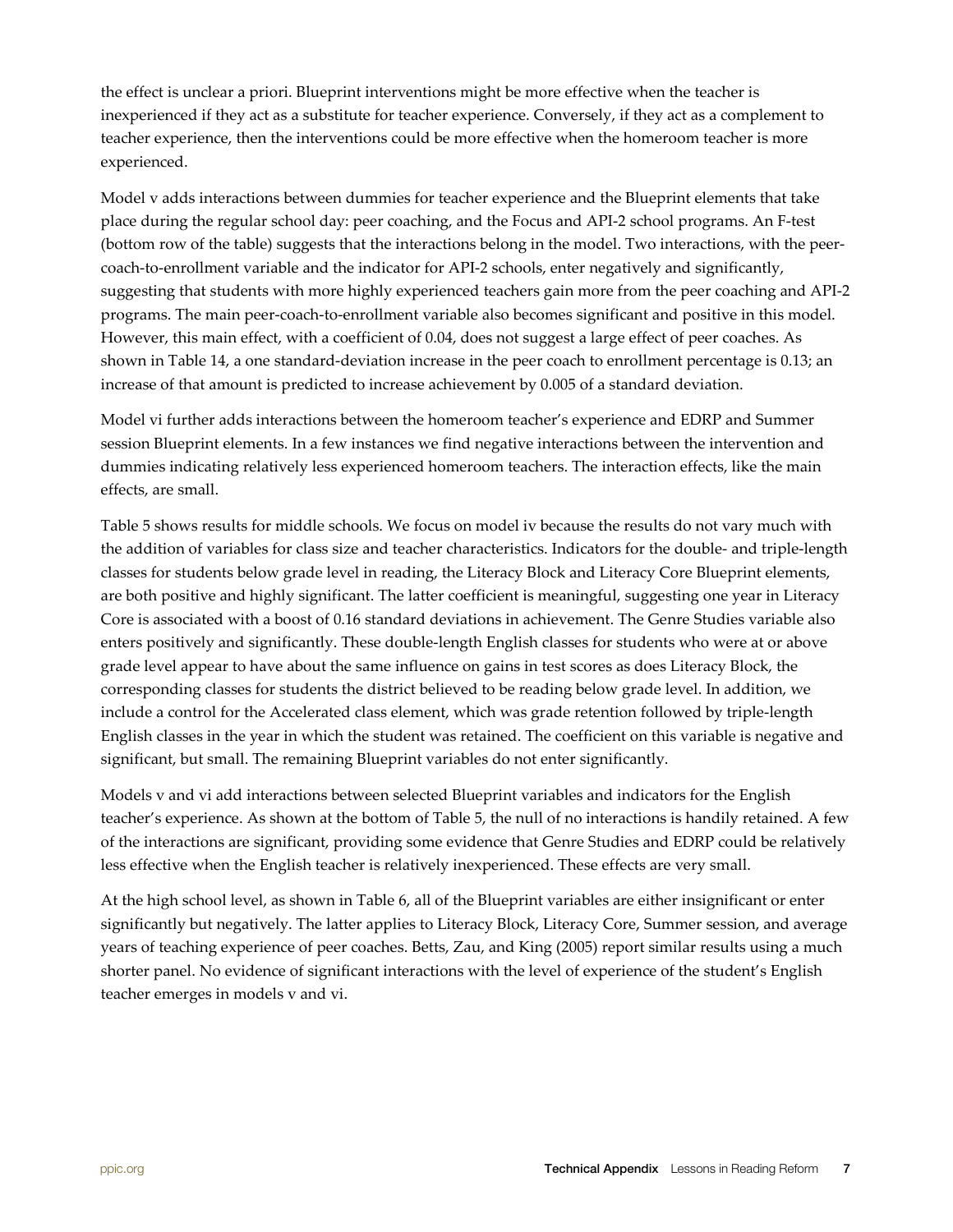### Other Specifications

As mentioned earlier, because of regression to the mean in test scores, we felt it important to control for the initial test score so as to avoid attributing students' natural improvement after a randomly bad year to their subsequent placement in the Blueprint reforms. Table 15 reproduces model iv from Tables 4 through 6 for each grade span and then repeats these models but without the lagged reading score. In general we find that omitting initial achievement leads to larger (more positive) coefficients on the Blueprint variables. In some cases the changes are meaningful. In the models for elementary schools, the estimated effect of EDRP participation becomes statistically significant, positive, and fairly large. In the middle school model, five of the eight Blueprint variables either become positive and significant, or, if they were already positive and significant, the coefficients become larger. Of the remaining three variables, two remain statistically insignificant and one, Genre Studies, which is positive and significant in the model with the lagged score, becomes insignificant in the model without the lagged score. Perhaps the most notable findings are that EDRP and Summer session become positive and significant, although with modest effect sizes of about 0.05. At the high school level, Literacy Block and, for EL students, Literacy Block/Core, switch from being negative and significant to positive and significant, but the coefficients on the other variables change in less dramatic ways.

On the whole, then, the results without the lagged scores are far more favorable to the Blueprint than our main specification, but it seems likely that much of this is due to students having a bad year, being placed in a Blueprint intervention the next year, and then naturally regressing to the mean (that is, having a largerthan-usual gain in test scores). Given our concern about regression to the mean, and the evidence in this table that regression to the mean may materially alter the conclusions, we restrict our attention to our original model (1), in the knowledge that the findings from this specification are conservative.

Next, we tested for variations in the effect of various Blueprint elements by year. We anticipated several possible patterns. One is increased effects of each Blueprint element each year. Such patterns would emerge if there were learning-by-doing effects as the interventions were rolled out. A second possibility is a pyramid or inverted-U pattern of effectiveness against time. One explanation would be initial increases in effectiveness followed by a period of reversals. There are two reasons for the effectiveness of the reforms to decline eventually. First, union and teacher resistance to the reforms was quite strong, and appeared to grow over time. In addition, state cutbacks to public education led to budget shortfalls in districts around the state. A third possible pattern that could emerge is one that would be consistent with Hawthorne effects, namely an immediate positive effect that diminishes very quickly as the psychological effect of a school (or a set of underperforming students) receiving newfound attention wears off.

Tables 16, 17, and 18 show the results of re-estimating model iv after adding year interactions with various Blueprint interventions. The tables show the main effect of each policy for 2000-2001 as well as interaction terms between Blueprint variables with dummy variables for other years. The second column in these tables indicates whether the total effect of the given policy in a given year (which will be the sum of the main effect and, for all but the base year, the interaction term for the given year), is statistically significant.

No single pattern emerges as dominant in these models. The most typical pattern is the pyramid, in which effectiveness of a given Blueprint element increased for one or more years and then began to fade. Examples of this include the Focus and API-2 programs in elementary schools, Genre Studies in middle schools, and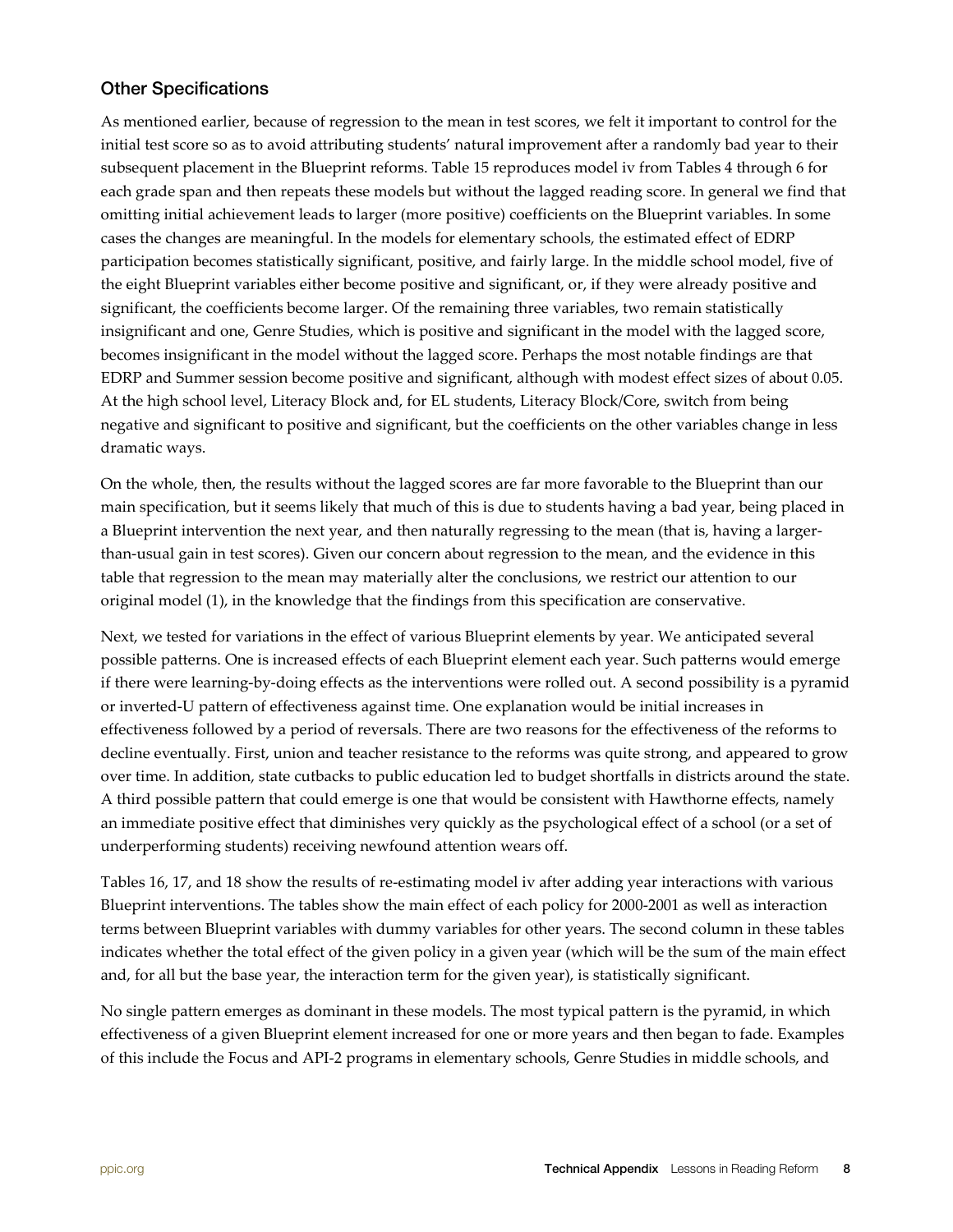Literacy Core for non-EL students in high school.<sup>[5](#page-8-0)</sup> The Focus effects exhibit a particularly steep rise and decline. Focus schools had a longer school year (about 24 days) only in 2000–2001 and 2001–2002, after which financial constraints forced their cancellation. This pattern coincides with higher reading test scores in spring 2002 and spring 2003. A further indication that the longer school year may have been crucial is the fact that only in these two years is the estimated effect of the Focus program statistically different from zero. [6](#page-8-1)

A second common pattern was gradual increases in effectiveness over time. It is striking to see that in middle schools, the coefficient on Literacy Block/Core for EL students becomes bigger each year, without exception. In high schools, the effects of Literacy Block/Core for EL students also increased (in the sense that they became less negative each year, before becoming positive but not significant in 2004-2005). The implication is that middle and high school teachers (and their EL students) made better use of these extended-length English classes each year.

Our measure of the peer coach element as a percentage of enrollment shows similar increases in effectiveness over time, although the pattern is not completely uniform. This makes perfect sense because it should take some time for coaches to begin to visit with classroom teachers, to model teaching methods, and to encourage adoption and mastery of the methods by the classroom teachers.

The effects of Blueprint elements may have varied over time in other ways. In our test score models, we assume that an intervention in grade 8 affects achievement gains in grade 8 but not in later grades. It is possible that such gains are temporary, so that larger-than-average gains for students in grade 8 would be followed by smaller-than-average gains in grade 9. Conversely, it could be that participating in a reading intervention in grade 8 boosts achievement gains in grade 8 as well as in grade 9 and beyond. Data availability limits our ability to test these possibilities: We have a fairly short panel, and in addition, there is some collinearity between participating in a given Blueprint element in year t and year t-1. When we repeated our test-score models adding the previous year's Blueprint participation, by far the most common finding was that exposure to a Blueprint element in the prior school year increased achievement gains in the current year. This occurred in just over half the cases. In only about 10 percent of cases there was evidence of a negative effect in a later school year, and these cases involved high school interventions that we had already estimated to have an overall negative effect. In the remaining 40 percent of cases, no evidence of an effect of past exposure to a Blueprint element emerged. Our interpretation of these findings is somewhat limited because of the collinearity in the data, which in a few cases manifested itself by the current-year effect becoming insignificant once we added controls for the same Blueprint element in the prior year. We tentatively conclude that, in elementary and middle schools, in many cases, the Blueprint led to both immediate as well as perhaps future gains in achievement; in high schools, the negative effects sometimes spilled over into the following year.

l

<span id="page-8-0"></span><sup>&</sup>lt;sup>5</sup> The last of these is slightly different in that the overall effect never becomes positive and significant. But the same sort of pyramid or inverted-U pattern persists: the coefficient is negative and insignificant in all years except for 2002-2003, when it is negative but closest to zero, and not significant.

<span id="page-8-1"></span><sup>6</sup> We thank Karen Bachofer for this insight.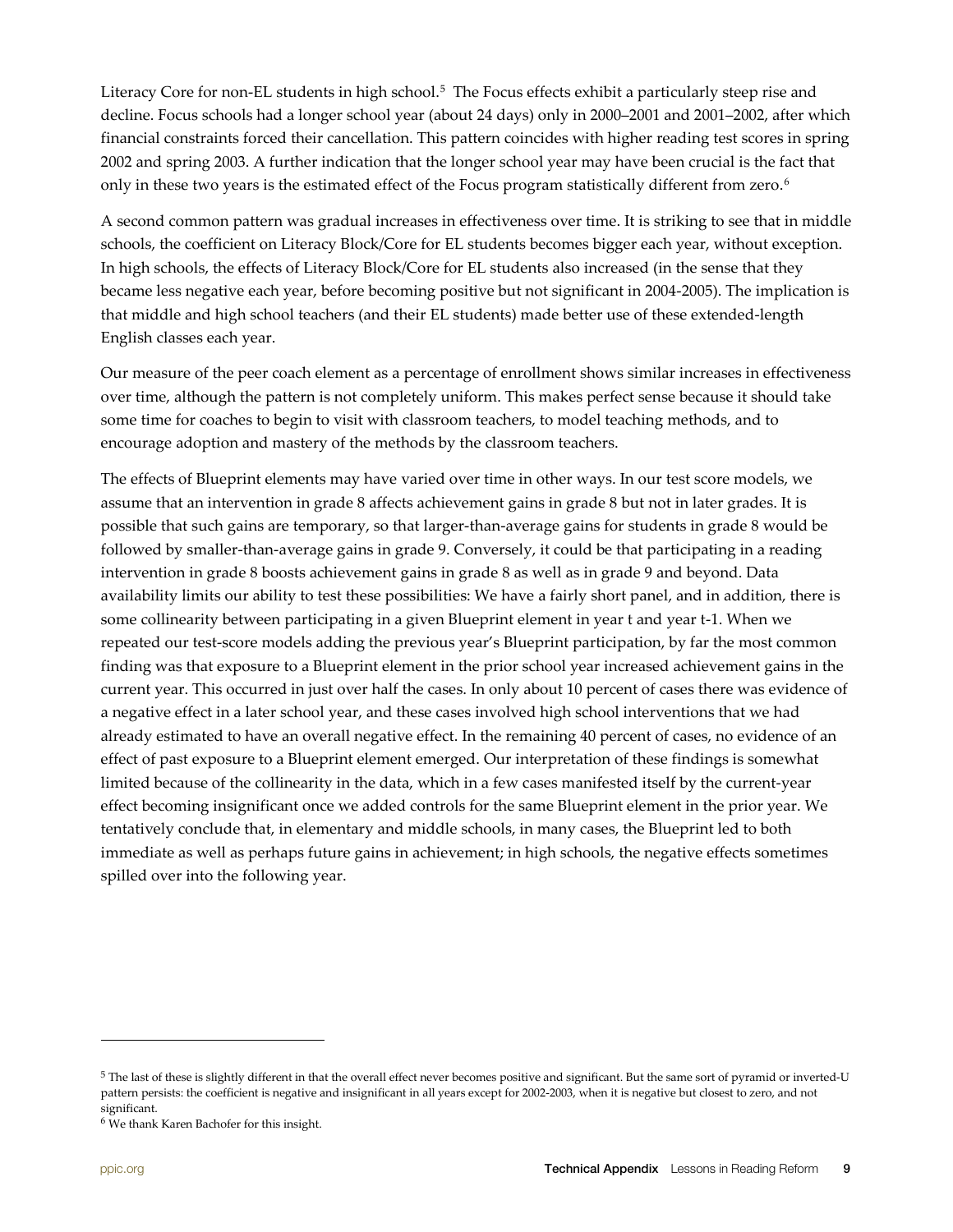## Effects of the Interventions on Math Test Scores, Absences, and Grade Retention

In this section we assess, on an annual basis, possible effects of the Blueprint on outcomes apart from reading achievement. Early opponents of the Blueprint, including a Latino coalition in San Diego, expressed concern that the Blueprint, by placing such emphasis on literacy, would distract students from other subjects. We call this the academic diversion hypothesis. Countering this idea is one that posits reading as a gateway skill, mastery of which allows a student to learn better from textbooks in all subject areas. A second hypothesis of opponents was that students would burn out, especially from the extended literacy classes and perhaps EDRP, the after- and before-school reading program. One way to assess this theory is to model student absences. Another way is to ask whether participants were more likely to be retained a grade in years in which they participated in various interventions. (Recall that the Blueprint called for grade retention in certain grades, but this was never implemented in a meaningful way apart from middle school, and even there, only on an extremely limited basis.) Table 7 models gains in math achievement for students, using the same specification as in model (iv) of Tables 4 to 6, except that now the lagged score is in math, and in the middle and high school models, classroom and teacher characteristics refer to the math classroom and teacher (not the English classroom and teacher). A few of the Blueprint variables are significant in each of the models for the various grade spans, but the coefficients are usually very small, and they are roughly balanced between positive and negative effects. (The largest negative coefficients obtain in high school, suggesting that participation in Literacy Block or Literacy Core is associated a drop in the annual gains in math achievement of about 1/20 of a standard deviation.) We conclude that at least by this measure, Blueprint interventions did not divert students' attention strongly away from learning math.

Table 8 models the percentage of the school year a student is absent. Here the evidence is again mixed, but overall more supportive of the view that the literacy programs did not systematically cause burnout. In both elementary and high schools, there were three cases of Blueprint elements that were negatively associated with student absences, and only one element that was positively associated. Moreover, the negative coefficients tend to be larger than the positive coefficients.[7](#page-9-0) But in middle schools, five Blueprint elements were found to be positively associated with absences, compared to just three that had a negative association. Most notable here are the coefficients related to Literacy Block and Literacy Core, participation in which is predicted to increase absences by about 0.3 and 0.4 percentage points for non-EL and EL students respectively. At the high school level participation in these programs is predicted to actually decrease absences by about 0.4 percentage points.

Table 9 presents versions of model iv that replace the gain in test score with a dummy indicating whether the student was grade-retained, that is, held back in a given year. In the elementary and middle school models, a few Blueprint variables enter significantly, in varying directions, and the coefficients are quite small. In high schools, the predicted effects are again small, but they are uniformly negative, suggesting that participation did lower the probability of being retained. The largest coefficient in the table, in absolute value, is -0.036 for Literacy Core in high school, thus implying a drop of just under 4 percent in the probability of being retained for those participating in this element. In models not shown, we also replaced all of the variables capturing

l

<span id="page-9-0"></span> $^7$  This point is hard to see for the variable "peer coaches as a percentage of enrollment," which has a positive coefficient in elementary schools and a much larger negative coefficient in the high school model. Based on the descriptive data in Appendix Table 1, a one-standard-deviation increase in this variable is predicted to increase absences in elementary school by 0.06 percentage points and to lower absences in high school by an identical amount. In middle schools, where the effect is only marginally significant, the predicted changes in absences is +0.04 percentage points.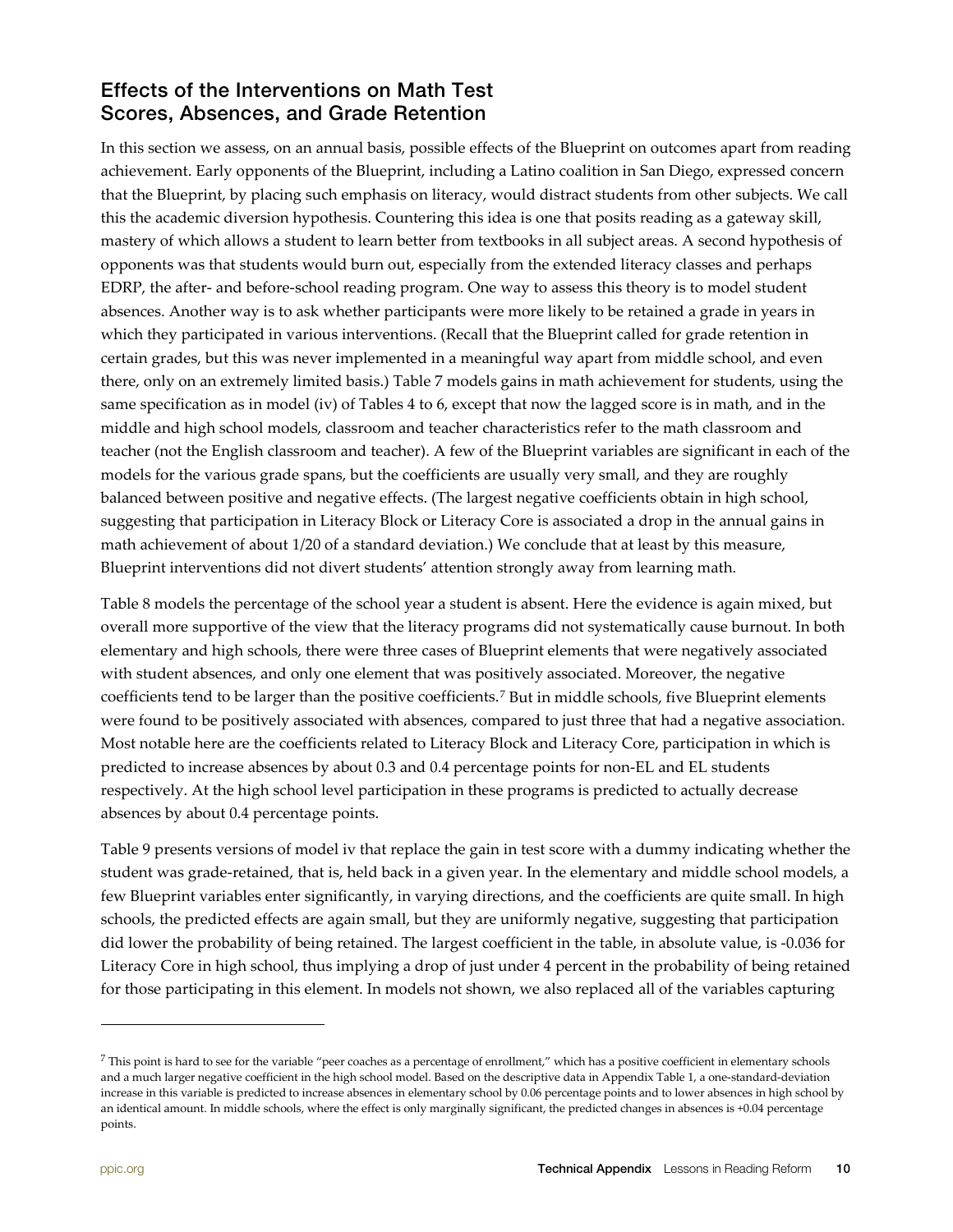participation in the various Blueprint elements with a single variable indicating the number of interventions in which the student participated in the given year. At the elementary level, the coefficient was significant at 1 percent, equaling -0.001; at the middle school level the variable was insignificant; at the high school level the coefficient was again significant at 1 percent, equaling -0.009. Our overall conclusion is that the link between Blueprint participation and grade retention is weak and typically small and negative.

## Outcomes at the High School Level: Graduation and College Admission Course Requirement Completion

In this section we evaluate the extent to which Blueprint interventions affect whether students graduate from high school and complete the requirements (the A–G high school course sequence) for admission to California's two state higher-education systems. These both represent longer-term outcomes than we have modeled above. Because we observe these outcomes only once, we cannot use our previous technique of student fixed effects to remove ability bias. As argued in the earlier section on test scores, we expect that students are negatively selected into the Blueprint program. This will limit our ability to make causal inference: The coefficient on Blueprint participation should be negatively biased in models of either graduation or completion of the A–G requirements because, by definition, only the weakest students participate in the Blueprint program.

As evidence that those who participate in Blueprint interventions are relatively academically challenged, we repeated our test score models without a student fixed effect. In this less-than-ideal approach, we compared one student to another rather than comparing the same student's achievement gains in different years, with and without Blueprint participation. In most cases, the estimated effect of Blueprint elements became smaller. For instance, in middle school, the estimated effect of Literacy Block switched from being positive to being negative, and increased in magnitude by about 50 percent. Instead of having zero effect on reading gains, the elementary Summer school intervention is estimated to have a large negative effect. These changes are almost surely due to the inability of these models to fully account for differences among students. Similarly, the results for graduation and A–G course completion are likely to be overly pessimistic because we are compelled to compare one student to another.

We start by evaluating students' graduation outcomes. Because graduation outcomes are only observed one time for each student, in lieu of a student fixed effect, we use the rich set of variables available in our dataset to remove as much of the negative selection bias as possible. Our controls closely match those listed in Tables 1 and 2 for the earlier models of test scores. At the student level, these variables include indicators for race, gender, English-learner status, parental education levels, and students' standardized test-scores in math and reading (Stanford 9) at the end of grade 8. At the school level we include school and zip code fixed effects; grade level peer performance; controls for the makeup of each school in terms of the percentage of students who are eligible for reduced-price lunch, are English learners, are new to the district, are new to the school or who changed schools that year; each school's racial composition; and each student's average class sizes in math and English during high school. We also control for the average qualifications of each student's teachers (in math and English) for experience, credentials, education levels, and the subjects of their bachelor's degrees. Where relevant, these variables are averaged within students over the course of their entire high school careers.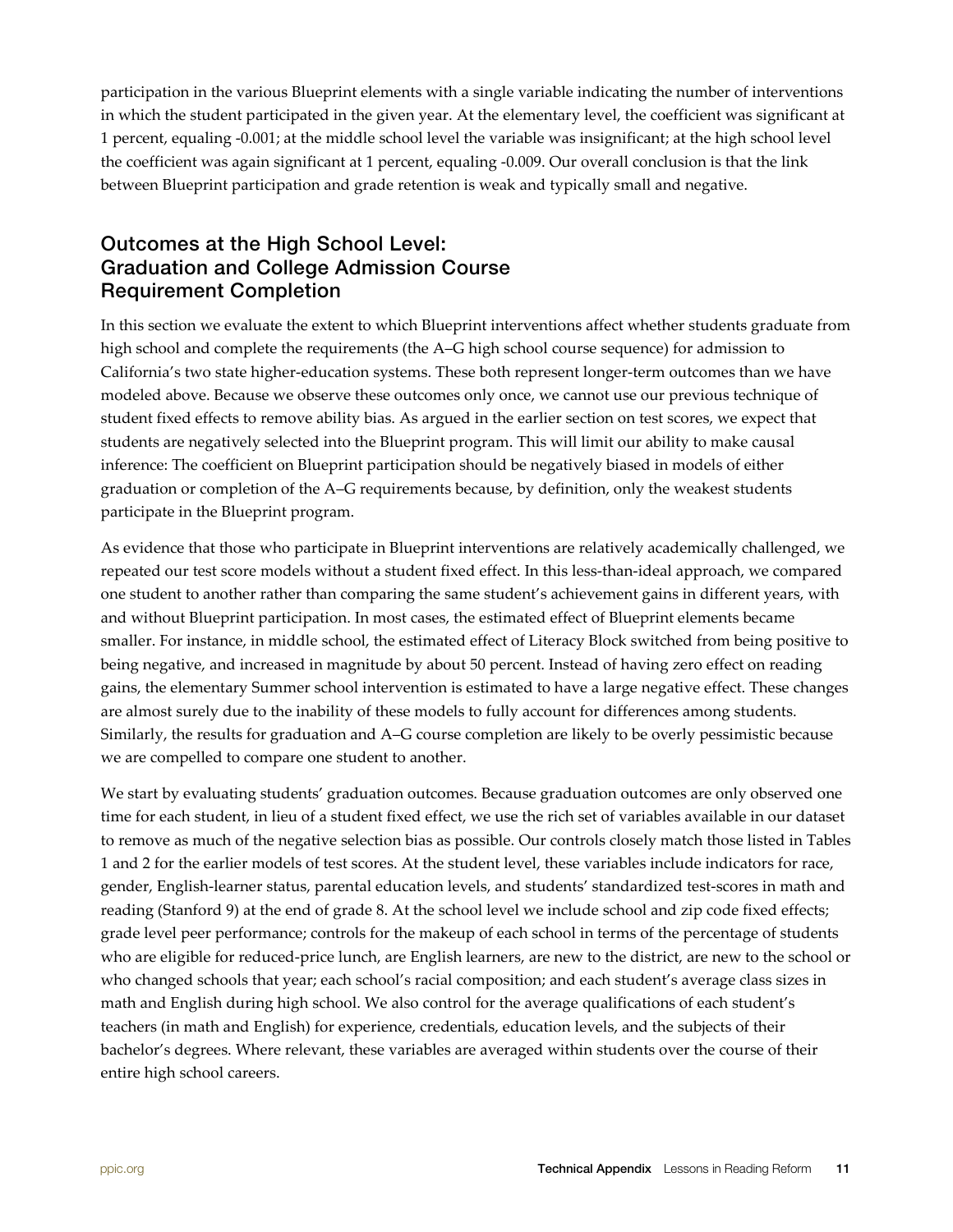The first three columns of Table 10 show differences in means, both conditional and unconditional, and between Blueprint participants and non-participants in terms of graduation outcomes (estimated via linear probability models). Not surprisingly, students who are involved in the Blueprint project are much less likely to graduate from high school even when controlling for our substantially rich set of student- and school-level covariates. The first column, which does not include covariates, suggests that students who have participated in at least one Blueprint intervention are about 9 percent less likely to graduate from high school. This is clearly not causal. This coefficient reverses sign and becomes weakly significant once we control for student characteristics, but in the third column, where we add school characteristics, the coefficient again becomes negative and significant, but small. If taken literally, the third and fullest specification in this panel suggests that participating in the Blueprint is associated with a drop of 0.02, or 2 percent, in the probability of graduating from high school. This is a notable drop, given that approximately 89 percent of the student sample ultimately graduated from high school and just over 29 percent participated in at least one Blueprint intervention. Still, this effect is only one quarter as large as that of the model in the first column that fails to control for student characteristics.

If our first set of estimates in Table 10 were free from selection bias, they would imply that Blueprint interventions actually cause students to drop out of school. However, despite our efforts to control for selection bias, these estimates are unlikely to be completely unbiased by negative student selection.

We can somewhat mitigate the selection bias in our estimates by evaluating the effects of additional Blueprint interventions conditional on participating in at least one intervention. If the majority of the negative selection bias is associated with participation, and not additional interventions among participants, we can provide estimates of the effects of additional interventions that are relatively unbiased. In the final three columns of Table 10 we display the estimated effects of additional Blueprint interventions conditional on having ever participated in Blueprint. Despite the potential for some negative selection bias to remain in our estimates (students who receive the most interventions are likely to be the most needy), the results in the final column indicate that additional Blueprint interventions reduce dropout rates among participants on the order of about 2 percent per additional intervention. Countering this is a negative coefficient of about -0.06 on the Blueprint participation indicator. Together, the results in the final column suggest a negative correlation between Blueprint participation for those who have taken part in one or two interventions, roughly a zero effect for those who participated in three interventions, and a positive effect for those who took part in four or more interventions.

Like our graduation analysis, we evaluate the effects of Blueprint interventions on whether students complete the A–G course requirements. This issue is of particular concern because it has been argued that the additional hours in the classroom that are imposed by a Blueprint element take time away from underperforming students–time that they need to complete the A–G sequence. Again, we rely on the same set of student- and school-level variables to remove as much bias as possible from negative selection into the Blueprint program.

The first three columns of Table 11 show differences in means, both conditional and unconditional, between Blueprint participants and non-participants in terms of the completion of the required courses (estimated via linear probability models). Approximately 36 percent of our student sample completed the course requirements and again, 29 percent participated in at least one Blueprint intervention. The first model does not condition on anything apart from Blueprint participation. It reveals that Blueprint participants were, overall, 27 percent less likely to graduate than other students. Again, this is clearly not causal. Just as with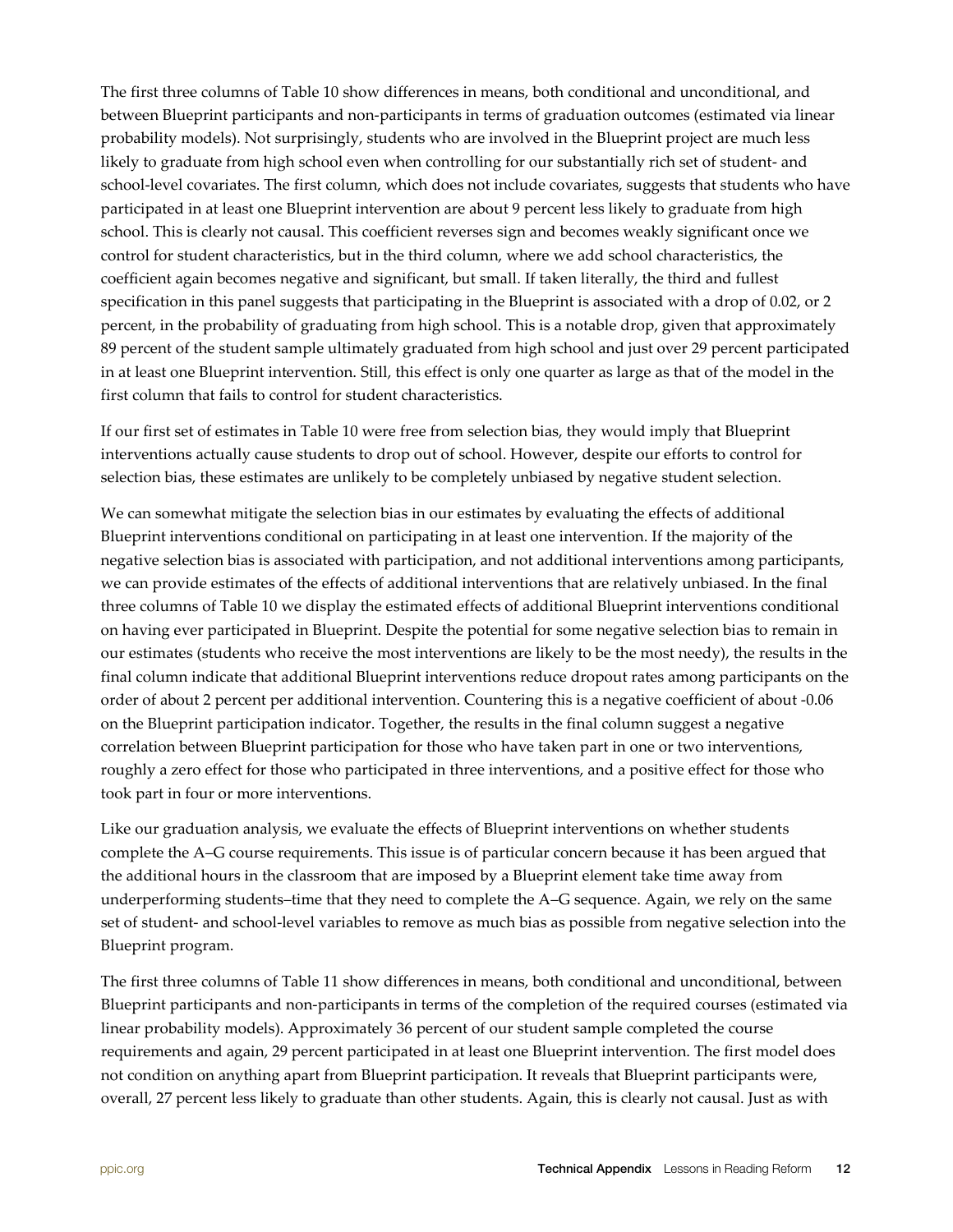the preceding analysis of high school graduation, when we add controls for student and school characteristics, the coefficient becomes far smaller. If taken at face value, the third model, which most fully controls for initial student and school characteristics, implies that participation in the Blueprint is associated with a reduction of about 8 percent in the probability of completing the A–G course sequence.

Our initial analysis shows a strong negative correlation between Blueprint participation and the completion of the A–G sequence. In the final three columns of Table 11, we evaluate the effects of yet more Blueprint interventions on the completion of the course requirements, conditional on having ever participated. Our estimates indicate that additional Blueprint interventions apparently do not affect whether students complete the course requirements, at least when we control both for student and school characteristics. This result is somewhat surprising because additional Blueprint interventions are unambiguously timeconsuming. Because students are time-constrained in terms of the number of classes they can take during high school, we might expect Blueprint interventions to limit students' capacities to complete other classes. On the other hand, to the extent that Blueprint participation improves a student's literacy it could increase his or her capacity to enroll in college preparatory courses later in high school. Importantly, to the extent that our control for having ever participated in the Blueprint project is not fully absorbing the negative selection effect, estimates in the final three columns in Table 11 will be biased downward.

In addition to our baseline results above, the A–G course completion analysis offers an opportunity to evaluate the effects of Blueprint interventions relatively free from any selection bias from either observed or unobserved student characteristics. Specifically, we can exploit our panel dataset to examine how Blueprint interventions affect class-taking behavior on a year-by-year basis for each student using the familiar withinstudent approach that was implemented in our test-score analysis. We estimate regressions of the following form:

(2)  
\n
$$
Y_{\text{igst}} = \alpha_s + \beta_{\text{Zipcode}_{it}} + \gamma_i + \text{FAMILY}_{it}E + \text{PERSONAL}_{it} \Phi
$$
\n
$$
+ \text{SCHOOL}_{ist} \Lambda + \text{BLEP}_{it} K + \text{PEER}_{\text{igst}} \pi + \varepsilon_{it}
$$

Yigst indicates how many university-certified classes are taken by student *i* in grade *g* in school *s* in year *t*, and other variables are as listed in  $(1)$ , except that BLUEP<sub>it</sub> is now either a vector of participation indicators for Blueprint interventions, or instead, simply consists of the number of Blueprint interventions participated in by student *i* in the given year.<sup>[8](#page-12-0)</sup> Our ability to control for unobserved student heterogeneity in equation (2) allows us to estimate the effects of Blueprint interventions largely free from any negative selection bias that may be affecting our results in Tables 10 and 11.

We first show the effects of the total number of Blueprint interventions on the number of required courses completed by each student in each year. We present separate estimates for summer interventions and schoolyear interventions. Because the effects of Blueprint interventions are likely to be most severe when they take away class time during the school year, the latter estimate may be of the most interest. The first column in Table 12 details our results. The second column in Table 12 breaks down the Blueprint interventions into the four main high school interventions: Literacy Block, Literacy Core, Literacy Block/Core for EL students, and Blueprint Summer school.

l

<span id="page-12-0"></span> $8$  With the student-fixed-effects model, we no longer include controls for students' grade 8 test scores. This allows us to include students into our fixed effects analysis who were excluded from the previous models because of missing test-score data.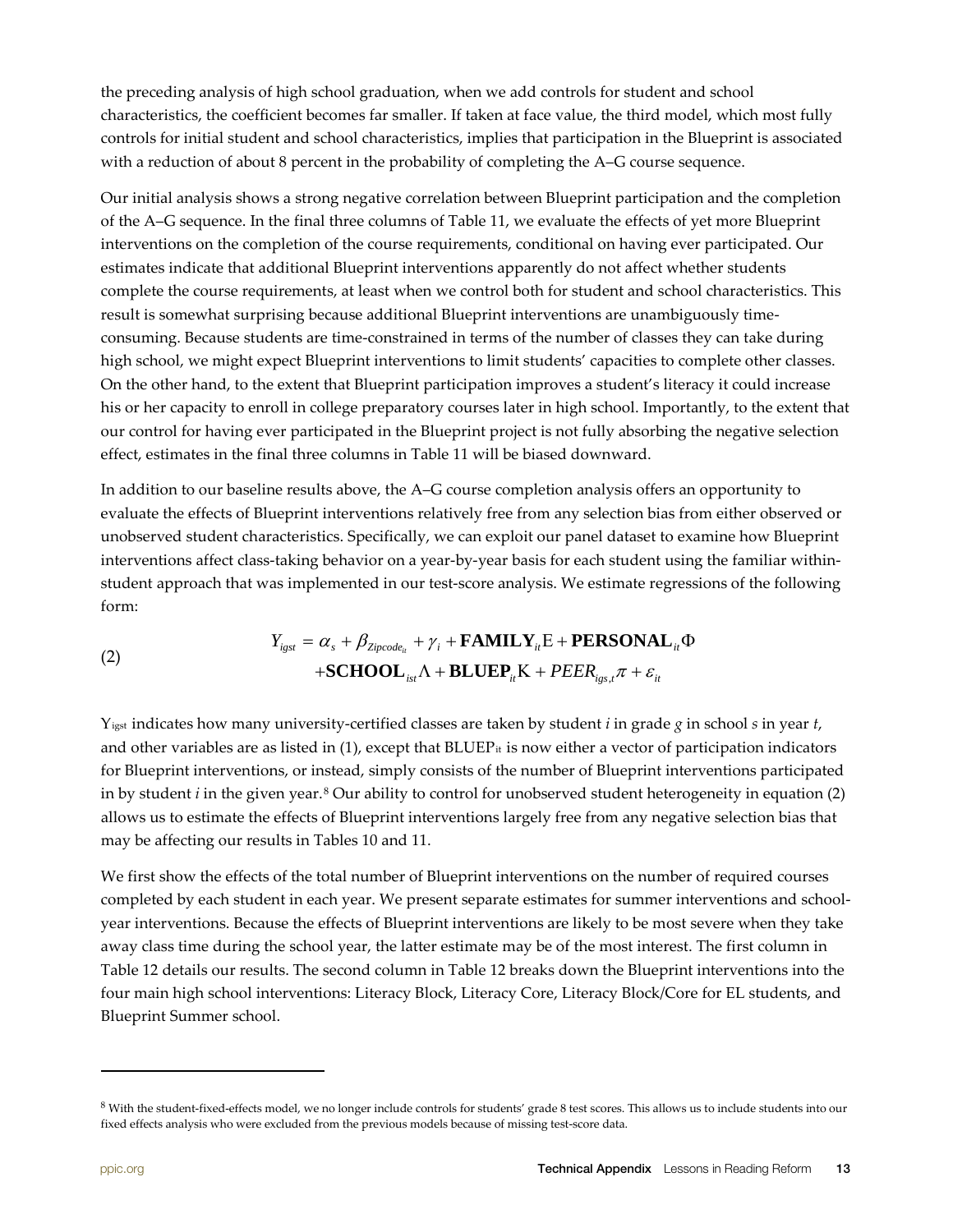Table 12 shows that as one might expect, the Summer school element bears no relation to the number of A–G courses taken during the school year. Conversely, Blueprint interventions during the school year have significant effects on student class-taking behavior within years. These interventions are associated with a roughly one-for-one reduction in the number of required courses taken by students in the year of the intervention. However, a comparison of the results from Table 12 with those from Table 11 indicates that the within-year reductions in the number of courses taken by Blueprint participants do not translate into a reduction in the number of participants who ultimately complete these requirements. That is, Table 11 shows that conditional on Blueprint participation, additional Blueprint interventions do not affect whether students complete the course requirements despite the short-term displacement effects.

If students are not close to completing the A–G sequence in general, this may offer one explanation for why Blueprint interventions have a limited effect on overall completion rates despite their strong within-year effects. Table 13 provides summary statistics for Blueprint participants in terms of their progress in completing the course requirements. The table shows that almost three-quarters of the students participating in the Blueprint interventions end up three or more subject requirements away from completing the A–G sequence. Because each of the subject requirements involves the passage of two to eight high-school semester courses, we infer that most of these students would have fallen far short of completing the admission requirements with or without the Blueprint.

Finally, we examine the nature of the class-substitution behavior of Blueprint participants within years (Table 19). We find that students who participate in Summer school Blueprint interventions are actually more likely to take most A–G classes (the strong exceptions being classes for the foreign language requirement and to a lesser degree, science). For students who are forced to substitute out of classes due to school-year Blueprint interventions, the most common substitution is out of foreign-language classes. This result is quite intuitive if these students are already struggling with English. Students also tend to substitute out of art classes but are more likely to complete university-required courses in English and, to some degree, in math, and in social studies. This implies that, as indicated by Table 13, Blueprint interventions encourage participants to take additional classes in the two subjects in which Blueprint students are least likely to complete their university course requirements, English and math. In some ways, because these are core subjects, this is a salutary outcome.

## Conclusion

Additional time on task for elementary and middle school students in general boosted reading achievement. The most impressive effect was that Literacy Core for non-EL students in middle school was associated with a gain of 0.16 standard deviations in reading in the year the student participated. This is a sizeable gain. The findings validate the idea that extra time on task for students who are behind in reading can lead to meaningful gains in literacy.

However, similar programs at the high school level appear to have slowed down gains in reading achievement for participants. It is impossible to know for sure why the programs were so much less effective in the higher grades—but we offer some ideas in the main report.

Policymakers often design interventions to narrow the achievement gap in the hope and belief that students with less experienced teachers might benefit the most. As mentioned earlier, such a pattern may or may not obtain depending on whether the intervention is a substitute for—or a complement to—highly experienced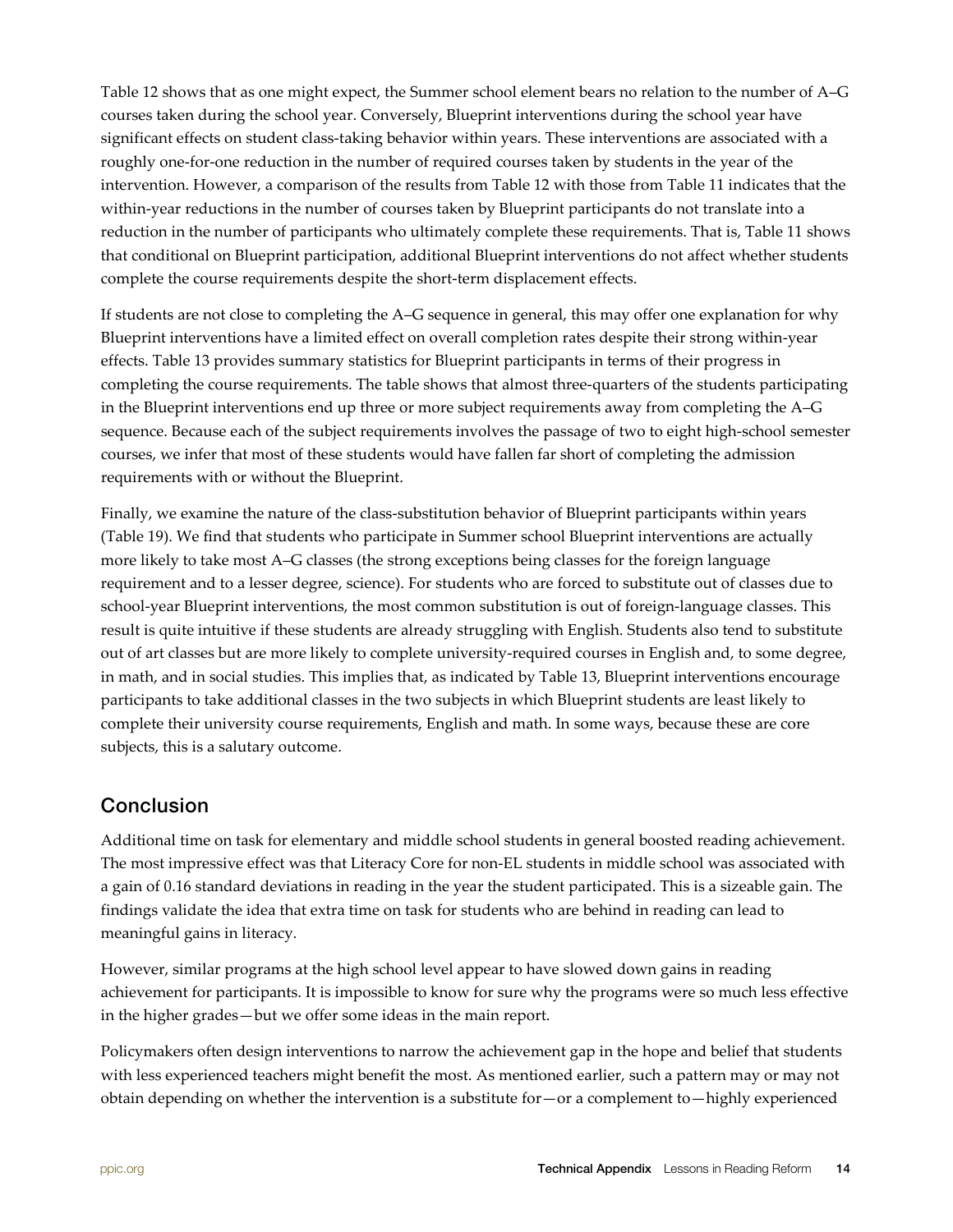teachers. We found abundant evidence that elementary school students with relatively inexperienced teachers gain less from the interventions. In particular, this applied for the peer coach element, suggesting that in elementary schools, the coaches might have been most complementary to relatively seasoned homeroom teachers. At the middle school and high school level, the hypothesis of no interactions was handily retained, although in a few middle school cases we again found some evidence that more experienced teachers were associated with larger effects of some of the interventions.

An important aspect of the reform was teacher professional development, operating largely through the placement of peer coaches in each school to help teach teachers about pedagogical tools for boosting literacy. Our simplest models found no effects of variation in the ratio of peer coaches as a percentage of enrollment at each school, but more complex models did suggest that peer coaching tended to become a positive and significant contributor to students' reading gains in the later years of the program. In addition, at the elementary school level, we found that the overall effect of peer coaches was estimated to be positive once we took into account the possibility that the effect of peer coaching could vary with the experience of the homeroom teacher. As related above, elementary students with more experienced teachers were more likely to gain from increases in the intensity of peer coaching at their schools.

In sum, the Blueprint reforms successfully boosted reading achievement in elementary and middle schools, but not high schools, and did not appreciably hurt student performance or engagement in other subject areas.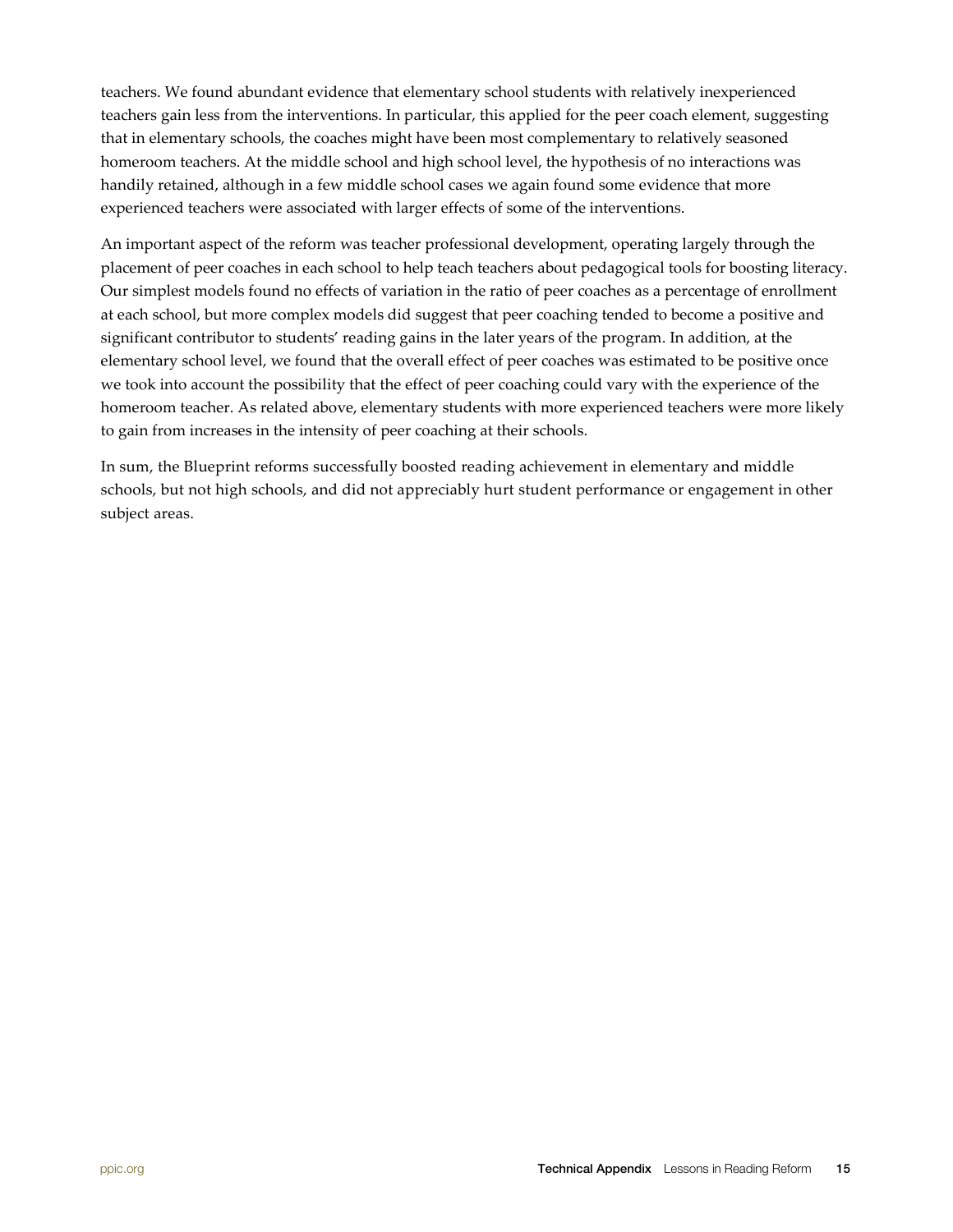#### TABLE 1 Student, family, and neighborhood controls used in the statistical models for elementary students

#### **Student characteristics**

Fixed effects for each student to control for all characteristics of a student that are fixed over time, such as

race. Controls for the student's standardized reading score in the given subject last year; controls for

students who changed schools that year, or switched schools unexpectedly; age; grade level, year dummies.

#### **Family characteristics**

Controls for the level of education of the more highly educated parent.

#### **Neighborhood characteristics**

Fixed effects for student's home zip code.

#### TABLE 2 School, classroom, and student body controls used in the statistical models for elementary students

## **School characteristics** Fixed effects for each school to control for all fixed characteristics of the school. Controls for whether the

school was a year-round school.

**Student body characteristics at the school level**

% eligible for free/reduced-price meal; separate controls for % of students who are Hispanic, black, Asian, Pacific Islander, native American; % of students who are EL, % Fluent English Proficient (FEP); controls for student mobility: % who changed schools that year, who switched schools unexpectedly, and who were new

to the district.

#### **Student body characteristics at the grade level**

Mean test scores in previous spring's test of all students in the student's current grade, standardized to district average.

#### **Classroom and teacher characteristics**

Class size; controls for teacher characteristics: interactions of credentials (intern, emergency credential, full credential) with indicators of years of teaching experience (e.g. 0-2, 3-5, 6-9); master's degree, Ph.D.; bachelor's in math, English, social science, science, language, other major (except education) (separate variables for each major); the Crosscultural Language and Academic Development credential (CLAD), (Spanish) Bilingual CLAD (BCLAD), CLAD alternative credential, BCLAD alternative credential; controls for teachers who are black, Asian, Hispanic, other non-white, and female.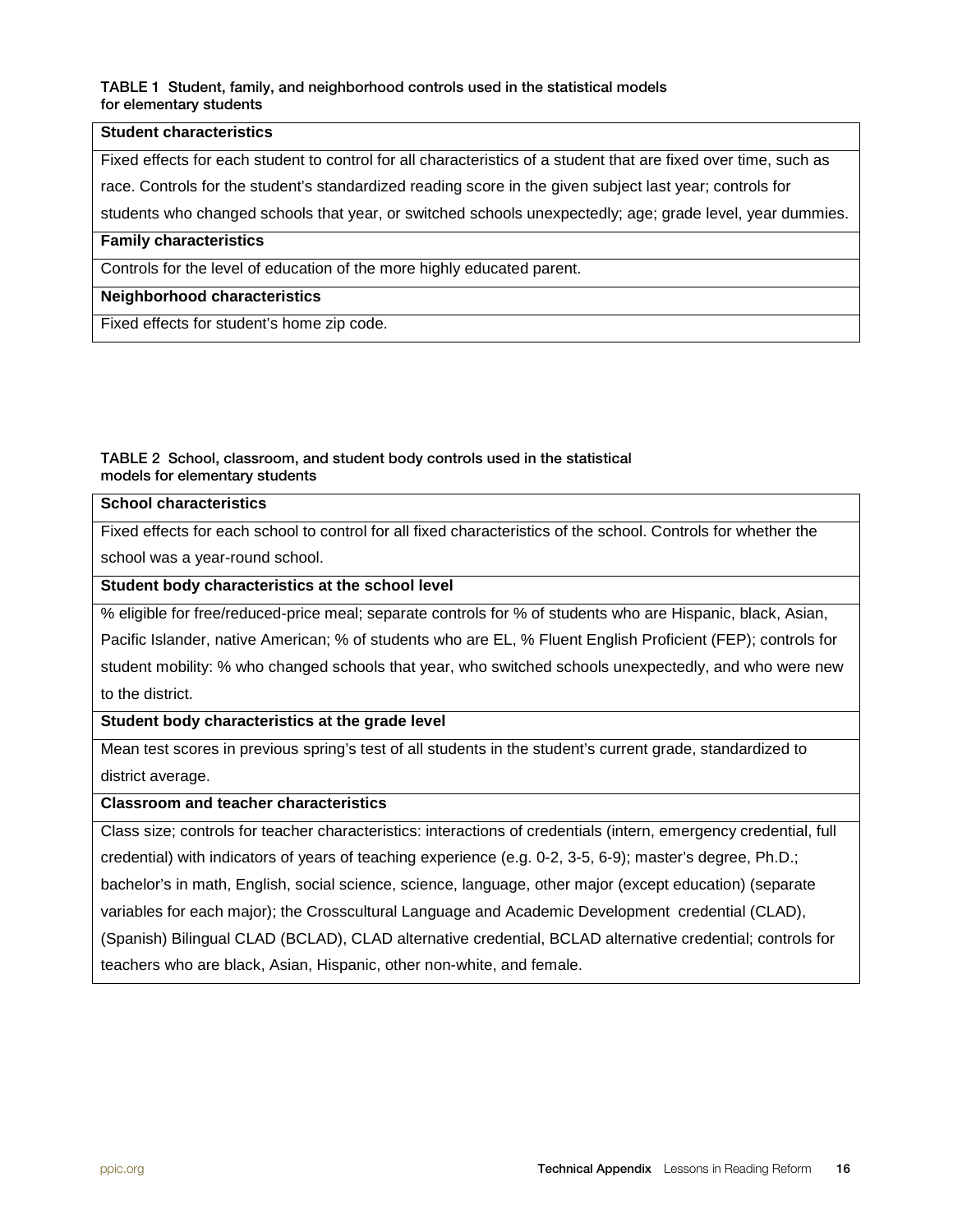#### TABLE 3 Estimates of student participation in Blueprint programs (%) and the extent of the peer coach program by grade and year

|             | <b>EDRP</b> |           |           |           |           |  |  |  |  |
|-------------|-------------|-----------|-----------|-----------|-----------|--|--|--|--|
| Grade level | 2000-2001   | 2001-2002 | 2002-2003 | 2003-2004 | 2004-2005 |  |  |  |  |
|             | 31.1        | 34.8      | 29.1      | 5.8       | 5.0       |  |  |  |  |
| ◠           | 33.0        | 32.7      | 25.4      | 5.4       | 3.7       |  |  |  |  |
| 3           | 41.2        | 34.2      | 23.4      | 6.0       | 3.6       |  |  |  |  |
|             | 27.7        | 29.6      | 21.8      | 6.2       | 3.3       |  |  |  |  |
| 5           | 22.4        | 26.4      | 18.0      | 4.9       | 3.1       |  |  |  |  |
| 6           | 15.6        | 18.2      | 14.1      | 3.5       | 3.9       |  |  |  |  |
|             | 9.5         | 11.7      | 9.9       | 5.5       | 5.1       |  |  |  |  |
| 8           | 9.8         | 10.0      | 9.9       | 4.3       | 4.9       |  |  |  |  |
| 9           | 7.4         | 0.8       | 0.9       |           |           |  |  |  |  |
| 10          | 1.6         | 0.1       |           |           |           |  |  |  |  |

#### **Genre Studies**

| Grade level | 1999-2000 | 2000-2001 | 2001-2002 | 2002-2003 | 2003-2004 | 2004-2005 |
|-------------|-----------|-----------|-----------|-----------|-----------|-----------|
|             |           | 31.1      | 36.9      | 42.0      | 37.8      | 41.6      |
|             |           |           |           | 6.5       | 6.8       | 12.9      |
|             |           |           |           | 6.2       |           | 12.9      |
|             |           |           |           |           |           |           |
|             |           |           |           |           |           |           |
|             |           |           |           |           |           |           |
|             |           |           |           |           |           |           |

|             | Summer school |           |           |           |           |  |  |  |  |
|-------------|---------------|-----------|-----------|-----------|-----------|--|--|--|--|
| Grade level | 2000-2001     | 2001-2002 | 2002-2003 | 2003-2004 | 2004-2005 |  |  |  |  |
|             | 17.6          | 31.2      | 33.0      | 38.2      | 20.6      |  |  |  |  |
| 2           | 15.6          | 28.6      | 30.4      | 36.1      | 19.8      |  |  |  |  |
| 3           | 16.5          | 26.8      | 29.2      | 33.6      | 20.1      |  |  |  |  |
| 4           | 8.6           | 23.8      | 26.8      | 33.3      | 18.6      |  |  |  |  |
| 5           | 14.5          | 23.0      | 25.7      | 30.1      | 15.2      |  |  |  |  |
| 6           | 20.8          | 24.2      | 25.7      | 24.4      | 11.1      |  |  |  |  |
|             | 4.1           | 22.1      | 27.3      | 21.4      | 10.0      |  |  |  |  |
| 8           | 6.8           | 20.9      | 30.5      | 29.4      | 16.9      |  |  |  |  |
| 9           | 14.2          | 22.8      | 20.7      | 17.6      | 5.7       |  |  |  |  |
| 10          | 0             | 10.5      | 17.9      | 10.6      | 0.7       |  |  |  |  |
| 11          | 0             | 2.0       | 3.5       | 2.5       | 0.2       |  |  |  |  |
| 12          | 0             | 0.4       | 1.1       | 0.8       | 0.1       |  |  |  |  |

#### **Intersession**

| Grade level | 2000-2001 | 2001-2002 | 2002-2003 | 2003-2004 | 2004-2005 |
|-------------|-----------|-----------|-----------|-----------|-----------|
|             | 17.6      | 18.7      | 19.3      | 26.1      |           |
|             | 15.7      | 16.0      | 17.2      | 23.6      | 13.3      |
|             | 16.5      | 16.0      | 17.4      | 22.8      | 12.1      |
|             | 8.6       | 13.7      | 14.6      | 22.9      | 12.4      |
|             | 14.5      | 14.4      | 13.7      | 20.7      | 11.1      |
|             | 16.7      | 14.7      | 15.2      | 15.7      | 8.7       |
|             | 6.7       | 5.2       | 6.8       | 6.7       | 4.9       |
|             | 6.6       | 6.0       | 6.4       | 6.9       |           |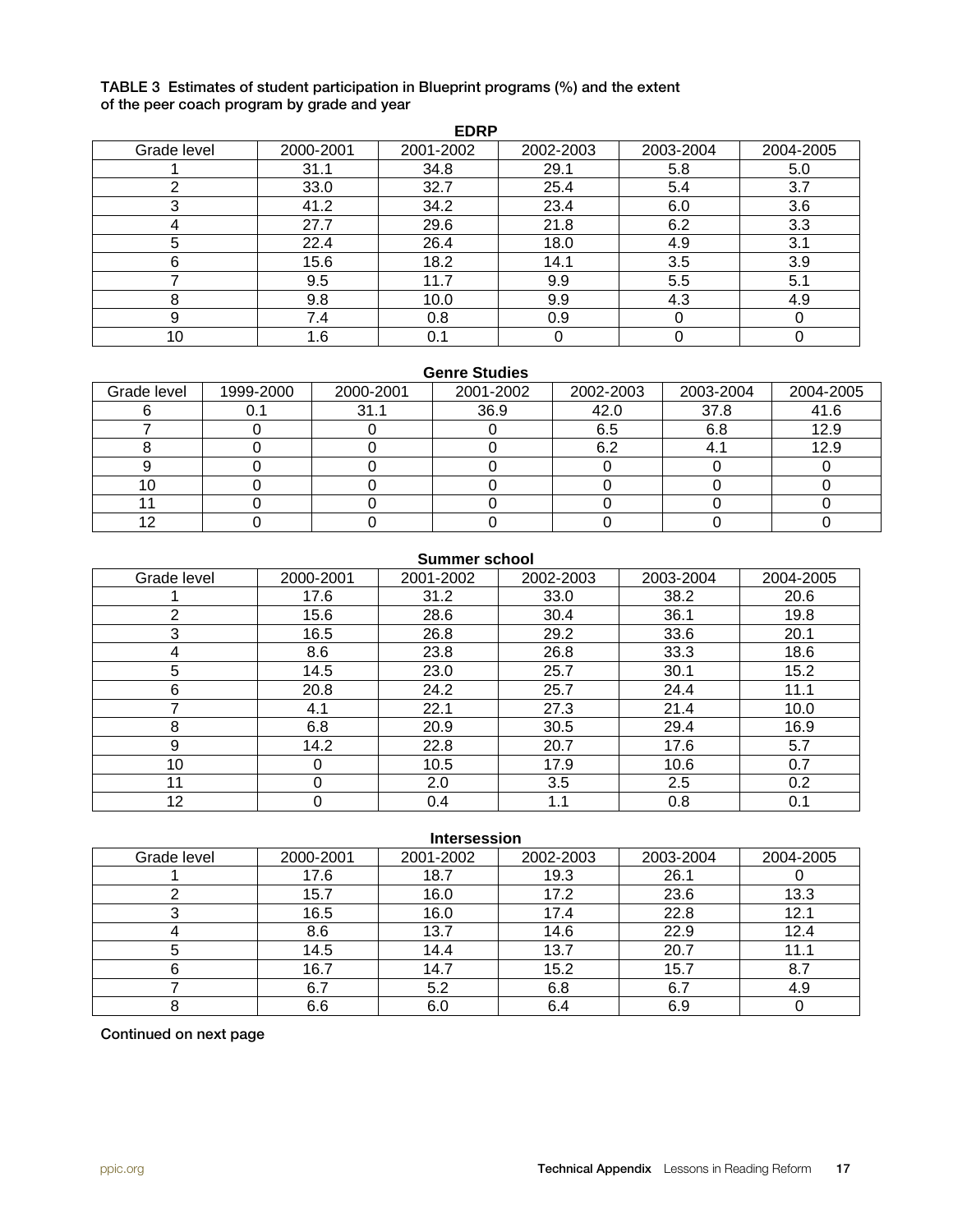#### **Literacy Block**

| Grade level | 1999-2000 | 2000-2001 | 2001-2002 | 2002-2003 | 2003-2004 | 2004-2005 |
|-------------|-----------|-----------|-----------|-----------|-----------|-----------|
|             |           | 13.3      | 8.5       | 7.9       | 10.1      | 9.5       |
|             |           | 22.2      | 19.1      | 17.8      |           | 12.6      |
|             |           | 17.5      | 16.0      | 17.8      | 18.6      | 12.9      |
|             | 23.1      | 12.8      | 12.7      | 12.8      | 15.8      | 15.9      |
|             | 3.9       | 20.3      | 20.1      | 19.5      | 17.3      | 10.1      |
|             |           | 3.0       | 1.4       | .         | 0.3       | 0.1       |
|             |           | ∪. ∣      |           |           |           | υ.        |

#### **Literacy Core**

| Grade level | 2000-2001 | 2001-2002 | 2002-2003 | 2003-2004 | 2004-2005 |
|-------------|-----------|-----------|-----------|-----------|-----------|
|             |           | 0.6       |           | 0.9       |           |
|             |           | 0.5       |           |           |           |
|             |           |           |           |           |           |
|             | 9.0       |           |           |           |           |
|             | ר ו       |           |           |           |           |
|             |           |           |           |           |           |
| ⌒           |           |           |           |           |           |

#### **Literacy Block and Literacy Core for EL students**

| Grade level | 1999-2000 | 2000-2001 | 2001-2002 | 2002-2003 | 2003-2004 | 2004-2005 |
|-------------|-----------|-----------|-----------|-----------|-----------|-----------|
|             |           | 10.5      | 10.9      | 10.2      | 13.3      | 11.8      |
|             |           | 20.5      | 18.4      | 14.3      | 16.2      | 15.4      |
|             |           | 17.0      | 14.0      | 11.2      | 13.5      | 13.3      |
|             | 11.1      | 15.9      | 14.5      | 12.9      | 13.8      | 14.4      |
| 10          | 5.3       | 12.7      | 14.9      | 12.9      | 11.9      | 9.2       |
|             | ົ         | 4.9       | 3.4       | 3.5       | 2.6       | 21        |
| 12          |           | 0.7       |           |           |           | 0.5       |

#### **Mean peer coach as percent of enrollment**

| Grade level | 1999-2000 | 2000-2001 | 2001-2002 | 2002-2003 | 2003-2004 | 2004-2005 |
|-------------|-----------|-----------|-----------|-----------|-----------|-----------|
|             | 0.10      | 0.31      | 0.19      | 0.20      | 0.17      | 0.18      |
| 2           | 0.10      | 0.31      | 0.19      | 0.20      | 0.17      | 0.18      |
| 3           | 0.09      | 0.31      | 0.19      | 0.20      | 0.17      | 0.19      |
| 4           | 0.09      | 0.30      | 0.19      | 0.20      | 0.17      | 0.18      |
| 5           | 0.09      | 0.30      | 0.18      | 0.20      | 0.17      | 0.17      |
| 6           | 0.01      | 0.19      | 0.12      | 0.14      | 0.11      | 0.12      |
|             | 0.07      | 0.12      | 0.08      | 0.10      | 0.10      | 0.08      |
| 8           | 0.07      | 0.12      | 0.08      | 0.10      | 0.10      | 0.08      |
| 9           | 0.07      | 0.09      | 0.05      | 0.05      | 0.03      | 0.01      |
| 10          | 0.07      | 0.09      | 0.05      | 0.05      | 0.02      | 0.01      |
| 11          | 0.07      | 0.08      | 0.05      | 0.05      | 0.02      | 0.01      |
| 12          | 0.07      | 0.09      | 0.05      | 0.05      | 0.02      | 0.01      |

NOTES: Unless specifically listed, participation in all programs was 0 in 1999–2000. The tables for Literacy Block and Literacy Core show the percentage of all students who were enrolled in Literacy Block and Core courses intended for non– English Learners (non-EL), while the table for Literacy Block/Core for EL shows the percentage of all students who were EL students enrolled in Block or Core. Thus, to estimate the total percentage of all students in a given grade and year who were in Block and Core, one should add together the cells in those three tables. The final table shows the student-based average of the number of peer coaches divided by enrollment at the school, expressed as a percentage.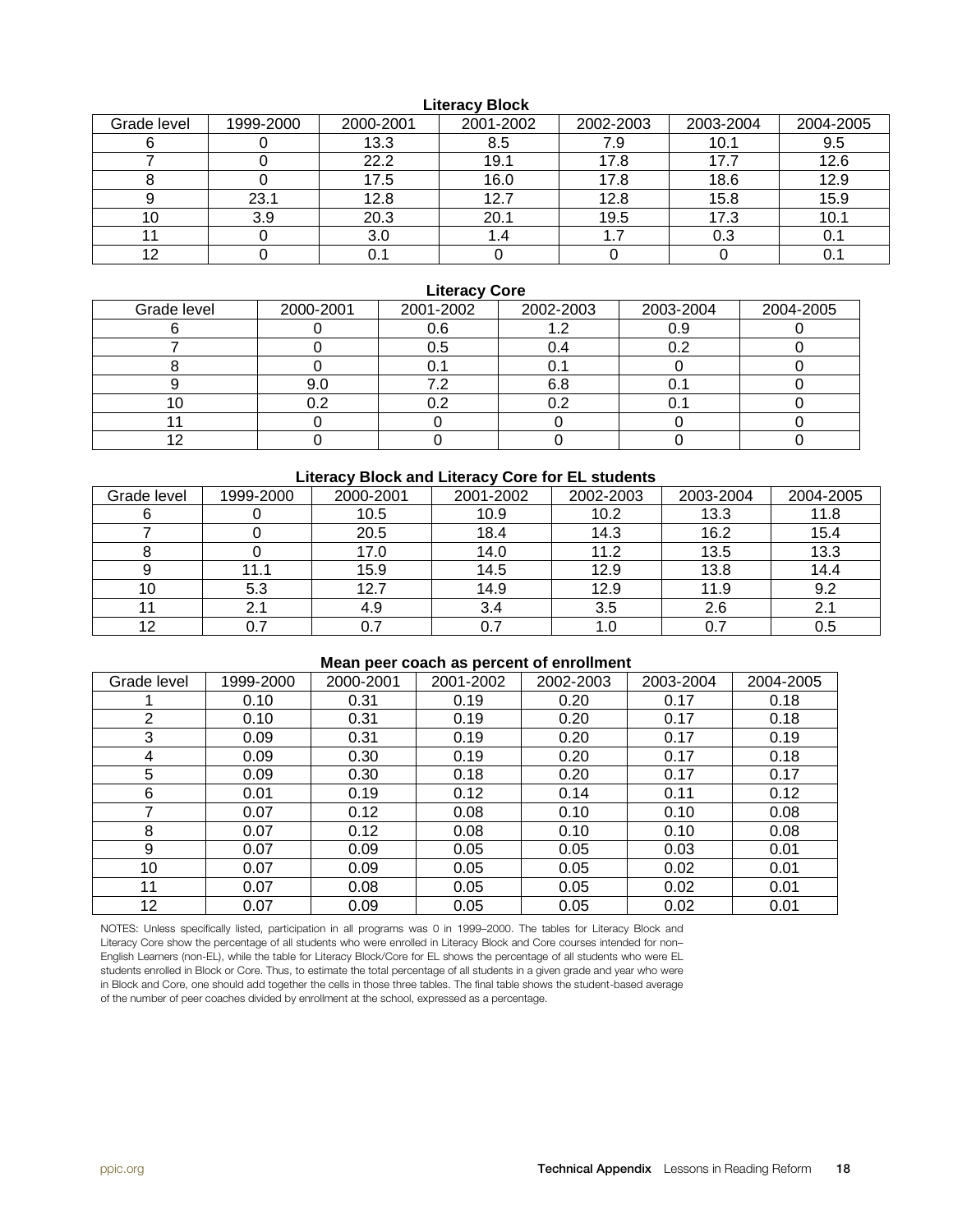|  |  |  | TABLE 4 Pooled models for elementary students using gains in reading scores |  |  |  |  |  |
|--|--|--|-----------------------------------------------------------------------------|--|--|--|--|--|
|--|--|--|-----------------------------------------------------------------------------|--|--|--|--|--|

|                                                                  | Model i       | Model ii        | Model iii                  | Model iv                   | Model v         | Model vi      |
|------------------------------------------------------------------|---------------|-----------------|----------------------------|----------------------------|-----------------|---------------|
| Class size                                                       | <b>No</b>     | Yes             | <b>No</b>                  | Yes                        | Yes             | Yes           |
| Teacher                                                          |               |                 |                            |                            |                 |               |
| qualifications                                                   | No            | No              | Yes                        | Yes                        | Yes             | Yes           |
| Interactions1:                                                   | <b>No</b>     | <b>No</b>       | <b>No</b>                  | <b>No</b>                  | Yes             | Yes           |
| Block, Core, peer                                                |               |                 |                            |                            |                 |               |
| coach                                                            |               |                 |                            |                            |                 |               |
| Interactions2:                                                   | No            | No              | No                         | No                         | No              | Yes           |
| EDRP, summer                                                     |               |                 |                            |                            |                 |               |
|                                                                  |               |                 |                            |                            |                 |               |
| Average years                                                    | $-0.0002$     | $-0.0002$       | $-0.0002$                  | $-0.0002$                  | $-0.0001$       | $-0.0001$     |
| experience of peer                                               |               |                 |                            |                            |                 |               |
| coach                                                            |               |                 |                            |                            |                 |               |
|                                                                  | (0.0002)      | (0.0002)        | (0.0002)                   | (0.0002)                   | (0.0002)        | (0.0002)      |
| API-2 elementary                                                 | 0.0325        | 0.0339          | 0.0301                     | 0.0315                     | 0.0496          | 0.0471        |
| school                                                           |               |                 |                            |                            |                 |               |
|                                                                  | $(0.0073)$ ** | $(0.0073)$ **   | $(0.0073)$ **              | $(0.0073)$ **              | $(0.0107)^{**}$ | $(0.0107)$ ** |
| Focus school                                                     | 0.0231        | 0.0242          | 0.0222                     | 0.0233                     | 0.0129          | 0.0116        |
|                                                                  | $(0.0089)$ ** | $(0.0089)^{**}$ | $(0.0089)^*$               | $(0.0089)$ **              | (0.0123)        | (0.0123)      |
| Peer coach as % of                                               | 0.0301        | 0.0299          | 0.0294                     | 0.0293                     | 0.0401          | 0.0390        |
| enrollment                                                       |               |                 |                            |                            |                 |               |
|                                                                  | (0.0167)      | (0.0167)        | (0.0167)                   | (0.0167)                   | $(0.0168)^{*}$  | $(0.0169)^*$  |
| <b>EDRP</b> participation                                        | $-0.0025$     | $-0.0029$       | $-0.0017$                  | $-0.0021$                  | $-0.0015$       | 0.0082        |
|                                                                  | (0.0047)      | (0.0047)        | (0.0047)                   | (0.0047)                   | (0.0047)        | (0.0071)      |
| Summer school                                                    | 0.0023        | 0.0024          | 0.0007                     | 0.0007                     | 0.0012          | 0.0064        |
| participation                                                    |               |                 |                            |                            |                 |               |
|                                                                  | (0.0072)      | (0.0072)        | (0.0072)                   | (0.0072)                   | (0.0072)        | (0.0083)      |
| Intersession                                                     | 0.0312        | 0.0312          | 0.0307                     | 0.0307                     | 0.0297          | 0.0320        |
| participation                                                    |               |                 |                            |                            |                 |               |
|                                                                  | $(0.0091)$ ** | $(0.0090)$ **   | $(0.00\overline{90})^{**}$ | $(0.00\overline{90})^{**}$ | $(0.0090)$ **   | $(0.0091)$ ** |
| Interactions of Blueprint variables with teacher characteristics |               |                 |                            |                            |                 |               |
|                                                                  |               |                 |                            |                            |                 |               |
| Peer coach and 0-2                                               |               |                 |                            |                            | $-0.0004$       | $-0.0003$     |
| years experience                                                 |               |                 |                            |                            |                 |               |
|                                                                  |               |                 |                            |                            | (0.0004)        | (0.0004)      |
| Peer coach and 3-5                                               |               |                 |                            |                            | $-0.0016$       | $-0.0016$     |
| years experience                                                 |               |                 |                            |                            |                 |               |
|                                                                  |               |                 |                            |                            | $(0.0004)$ **   | $(0.0004)$ ** |
| Peer coach and 6-9                                               |               |                 |                            |                            | $-0.0007$       | $-0.0007$     |
| years experience                                                 |               |                 |                            |                            |                 |               |
|                                                                  |               |                 |                            |                            | (0.0004)        | (0.0004)      |
| Focus school and 0-                                              |               |                 |                            |                            | 0.0001          | 0.0001        |
| 2 years experience                                               |               |                 |                            |                            |                 |               |
|                                                                  |               |                 |                            |                            | (0.0002)        | (0.0002)      |
| Focus school and 3-                                              |               |                 |                            |                            | 0.0004          | 0.0004        |
| 5 years experience                                               |               |                 |                            |                            |                 |               |
|                                                                  |               |                 |                            |                            | $(0.0001)$ **   | $(0.0001)$ ** |
| Focus school and 6-                                              |               |                 |                            |                            | $-0.0000$       | $-0.0000$     |
| 9 years experience                                               |               |                 |                            |                            |                 |               |
|                                                                  |               |                 |                            |                            | (0.0002)        | (0.0002)      |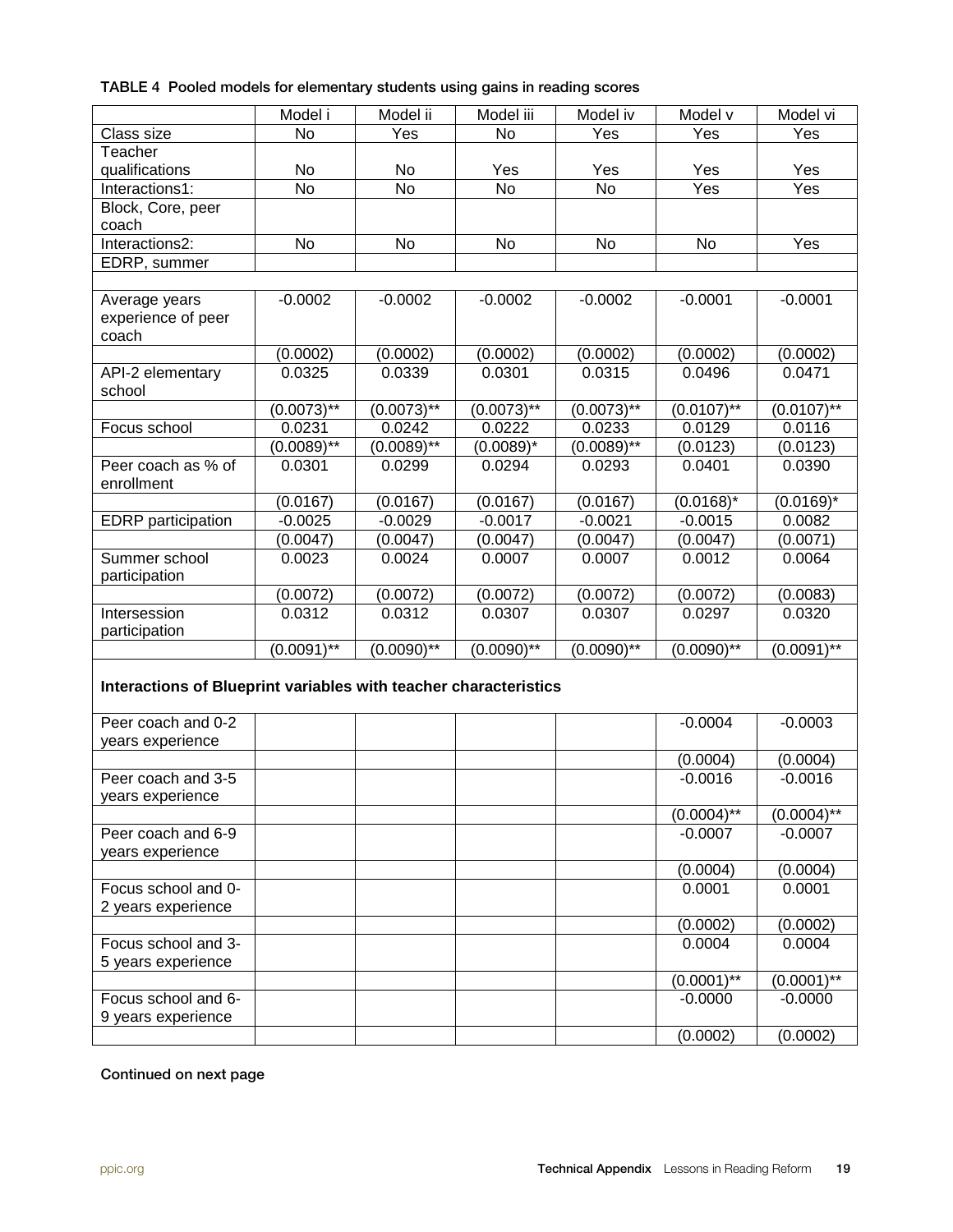#### **Continued**

| API-2 school and 0-2<br>years experience |          |          |          |          | $-0.0002$    | $-0.0002$    |
|------------------------------------------|----------|----------|----------|----------|--------------|--------------|
|                                          |          |          |          |          | (0.0001)     | (0.0001)     |
| API-2 school and 3-5                     |          |          |          |          | $-0.0003$    | $-0.0003$    |
| years experience                         |          |          |          |          |              |              |
|                                          |          |          |          |          | $(0.0001)^*$ | $(0.0001)^*$ |
| API-2 school and 6-9                     |          |          |          |          | $-0.0001$    | $-0.0000$    |
| years experience                         |          |          |          |          |              |              |
|                                          |          |          |          |          | (0.0001)     | (0.0001)     |
| EDRP and 0-2 years                       |          |          |          |          |              | $-0.0003$    |
| experience                               |          |          |          |          |              |              |
|                                          |          |          |          |          |              | $(0.0001)^*$ |
| EDRP and 3-5 years                       |          |          |          |          |              | $-0.0001$    |
| experience                               |          |          |          |          |              |              |
|                                          |          |          |          |          |              | (0.0001)     |
| EDRP and 6-9 years                       |          |          |          |          |              | $-0.0001$    |
| experience                               |          |          |          |          |              |              |
|                                          |          |          |          |          |              | (0.0001)     |
| Summer session                           |          |          |          |          |              | $-0.0002$    |
| and 0-2 years                            |          |          |          |          |              |              |
| experience                               |          |          |          |          |              |              |
| interaction                              |          |          |          |          |              |              |
|                                          |          |          |          |          |              | $(0.0001)^*$ |
| Summer session                           |          |          |          |          |              | $-0.0001$    |
| and 3-5 years                            |          |          |          |          |              |              |
| experience                               |          |          |          |          |              |              |
| interaction                              |          |          |          |          |              |              |
|                                          |          |          |          |          |              | (0.0001)     |
| Summer session                           |          |          |          |          |              | 0.0000       |
| and 6-9 years                            |          |          |          |          |              |              |
| experience                               |          |          |          |          |              |              |
| interaction                              |          |          |          |          |              |              |
|                                          |          |          |          |          |              | (0.0001)     |
| Observations                             | 141220   | 141220   | 141220   | 141220   | 141220       | 141220       |
| Number of student                        | 74456    | 74456    | 74456    | 74456    | 74456        | 74456        |
| id's                                     | 0.66     | 0.66     | 0.66     | 0.66     | 0.66         | 0.66         |
| R-squared<br>P-value for F-test for      | < 0.0001 | < 0.0001 | < 0.0001 | < 0.0001 | < 0.0001     | < 0.0001     |
| no student fixed                         |          |          |          |          |              |              |
| effects                                  |          |          |          |          |              |              |
| P-value for F-test for                   |          |          |          |          | < 0.0001     | < 0.0001     |
| exclusion of                             |          |          |          |          |              |              |
| <b>Blueprint experience</b>              |          |          |          |          |              |              |
| interactions                             |          |          |          |          |              |              |
|                                          |          |          |          |          |              |              |

NOTES: Each column represents reading scores, using school and student fixed effects models. Standard errors in parentheses.

\* Significant at 5%.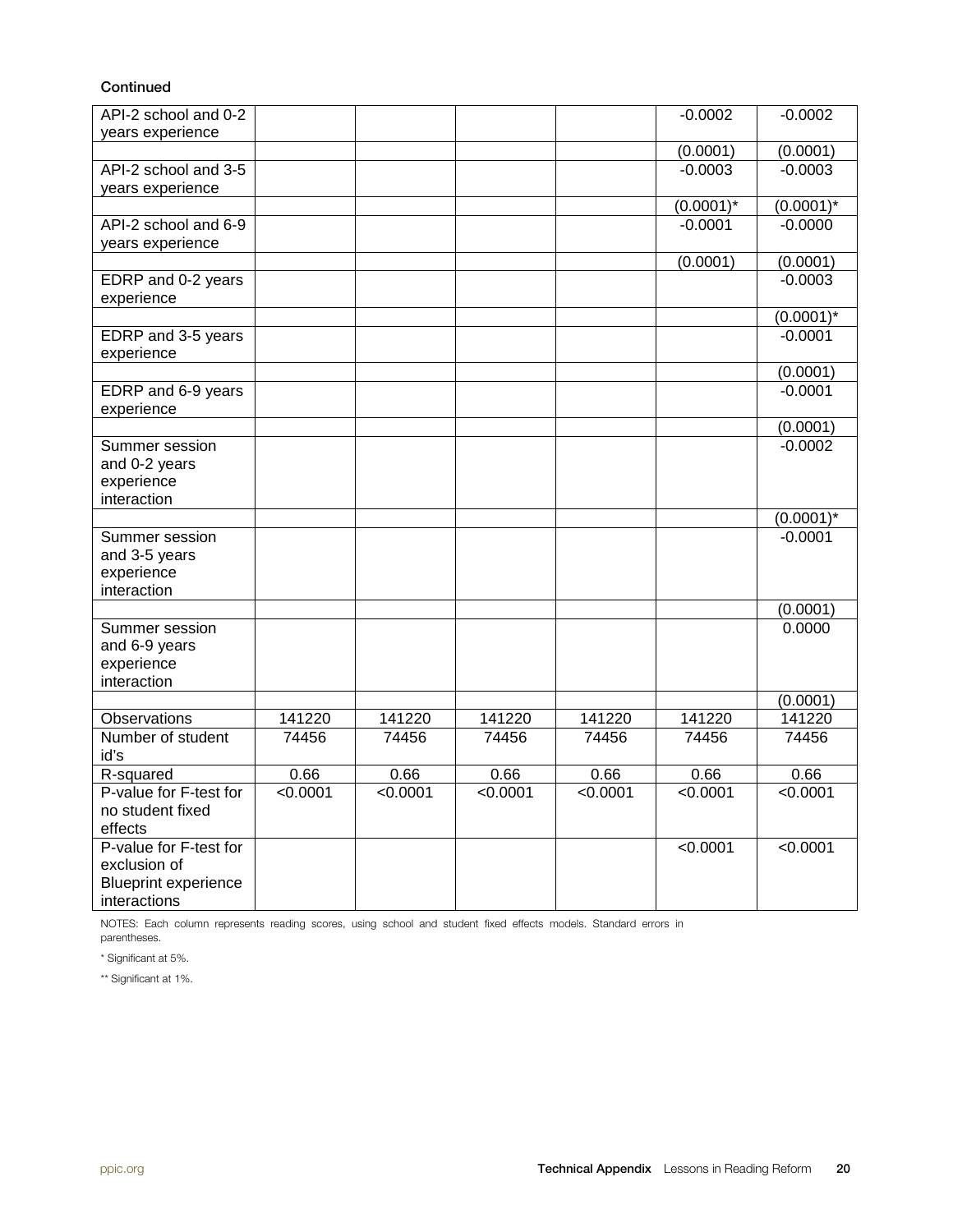|  |  |  |  |  | TABLE 5 Pooled models for middle school students using gains in reading scores |
|--|--|--|--|--|--------------------------------------------------------------------------------|
|--|--|--|--|--|--------------------------------------------------------------------------------|

|                                                                  | Model i         | Model ii      | Model iii     | Model iv       | Model v       | Model vi      |
|------------------------------------------------------------------|-----------------|---------------|---------------|----------------|---------------|---------------|
| Class size                                                       | <b>No</b>       | Yes           | No            | Yes            | Yes           | Yes           |
| Teacher                                                          |                 |               |               |                |               |               |
| qualifications                                                   | No              | No            | Yes           | Yes            | Yes           | Yes           |
| Interactions1:                                                   | <b>No</b>       | <b>No</b>     | <b>No</b>     | $\overline{N}$ | Yes           | Yes           |
| Block, Core, peer                                                |                 |               |               |                |               |               |
| coach                                                            |                 |               |               |                |               |               |
| Interactions2:                                                   | <b>No</b>       | No.           | No            | No             | No            | Yes           |
| EDRP, summer                                                     |                 |               |               |                |               |               |
|                                                                  |                 |               |               |                |               |               |
| <b>Literacy Block</b>                                            | 0.0511          | 0.0460        | 0.0566        | 0.0501         | 0.0506        | 0.0491        |
|                                                                  | $(0.0061)^{**}$ | $(0.0063)$ ** | $(0.0062)$ ** | $(0.0065)$ **  | $(0.0090)$ ** | $(0.0090)$ ** |
| <b>Literacy Core</b>                                             | 0.1607          | 0.1535        | 0.1713        | 0.1642         | 0.1280        | 0.1275        |
|                                                                  | $(0.0412)$ **   | $(0.0413)$ ** | $(0.0412)$ ** | $(0.0413)$ **  | $(0.0578)^*$  | $(0.0578)^*$  |
| Literacy Block/Core<br>for EL students                           | 0.0379          | 0.0339        | 0.0474        | 0.0406         | 0.0404        | 0.0397        |
|                                                                  | $(0.0080)$ **   | $(0.0082)$ ** | $(0.0081)$ ** | $(0.0083)$ **  | $(0.0083)$ ** | $(0.0083)$ ** |
| Genre Studies                                                    | 0.0710          | 0.0696        | 0.0687        | 0.0653         | 0.0643        | 0.0640        |
|                                                                  | $(0.0061)$ **   | $(0.0061)$ ** | $(0.0062)$ ** | $(0.0063)$ **  | $(0.0068)$ ** | $(0.0068)$ ** |
| <b>EDRP</b>                                                      | 0.0015          | 0.0013        | 0.0015        | 0.0014         | 0.0012        | 0.0143        |
|                                                                  | (0.0061)        | (0.0061)      | (0.0061)      | (0.0061)       | (0.0061)      | (0.0079)      |
| Summer session                                                   | 0.0058          | 0.0054        | 0.0053        | 0.0053         | 0.0053        | 0.0027        |
|                                                                  | (0.0055)        | (0.0055)      | (0.0055)      | (0.0055)       | (0.0055)      | (0.0063)      |
| Intersession                                                     | 0.0091          | 0.0106        | 0.0077        | 0.0087         | 0.0090        | 0.0089        |
|                                                                  | (0.0092)        | (0.0092)      | (0.0092)      | (0.0092)       | (0.0093)      | (0.0094)      |
| Average years<br>experience of peer<br>coach                     | $-0.0001$       | $-0.0001$     | 0.0001        | 0.0001         | 0.0001        | 0.0001        |
|                                                                  | (0.0002)        | (0.0002)      | (0.0002)      | (0.0002)       | (0.0002)      | (0.0002)      |
| Peer coach as % of<br>enrollment                                 | 0.0320          | 0.0328        | 0.0247        | 0.0220         | 0.0238        | 0.0227        |
|                                                                  | (0.0278)        | (0.0278)      | (0.0279)      | (0.0279)       | (0.0287)      | (0.0288)      |
| Accelerated class                                                | $-0.0430$       | $-0.0437$     | $-0.0499$     | $-0.0510$      | $-0.0489$     | $-0.0489$     |
|                                                                  | (0.0255)        | (0.0255)      | (0.0255)      | $(0.0255)^*$   | (0.0255)      | (0.0256)      |
| Interactions of Blueprint variables with teacher characteristics |                 |               |               |                |               |               |
| Genre Studies and<br>0-2 years teacher<br>experience             |                 |               |               |                | $-0.0007$     | $-0.0007$     |
|                                                                  |                 |               |               |                | $(0.0003)$ ** | $(0.0003)$ ** |
| Genre Studies and<br>3-5 years teacher<br>experience             |                 |               |               |                | 0.0001        | 0.0001        |
|                                                                  |                 |               |               |                | (0.0001)      | (0.0001)      |
| Genre Studies and<br>6-9 years teacher<br>experience             |                 |               |               |                | 0.0001        | 0.0001        |
|                                                                  |                 |               |               |                | (0.0001)      | (0.0001)      |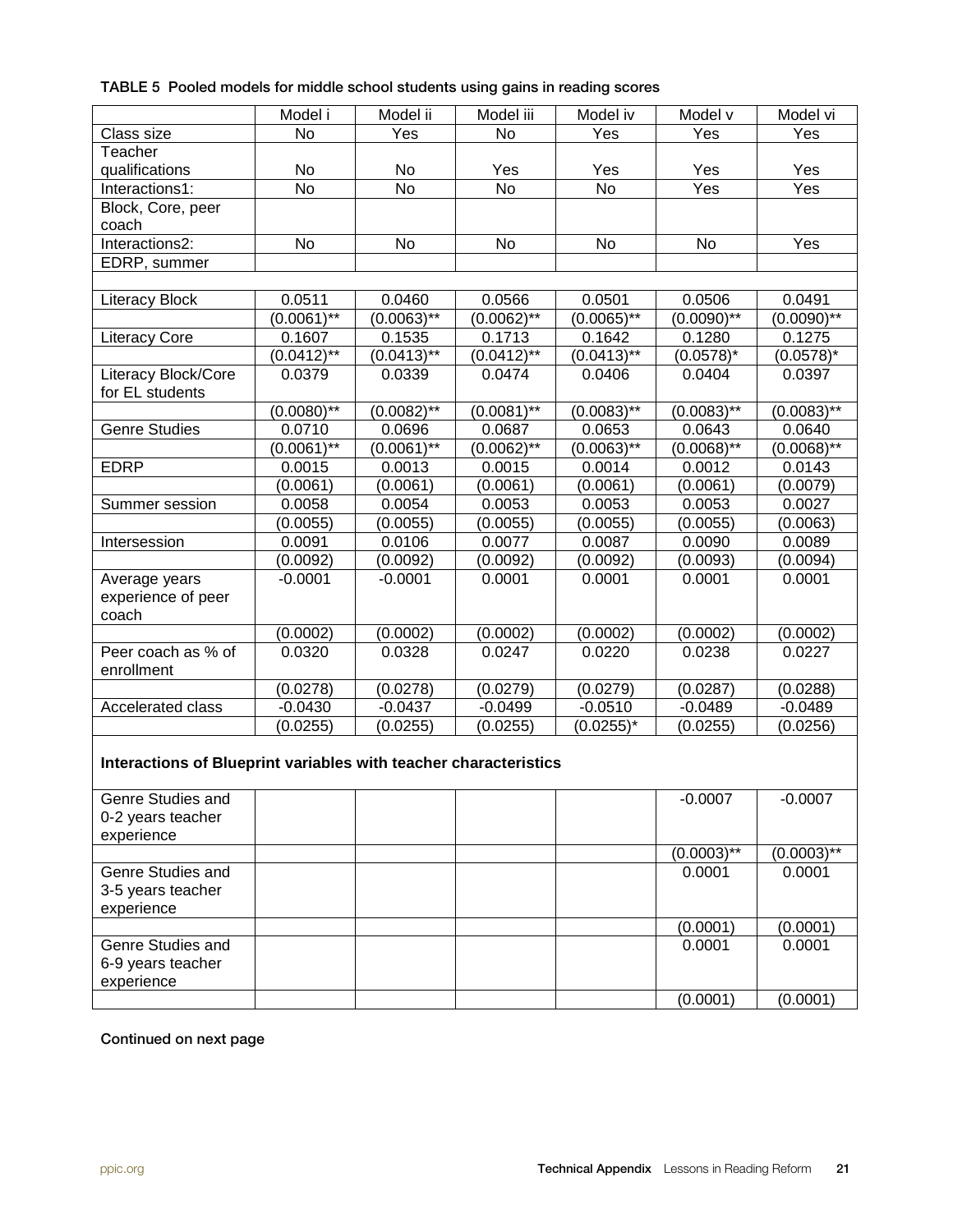#### Continued

| Literacy Block and 0-                                  |  |  | 0.0000    | 0.0000          |
|--------------------------------------------------------|--|--|-----------|-----------------|
| 2 years teacher                                        |  |  |           |                 |
| experience                                             |  |  | (0.0001)  | (0.0001)        |
| Literacy Block and 3-                                  |  |  | $-0.0000$ | $-0.0000$       |
| 5 years teacher<br>experience                          |  |  |           |                 |
|                                                        |  |  | (0.0001)  | (0.0001)        |
| Literacy Block and 6-<br>9 years teacher<br>experience |  |  | $-0.0000$ | 0.0000          |
|                                                        |  |  | (0.0001)  | (0.0001)        |
| Literacy Core and 0-<br>2 years teacher<br>experience  |  |  | 0.0004    | 0.0005          |
|                                                        |  |  | (0.0010)  | (0.0010)        |
| Literacy Core and 3-<br>5 years teacher<br>experience  |  |  | $-0.0003$ | $-0.0004$       |
|                                                        |  |  | (0.0010)  | (0.0010)        |
| Literacy Core and 6-<br>9 years teacher<br>experience  |  |  | 0.0015    | 0.0015          |
|                                                        |  |  | (0.0009)  | (0.0009)        |
| Peer coach and 0-2<br>years teacher<br>experience      |  |  | 0.0003    | 0.0003          |
|                                                        |  |  | (0.0008)  | (0.0008)        |
| Peer coach and 3-5<br>years teacher<br>experience      |  |  | 0.0001    | 0.0001          |
|                                                        |  |  | (0.0008)  | (0.0008)        |
| Peer coach and 6-9<br>years teacher<br>experience      |  |  | $-0.0002$ | $-0.0001$       |
|                                                        |  |  | (0.0008)  | (0.0008)        |
| EDRP and 0-2 years<br>teacher experience               |  |  |           | $-0.0004$       |
|                                                        |  |  |           | $(0.0002)^*$    |
| EDRP and 3-5 years<br>teacher experience               |  |  |           | $-0.0004$       |
|                                                        |  |  |           | $(0.0002)^{**}$ |
| EDRP and 6-9 years<br>teacher experience               |  |  |           | $-0.0001$       |
|                                                        |  |  |           | (0.0001)        |
| Summer school and<br>0-2 years teacher<br>experience   |  |  |           | 0.0000          |
|                                                        |  |  |           | (0.0001)        |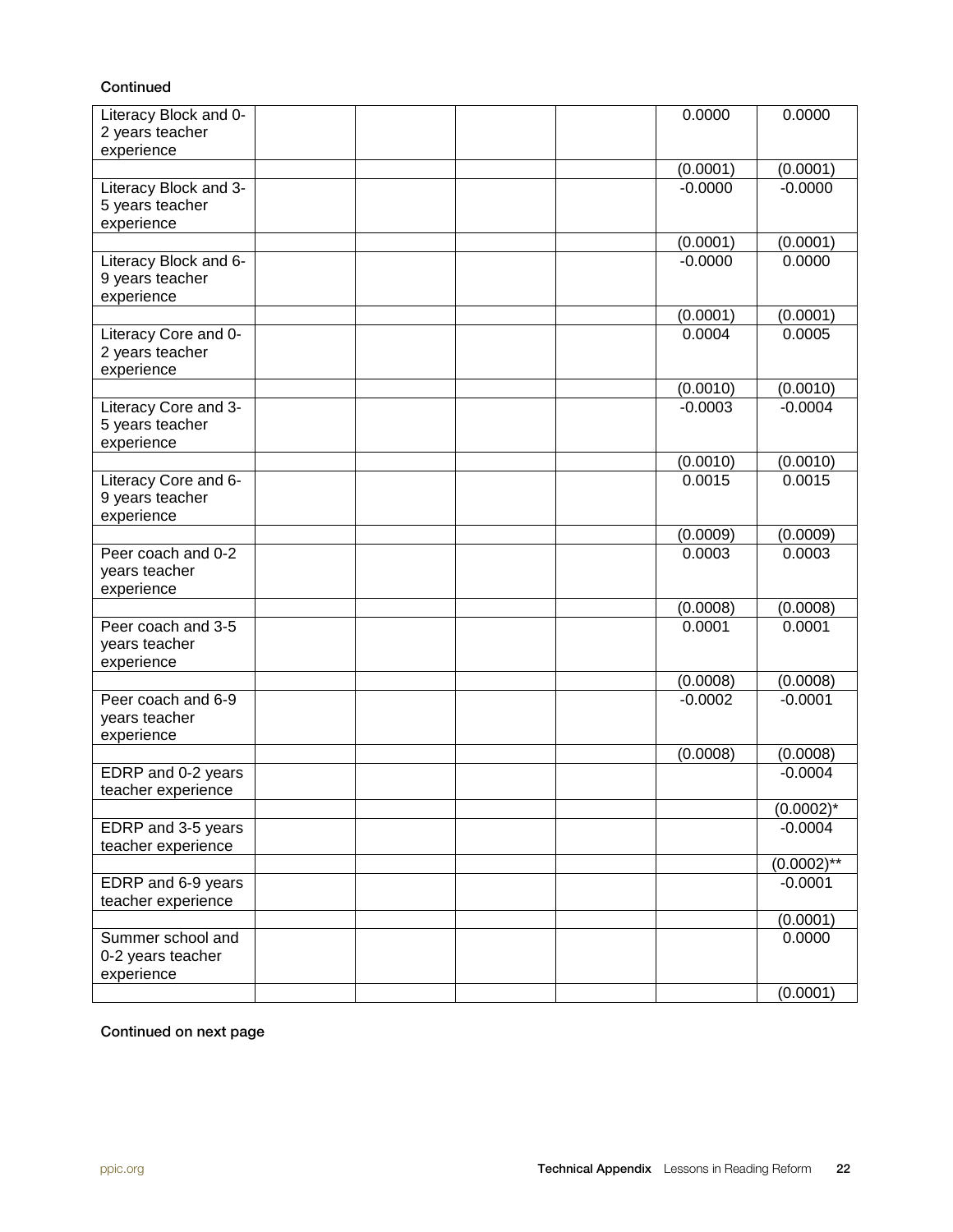#### **Continued**

| Summer school and<br>3-5 years teacher<br>experience                           |          |          |          |          |          | 0.0001   |
|--------------------------------------------------------------------------------|----------|----------|----------|----------|----------|----------|
|                                                                                |          |          |          |          |          | (0.0001) |
| Summer school and<br>6-9 years teacher<br>experience                           |          |          |          |          |          | 0.0000   |
|                                                                                |          |          |          |          |          | (0.0001) |
| Observations                                                                   | 115280   | 115280   | 115280   | 115280   | 115280   | 115280   |
| Number of student<br>id's                                                      | 61619    | 61619    | 61619    | 61619    | 61619    | 61619    |
| R-squared                                                                      | 0.64     | 0.64     | 0.64     | 0.64     | 0.64     | 0.64     |
| P-value for F-test for<br>no student fixed<br>effects                          | < 0.0001 | < 0.0001 | < 0.0001 | < 0.0001 | < 0.0001 | < 0.0001 |
| P-value for F-test for<br>exclusion of<br>Blueprint-experience<br>interactions |          |          |          |          | 0.3620   | 0.1678   |

NOTES: Each column represents reading scores, using school and student fixed effects models. Standard errors in parentheses.

\* Significant at 5%.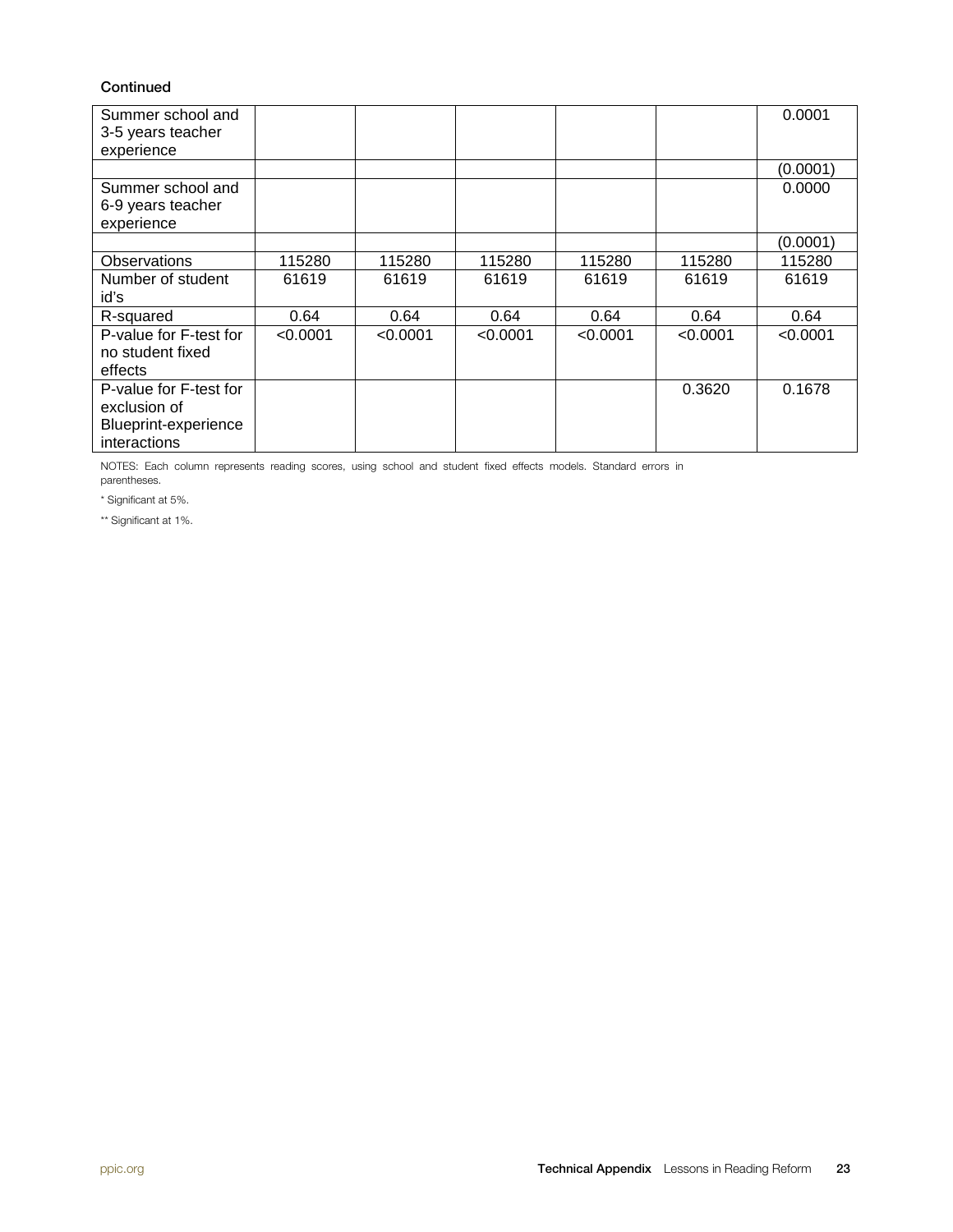|  |  |  |  |  |  |  |  |  | TABLE 6 Pooled models for high school students using gains in reading scores |
|--|--|--|--|--|--|--|--|--|------------------------------------------------------------------------------|
|--|--|--|--|--|--|--|--|--|------------------------------------------------------------------------------|

|                                                                  | Model i       | Model ii      | Model iii        | Model iv        | Model v       | Model vi      |
|------------------------------------------------------------------|---------------|---------------|------------------|-----------------|---------------|---------------|
| Class size                                                       | No            | Yes           | <b>No</b>        | Yes             | Yes           | Yes           |
| Teacher                                                          |               |               |                  |                 |               |               |
| qualifications                                                   | No            | No            | Yes              | Yes             | Yes           | Yes           |
| Interactions1:                                                   | <b>No</b>     | <b>No</b>     | <b>No</b>        | <b>No</b>       | Yes           | Yes           |
| Block, Core, peer<br>coach                                       |               |               |                  |                 |               |               |
| Interactions2:                                                   | No            | No            | No               | No              | No            | Yes           |
| EDRP, summer                                                     |               |               |                  |                 |               |               |
|                                                                  |               |               |                  |                 |               |               |
| <b>Literacy Block</b>                                            | $-0.0435$     | $-0.0427$     | $-0.0407$        | $-0.0406$       | $-0.0452$     | $-0.0454$     |
|                                                                  | $(0.0084)$ ** | $(0.0085)$ ** | $(0.0085)$ **    | $(0.0085)$ **   | $(0.0116)$ ** | $(0.0116)$ ** |
| <b>Literacy Core</b>                                             | $-0.0979$     | $-0.0971$     | $-0.0982$        | $-0.0979$       | $-0.1290$     | $-0.1294$     |
|                                                                  | $(0.0193)$ ** | $(0.0194)$ ** | $(0.0194)^{1/8}$ | $(0.0194)$ **   | $(0.0324)$ ** | $(0.0325)$ ** |
| Literacy Block/Core<br>for EL students                           | $-0.1731$     | $-0.1688$     | $-0.1685$        | $-0.1651$       | $-0.1650$     | $-0.1649$     |
|                                                                  | $(0.0117)$ ** | $(0.0118)$ ** | $(0.0118)^{1/8}$ | $(0.0119)$ **   | $(0.0119)$ ** | $(0.0119)$ ** |
| Summer session                                                   | $-0.0233$     | $-0.0219$     | $-0.0227$        | $-0.0214$       | $-0.0205$     | $-0.0194$     |
|                                                                  | $(0.0077**$   | $(0.0077)$ ** | $(0.0077)^{**}$  | $(0.0077)^{**}$ | $(0.0078)$ ** | $(0.0093)^*$  |
| Average years                                                    | $-0.0009$     | $-0.0009$     | $-0.0009$        | $-0.0009$       | $-0.0009$     | $-0.0009$     |
| experience of peer<br>coach                                      |               |               |                  |                 |               |               |
|                                                                  | $(0.0003)$ ** | $(0.0003)$ ** | $(0.0003)$ **    | $(0.0003)$ **   | $(0.0003)$ ** | $(0.0003)$ ** |
| Peer coach as % of<br>enrollment                                 | 0.0700        | 0.0905        | 0.0536           | 0.0662          | 0.0774        | 0.0773        |
|                                                                  | (0.0534)      | (0.0536)      | (0.0538)         | (0.0540)        | (0.0557)      | (0.0557)      |
| Interactions of Blueprint variables with teacher characteristics |               |               |                  |                 |               |               |
| Literacy Block and 0-<br>2 years teacher<br>experience           |               |               |                  |                 | 0.0001        | 0.0001        |
|                                                                  |               |               |                  |                 | (0.0002)      | (0.0002)      |
| Literacy Block and 3-<br>5 years teacher<br>experience           |               |               |                  |                 | $-0.0000$     | $-0.0000$     |
|                                                                  |               |               |                  |                 | (0.0002)      | (0.0002)      |
| Literacy Block and 6-<br>9 years teacher<br>experience           |               |               |                  |                 | 0.0001        | 0.0001        |
|                                                                  |               |               |                  |                 | (0.0002)      | (0.0002)      |
| Literacy Core and 0-<br>2 years teacher<br>experience            |               |               |                  |                 | 0.0002        | 0.0003        |
|                                                                  |               |               |                  |                 | (0.0004)      | (0.0004)      |
| Literacy Core and 3-<br>5 years teacher<br>experience            |               |               |                  |                 | 0.0008        | 0.0008        |
|                                                                  |               |               |                  |                 | (0.0005)      | (0.0005)      |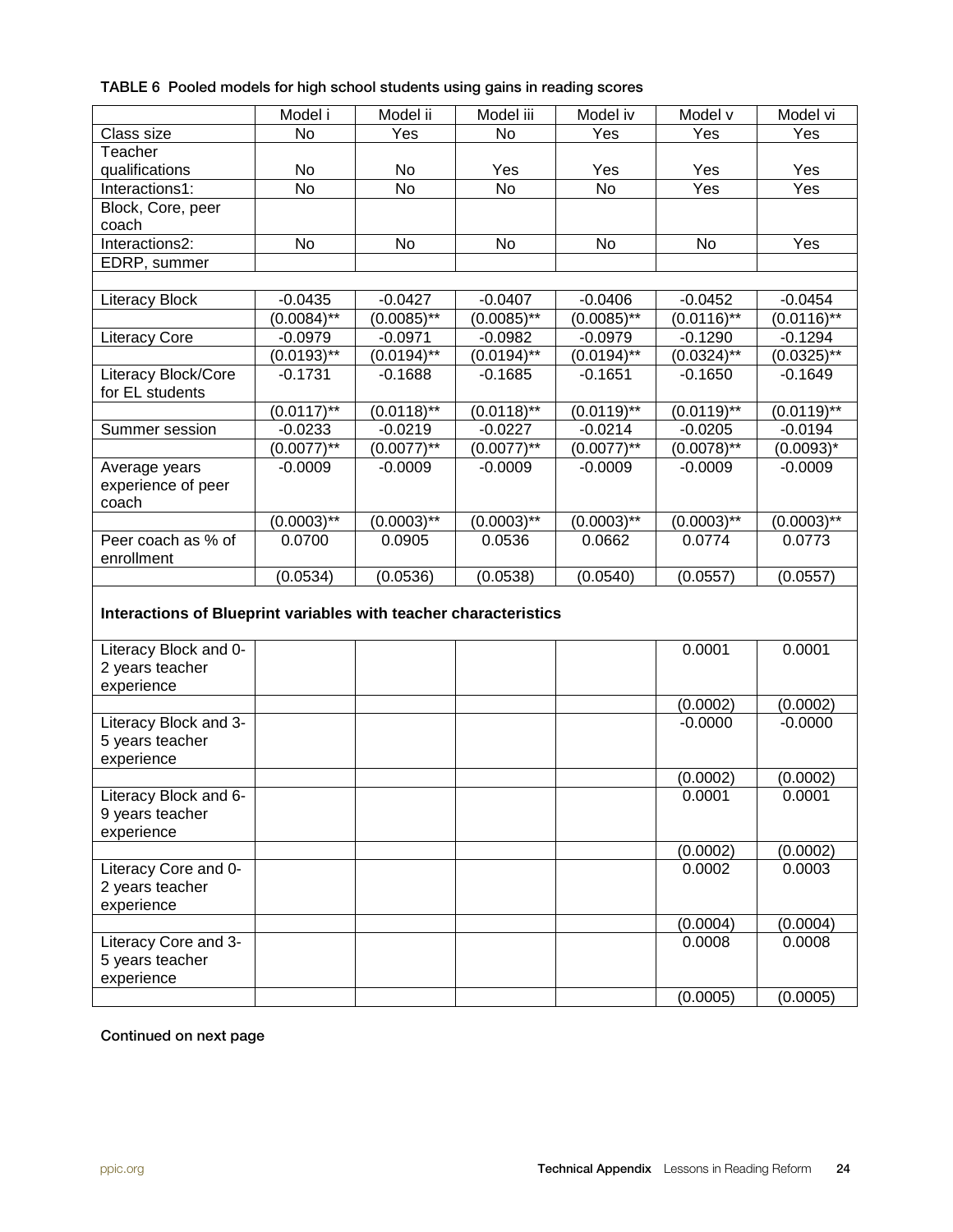#### **Continued**

| Literacy Core and 6-<br>9 years teacher<br>experience                          |          |          |          |          | 0.0005    | 0.0005    |
|--------------------------------------------------------------------------------|----------|----------|----------|----------|-----------|-----------|
|                                                                                |          |          |          |          | (0.0006)  | (0.0006)  |
| Peer coach and 0-2<br>years teacher<br>experience                              |          |          |          |          | $-0.0009$ | $-0.0009$ |
|                                                                                |          |          |          |          | (0.0012)  | (0.0012)  |
| Peer coach and 3-5<br>years teacher<br>experience                              |          |          |          |          | $-0.0024$ | $-0.0023$ |
|                                                                                |          |          |          |          | (0.0015)  | (0.0015)  |
| Peer coach and 6-9<br>years teacher<br>experience                              |          |          |          |          | 0.0003    | 0.0003    |
|                                                                                |          |          |          |          | (0.0015)  | (0.0015)  |
| Summer school and<br>0-2 years teacher<br>experience                           |          |          |          |          |           | $-0.0002$ |
|                                                                                |          |          |          |          |           | (0.0003)  |
| Summer school and<br>3-5 years teacher<br>experience                           |          |          |          |          |           | 0.0000    |
|                                                                                |          |          |          |          |           | (0.0002)  |
| Summer school and<br>6-9 years teacher<br>experience                           |          |          |          |          |           | $-0.0000$ |
|                                                                                |          |          |          |          |           | (0.0002)  |
| <b>Observations</b>                                                            | 97656    | 97656    | 97656    | 97656    | 97656     | 97656     |
| Number of student<br>id's                                                      | 53416    | 53416    | 53416    | 53416    | 53416     | 53416     |
| R-squared                                                                      | 0.61     | 0.61     | 0.61     | 0.61     | 0.61      | 0.61      |
| P-value for F-test for<br>no student fixed<br>effects                          | < 0.0001 | < 0.0001 | < 0.0001 | < 0.0001 | < 0.0001  | < 0.0001  |
| P-value for F-test for<br>exclusion of<br>Blueprint-experience<br>interactions |          |          |          |          | 0.6474    | 0.8252    |

NOTES: Each column represents reading scores, using school and student fixed effects models. Standard errors in parentheses.

\* Significant at 5%.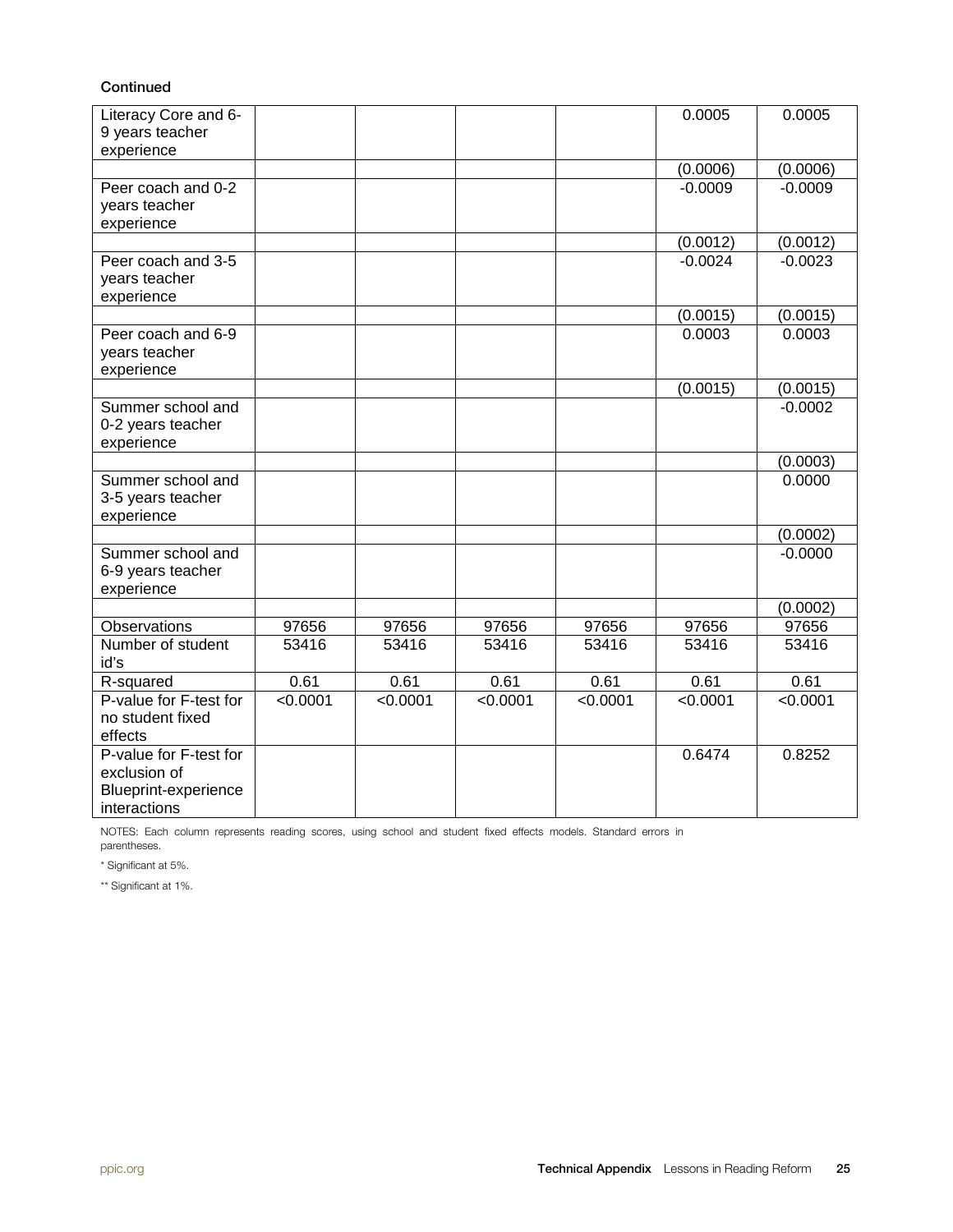| TABLE 7 Math achievement outcomes for all students by grade span using pooled |  |  |
|-------------------------------------------------------------------------------|--|--|
| models of specification 4                                                     |  |  |

|                                   | Elementary     | Middle             | High           |
|-----------------------------------|----------------|--------------------|----------------|
| Class size                        | Yes            | Yes                | Yes            |
| Teacher qualifications            | Yes            | Yes                | Yes            |
| Interactions1:                    | <b>No</b>      | $\overline{N_{0}}$ | <b>No</b>      |
| Block, Core, peer coach           |                |                    |                |
| Interactions2:                    | $\overline{N}$ | $\overline{N}$     | $\overline{N}$ |
| EDRP, summer                      |                |                    |                |
|                                   |                |                    |                |
| Average years experience          | 0.0009         | $-0.0018$          | 0.0000         |
| of peer coach                     |                |                    |                |
|                                   | $(0.0003)$ **  | $(0.0003)$ **      | (0.0004)       |
| API-2 elementary school           | 0.0023         |                    |                |
|                                   | (0.0088)       |                    |                |
| Focus school                      | 0.0161         |                    |                |
|                                   | (0.0107)       |                    |                |
| Peer coach as % of                | 0.0262         | 0.0724             | 0.0247         |
| enrollment                        |                |                    |                |
|                                   | (0.0200)       | (0.0410)           | (0.0962)       |
| <b>EDRP</b> participation         | 0.0239         | $-0.0225$          |                |
|                                   | $(0.0056)$ **  | $(0.0082)$ **      |                |
| Summer school                     | 0.0051         | 0.0287             | $-0.0128$      |
| participation                     |                |                    |                |
|                                   | (0.0086)       | $(0.0072)$ **      | (0.0102)       |
| Intersession participation        | 0.0802         | $-0.0284$          |                |
|                                   | $(0.0109)$ **  | $(0.0127)^*$       |                |
| <b>Literacy Block</b>             |                | 0.0160             | $-0.0433$      |
|                                   |                | (0.0086)           | $(0.0114)$ **  |
| <b>Literacy Core</b>              |                | 0.0088             | $-0.0576$      |
|                                   |                | (0.0510)           | $(0.0250)^*$   |
| <b>Block/Core for EL students</b> |                | $-0.0255$          | $-0.0697$      |
|                                   |                | $(0.0116)^*$       | $(0.0165)$ **  |
| <b>Genre Studies</b>              |                | 0.0184             |                |
|                                   |                | $(0.0086)^*$       |                |
|                                   |                |                    |                |
| Observations                      | 145716         | 96429              | 77852          |
| Number of student id's            | 75818          | 53032              | 43986          |
| R-squared                         | 0.65           | 0.61               | 0.71           |
| P-value for F-test for no         | < 0.0001       | < 0.0001           | < 0.0001       |
| student fixed effects             |                |                    |                |
| Mean of dependent                 | 0.0278         | $-0.0268$          | $-0.0554$      |
| variable                          |                |                    |                |
| Standard deviation of             | 0.6827         | 0.6230             | 0.7766         |
| dependent variable                |                |                    |                |

NOTES: Each column represents math scores, using school and student fixed effects models. Standard errors in parentheses.

\* Significant at 5%.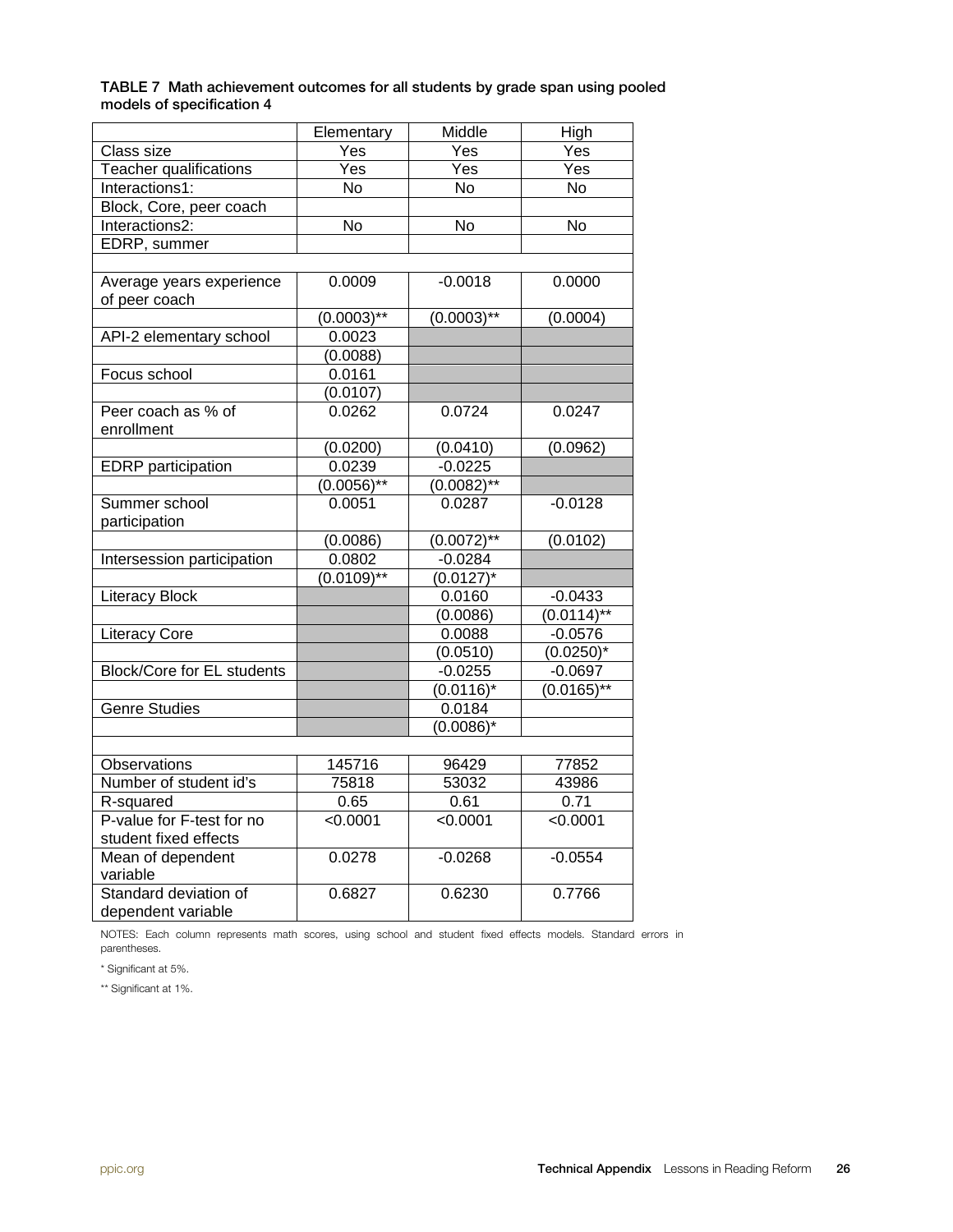|          | TABLE 8 Pooled models using percent of total school year absent as dependent |
|----------|------------------------------------------------------------------------------|
| variable |                                                                              |

|                                   | Elementary      | Middle          | High          |
|-----------------------------------|-----------------|-----------------|---------------|
| Average years experience          | $-0.0007$       | $-0.0083$       | 0.0111        |
| of peer coach                     |                 |                 |               |
|                                   | (0.0010)        | $(0.0018)$ **   | $(0.0015)$ ** |
| API-2 Elementary school           | $-0.0825$       |                 |               |
|                                   | $(0.0364)^*$    |                 |               |
| Focus school                      | $-0.0456$       |                 |               |
|                                   | (0.0408)        |                 |               |
| Peer coach as % of<br>enrollment  | 0.4189          | 0.4343          | $-1.2229$     |
|                                   | $(0.0774)$ **   | $(0.2209)^*$    | $(0.3220)$ ** |
| <b>EDRP</b> participation         | $-0.1333$       | $-0.1351$       |               |
|                                   | $(0.0213)$ **   | $(0.0496)$ **   |               |
| Summer school                     | $-0.0549$       | 0.1323          | $-0.0973$     |
| participation                     |                 |                 |               |
|                                   | (0.0353)        | $(0.0447)$ **   | (0.0549)      |
| Intersession participation        | $-0.2308$       | $-0.2806$       |               |
|                                   | $(0.0439)^{**}$ | $(0.0731**$     |               |
| <b>Literacy Block</b>             |                 | 0.2861          | 0.0364        |
|                                   |                 | $(0.0531)^{**}$ | (0.0583)      |
| <b>Literacy Core</b>              |                 | 0.2684          | $-0.4113$     |
|                                   |                 | (0.2693)        | $(0.1279)$ ** |
| <b>Block/Core for EL students</b> |                 | 0.3829          | $-0.3596$     |
|                                   |                 | $(0.0651)$ **   | $(0.0724)$ ** |
| Genre Studies                     |                 | 0.3422          |               |
|                                   |                 | $(0.0517)$ **   |               |
|                                   |                 |                 |               |
| Observations                      | 267963          | 148263          | 164285        |
| Number of student id's            | 118795          | 78421           | 77289         |
| R-squared                         | 0.02            | 0.06            | 0.07          |
| Mean of dependent                 | 4.42            | 5.39            | 4.83          |
| variable:                         |                 |                 |               |
| Standard deviation of             | 4.38            | 6.32            | 6.04          |
| dependent variable                |                 |                 |               |

NOTES: Each column represents percent of time absent, using school and student fixed effects models. Standard errors in parentheses.

\* Significant at 5%.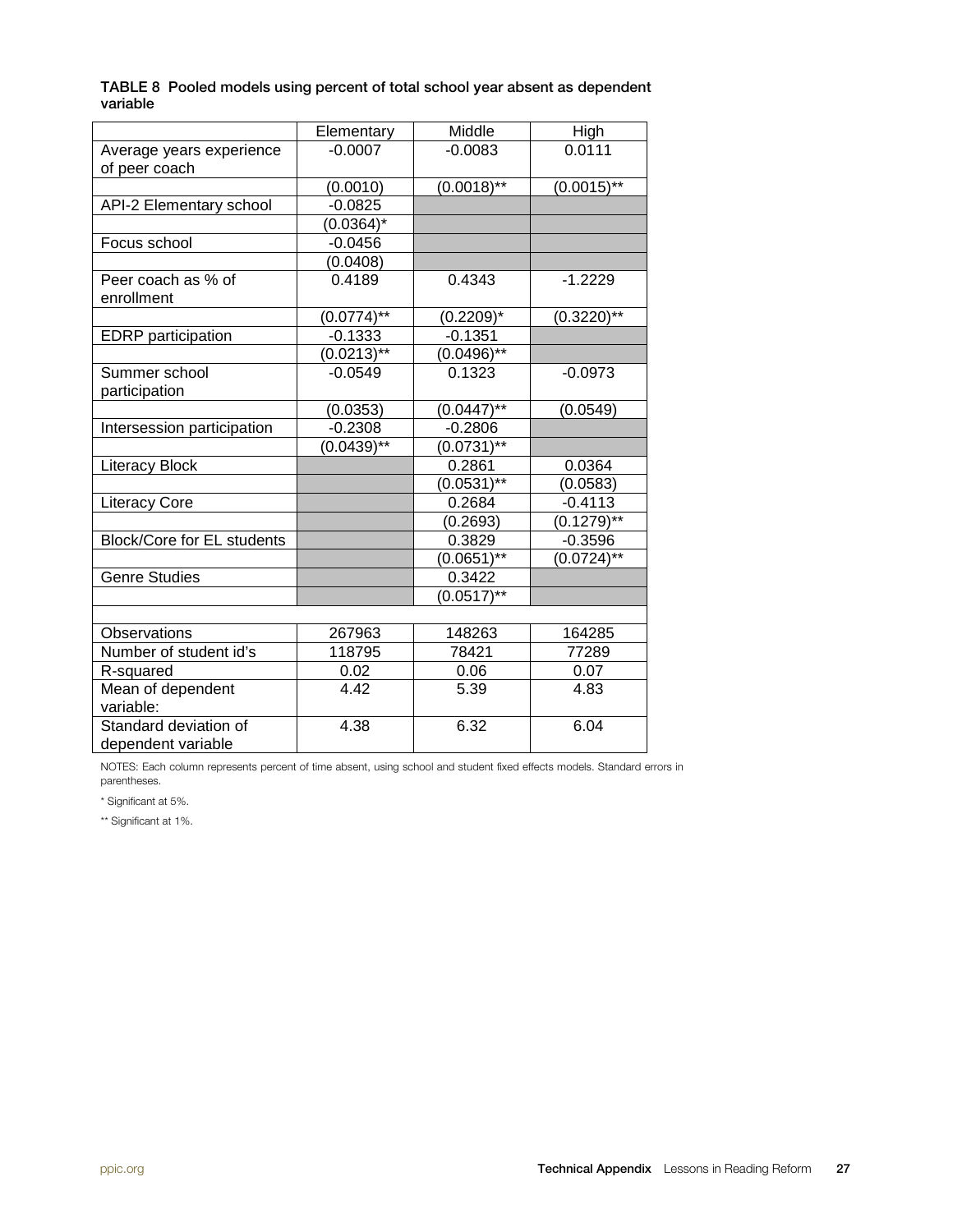| TABLE 9 Student fixed-effect linear probability models of being retained |  |  |  |
|--------------------------------------------------------------------------|--|--|--|
|--------------------------------------------------------------------------|--|--|--|

|                                   | Elementary    | Middle         | High          |
|-----------------------------------|---------------|----------------|---------------|
| API-2 elementary school           | $-0.0014$     |                |               |
|                                   | (0.0014)      |                |               |
| Focus school                      | 0.0001        |                |               |
|                                   | (0.0016)      |                |               |
| <b>EDRP</b> participation         | 0.0019        | $-0.0004$      |               |
|                                   | $(0.0008)^*$  | (0.0012)       |               |
| Summer school                     | $-0.0105$     | 0.0024         | $-0.0103$     |
| participation                     |               |                |               |
|                                   | $(0.0013)$ ** | $(0.0012)^{*}$ | $(0.0027)$ ** |
| Intersession participation        | 0.0078        | $-0.0000$      |               |
|                                   | $(0.0017)$ ** | (0.0019)       |               |
| <b>Literacy Block</b>             |               | 0.0007         | $-0.0072$     |
|                                   |               | (0.0013)       | $(0.0028)$ ** |
| <b>Literacy Core</b>              |               | $-0.0206$      | $-0.0363$     |
|                                   |               | $(0.0070)$ **  | $(0.0059)$ ** |
| <b>Block/Core for EL students</b> |               | 0.0154         | $-0.0200$     |
|                                   |               | $(0.0017)$ **  | $(0.0036)$ ** |
| <b>Genre Studies</b>              |               | 0.0014         |               |
|                                   |               | (0.0015)       |               |
|                                   |               |                |               |
| <b>Observations</b>               | 244218        | 123904         | 131959        |
| Number of student id's            | 97940         | 67522          | 64202         |
| R-squared                         | 0.06          | 0.50           | 0.23          |

NOTES: Each column represents grade retention, using school and student fixed effects models. Standard errors in parentheses.

\* Significant at 5%.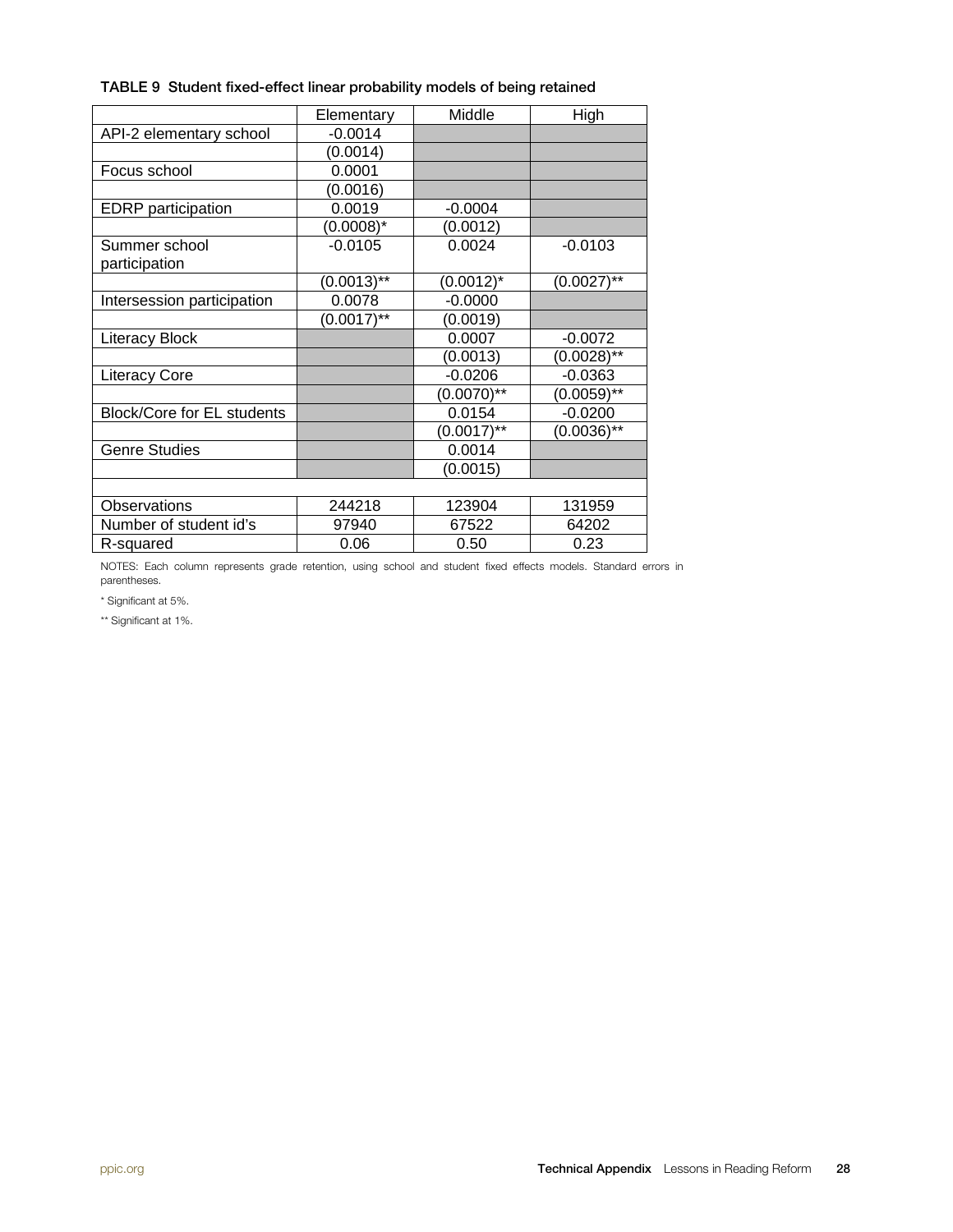#### TABLE 10 Dependent variable: indicator for graduation

| Blueprint participation indicator                   | $-0.087$     | 0.017       | $-0.022$     | $-0.132$              | $-0.060$              | $-0.057$              |
|-----------------------------------------------------|--------------|-------------|--------------|-----------------------|-----------------------|-----------------------|
|                                                     | $(0.005)$ ** | $(0.006)^*$ | $(0.006)$ ** | $(0.011)$ **          | $(0.010)$ **          | $(0.010)$ **          |
| Number of additional Blueprint<br>interventions     |              |             |              | 0.026<br>$(0.005)$ ** | 0.045<br>$(0.005)$ ** | 0.021<br>$(0.005)$ ** |
| Student-level covariates<br>School-level covariates |              | Χ           | Χ<br>Χ       |                       | Χ                     | X<br>X                |
| $R^2$                                               | 0.02         | 0.15        | 0.22         | 0.02                  | 0.16                  | 0.22                  |
| <b>Observations</b>                                 | 21,192       | 21,025      | 20,777       | 21,192                | 21,025                | 20,777                |

NOTE: The mean of the dependent variable, an indicator for high-school graduation, was 0.89 for the full sample.

\*\* Denotes significance at the 1 percent level of confidence.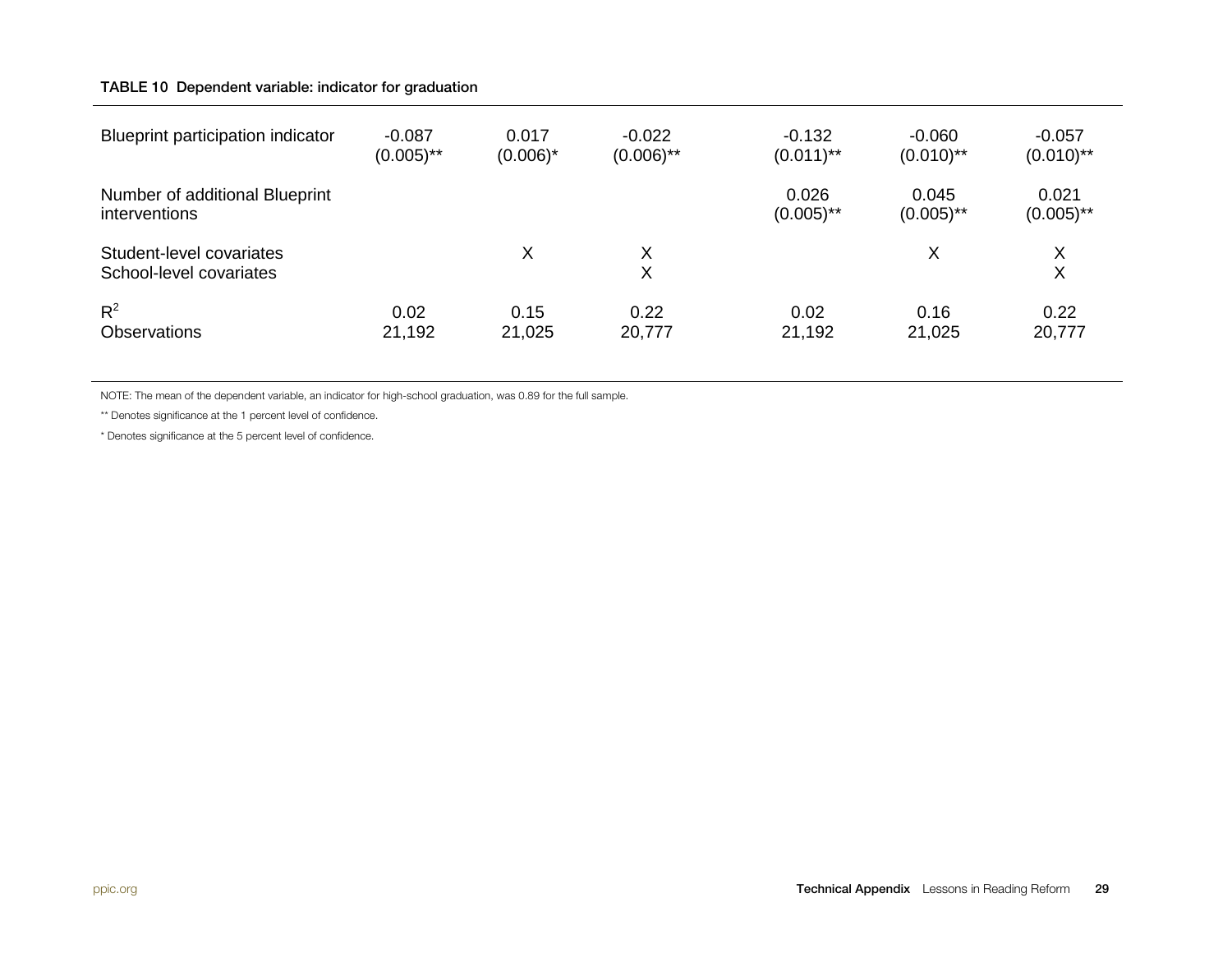#### TABLE 11 Dependent variable: indicator for the completion of A–G classes

| Blueprint participation indicator                   | $-0.272$     | $-0.048$     | $-0.078$     | $-0.238$                 | $-0.068$             | $-0.072$            |
|-----------------------------------------------------|--------------|--------------|--------------|--------------------------|----------------------|---------------------|
|                                                     | $(0.006)$ ** | $(0.006)$ ** | $(0.007)$ ** | $(0.011)$ **             | $(0.010)$ **         | $(0.011)$ **        |
| Number of additional Blueprint<br>interventions     |              |              |              | $-0.019$<br>$(0.005)$ ** | 0.012<br>$(0.005)^*$ | $-0.004$<br>(0.005) |
| Student-level covariates<br>School-level covariates |              | X            | Χ<br>Χ       |                          | X                    | X<br>X              |
| $R^2$                                               | 0.07         | 0.28         | 0.31         | 0.07                     | 0.28                 | 0.31                |
| <b>Observations</b>                                 | 21,192       | 21,025       | 20,777       | 21,192                   | 21,025               | 20,777              |

NOTE: The mean of the dependent variable, an indicator for high-school graduation, was 0.36 for the full sample.

\*\* Denotes significance at the 1 percent level of confidence.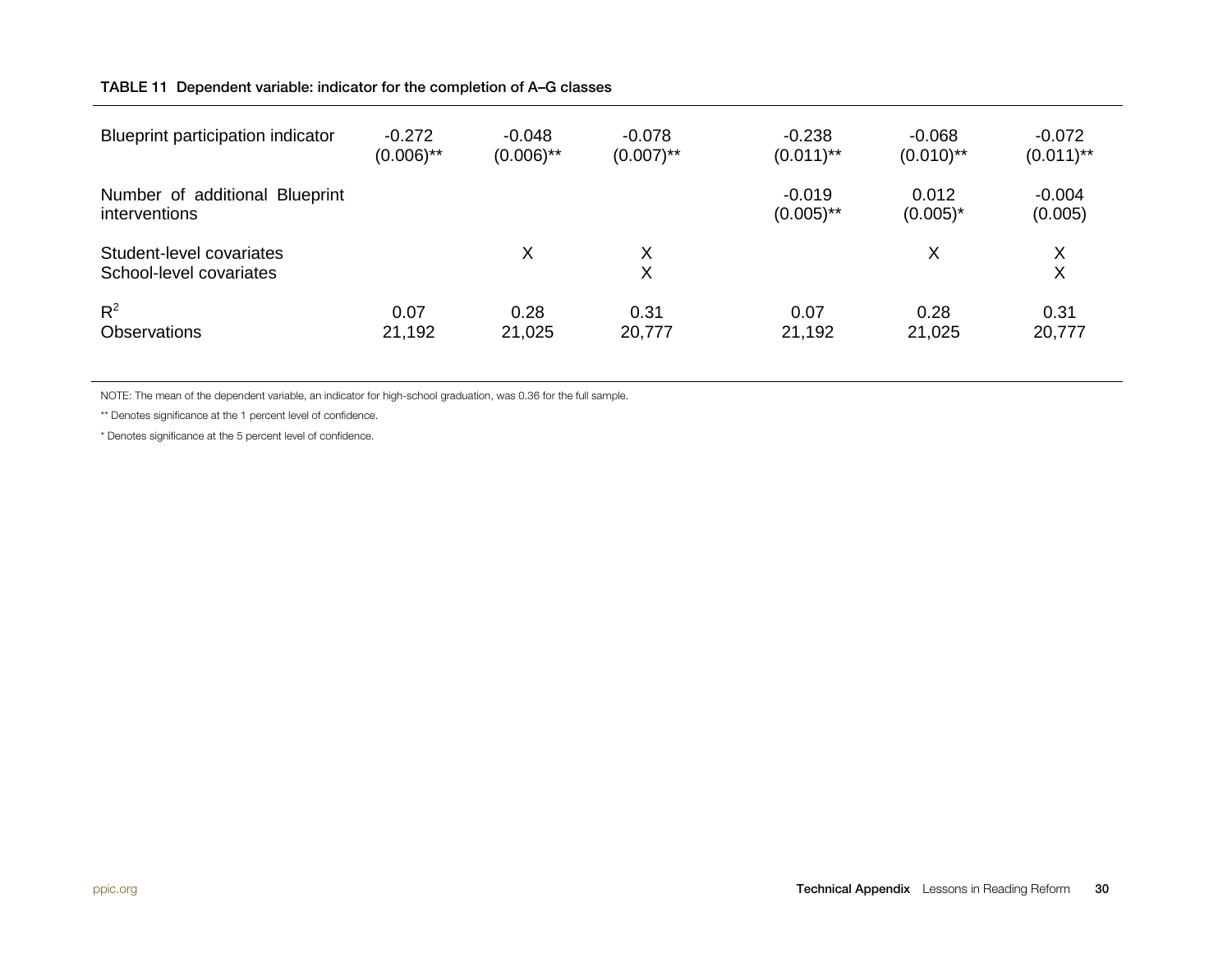TABLE 12 Results from equation (2). Dependent variable: number of A–G classes taken in a given year

| <b>Overall</b><br>Total school-year Blueprint interventions | $-0.96$<br>$(0.03)$ ** |                        |
|-------------------------------------------------------------|------------------------|------------------------|
| <b>Summer Blueprint interventions</b>                       | $-0.05$<br>(0.04)      |                        |
| <b>By intervention</b>                                      |                        |                        |
| <b>Total Block interventions</b>                            |                        | $-0.90$<br>$(0.04)$ ** |
| <b>Total Core Interventions</b>                             |                        | $-1.02$<br>$(0.08)$ ** |
| Total Block/Core interventions for EL students              |                        | $-1.07$<br>$(0.06)$ ** |
| Total summer interventions                                  |                        | $-0.05$<br>(0.04)      |
| $R^2$<br><b>Observations</b>                                | 0.15<br>140,037        | 0.15<br>140,037        |

NOTE: See the text for a full list of regressors.

\*\*Denotes significance at the 1 percent level of confidence.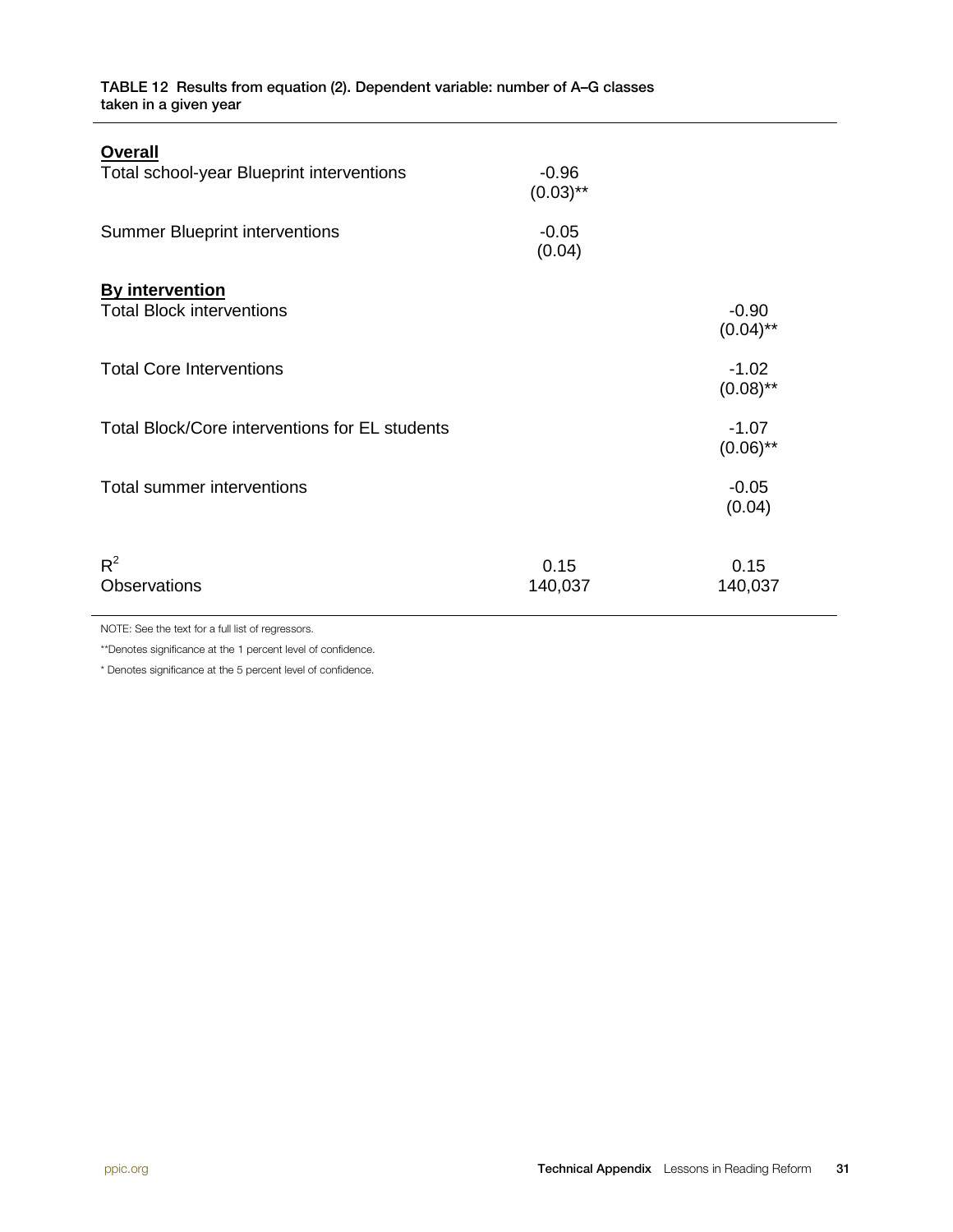|  |  |  |  |  | TABLE 13 Summary statistics for Blueprint participants |
|--|--|--|--|--|--------------------------------------------------------|
|--|--|--|--|--|--------------------------------------------------------|

| <b>Progress on university course requirements</b>                                                              | <b>Share of Blueprint participants</b>                |
|----------------------------------------------------------------------------------------------------------------|-------------------------------------------------------|
| Completed all<br>Completed 5/7<br>Completed 4 / 7<br>Completed 3/7<br>Completed 2 / 7<br>Completed one or less | $13.7\%$<br>12.7%<br>12.4%<br>14.6%<br>16.2%<br>30.5% |
| Progress by requirement                                                                                        |                                                       |
| <b>Completed Math</b>                                                                                          | 32.4%                                                 |
| <b>Completed English</b><br><b>Completed Science</b>                                                           | 35.0%<br>45.2%                                        |
| <b>Completed Social Studies</b><br><b>Completed Art</b>                                                        | 72.8%<br>57.5%                                        |
| Completed Foreign Language                                                                                     | 39.0%                                                 |

NOTE: The seventh university course requirement requires that students take two additional semesters in any university eligible classes in any of the six required subjects. We assume that no student fulfills this final requirement until the first six requirements are complete.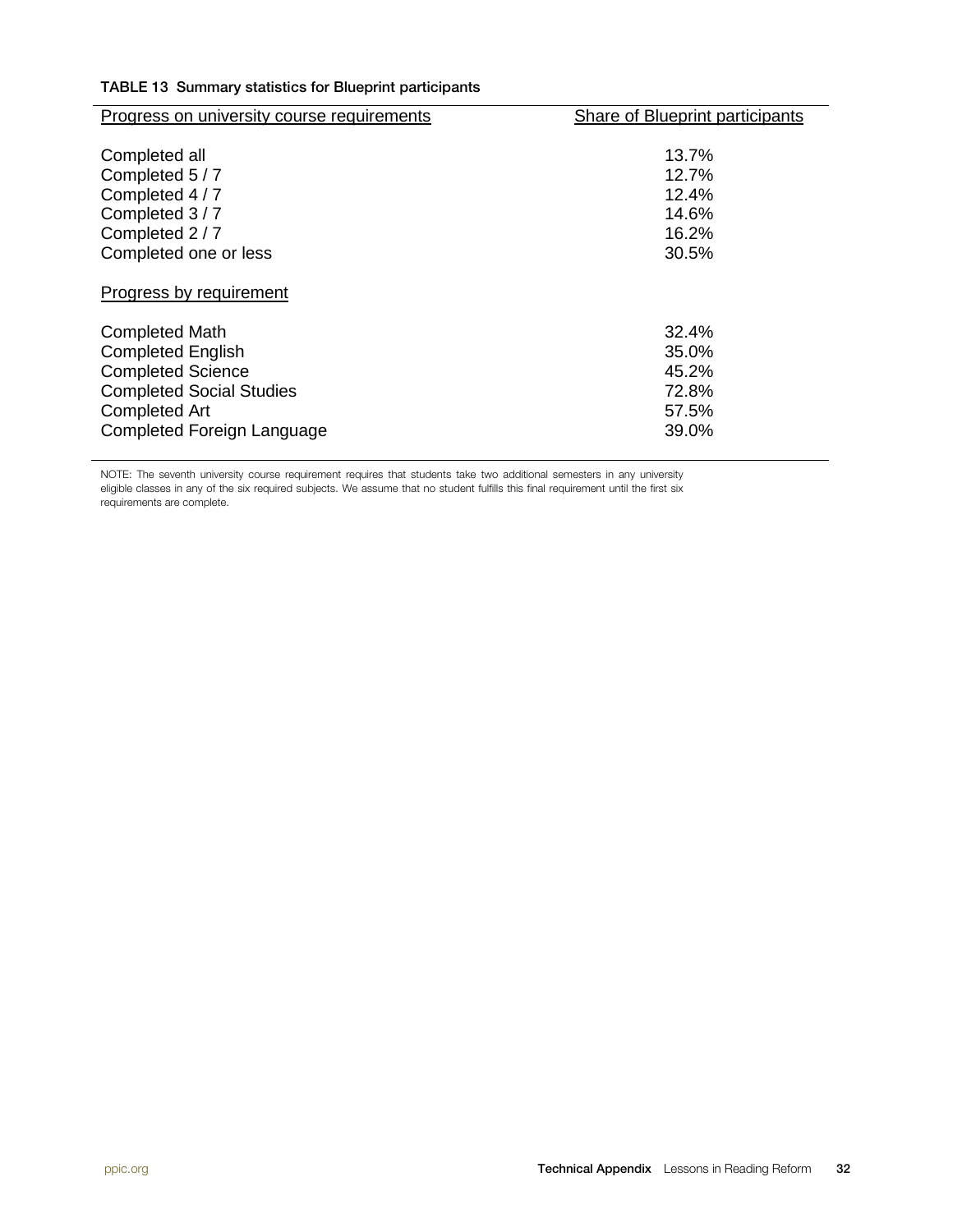|                                   | Elementary |           |         | Middle    |           | High      |
|-----------------------------------|------------|-----------|---------|-----------|-----------|-----------|
| Variable                          | Mean       | <b>SD</b> | Mean    | <b>SD</b> | Mean      | <b>SD</b> |
| Gain in reading test score        | 0.0468     | 0.5607    | 0.0126  | 0.5042    | $-0.0158$ | 0.5371    |
| Lagged test score                 | 0.0897     | 0.9812    | 0.1484  | 0.9791    | 0.2078    | 0.9590    |
| Average years experience of       | 14.3013    | 10.0177   | 12.4868 | 9.9454    | 13.860    | 12.021    |
| peer coach                        |            |           |         |           |           |           |
| API 2 elementary school           | 0.1050     | 0.3066    |         |           |           |           |
| Focus school                      | 0.0708     | 0.2565    |         |           |           |           |
| Peer coach as % of enrollment     | 0.1903     | 0.1330    | 0.1024  | 0.0823    | 0.0474    | 0.0528    |
| <b>EDRP</b> participation         | 0.1525     | 0.3595    | 0.0782  | 0.2684    |           |           |
| Summer school participation       | 0.1946     | 0.3959    | 0.1681  | 0.3740    | 0.0796    | 0.2707    |
| Intersession participation        | 0.1242     | 0.3300    | 0.0660  | 0.2483    |           |           |
| Literacy Block                    |            |           | 0.1103  | 0.3069    | 0.0988    | 0.2912    |
| <b>Literacy Core</b>              |            |           | 0.0015  | 0.0380    | 0.0106    | 0.1012    |
| <b>Block/Core for EL students</b> |            |           | 0.0978  | 0.2922    | 0.0688    | 0.2481    |
| <b>Genre Studies</b>              |            |           | 0.1530  | 0.3552    |           |           |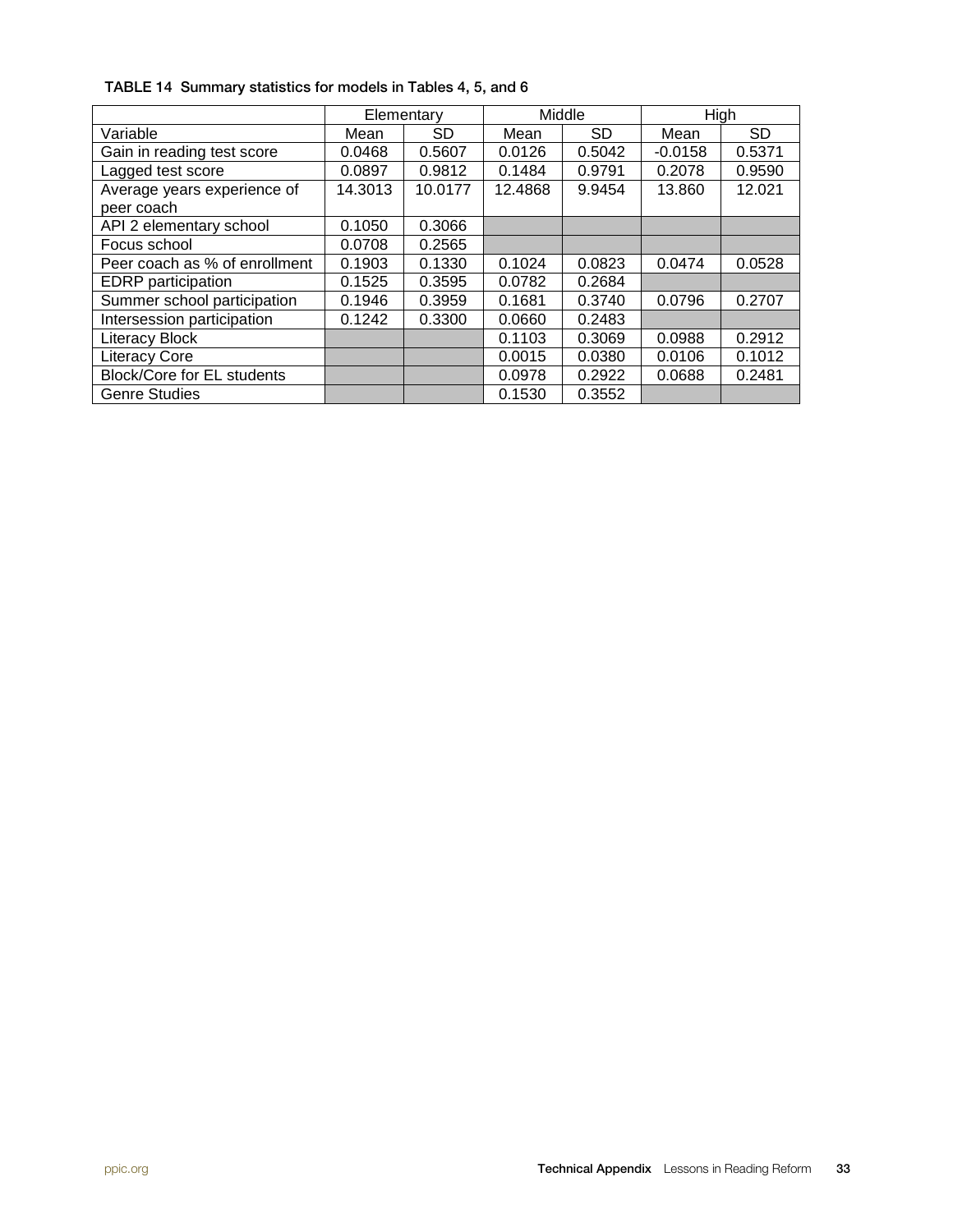#### TABLE 15 Pooled models by grade span with and without lag test score

|                                                       | Elementary    | Elementary<br>No lag score | Middle        | Middle<br>No lag score | High          | High<br>No lag score       |
|-------------------------------------------------------|---------------|----------------------------|---------------|------------------------|---------------|----------------------------|
| Class size                                            | Yes           | Yes                        | Yes           | Yes                    | Yes           | Yes                        |
| Teacher                                               |               |                            |               |                        |               |                            |
| qualifications                                        | Yes           | Yes                        | Yes           | Yes                    | Yes           | Yes                        |
| Interactions1:                                        | <b>No</b>     | <b>No</b>                  | <b>No</b>     | No                     | <b>No</b>     | No                         |
| Block, Core, peer<br>coach                            |               |                            |               |                        |               |                            |
| Interactions2:                                        | No            | No                         | No            | No                     | No            | No                         |
| EDRP, summer                                          |               |                            |               |                        |               |                            |
|                                                       |               |                            |               |                        |               |                            |
| Average years<br>experience of peer<br>coach          | $-0.0002$     | 0.0007                     | 0.0002        | 0.0009                 | $-0.0009$     | $-0.0018$                  |
|                                                       | (0.0002)      | $(0.0004)^*$               | (0.0003)      | $(0.0004)^*$           | $(0.0003)$ ** | $(0.0004)$ **              |
| Peer coach as % of<br>enrollment                      | 0.0293        | 0.0153                     | 0.0220        | 0.0628                 | 0.0662        | 0.0203                     |
|                                                       | (0.0167)      | (0.0281)                   | (0.0415)      | (0.0459)               | (0.0540)      | (0.0850)                   |
| Summer school<br>participation                        | 0.0007        | 0.0191                     | $-0.0011$     | 0.0507                 | $-0.0214$     | $-0.0327$                  |
|                                                       | (0.0072)      | (0.0121)                   | (0.0065)      | $(0.0091)$ **          | $(0.0077)$ ** | $(0.01\overline{22})^{**}$ |
| API-2 elementary<br>school                            | 0.0315        | 0.0356                     |               |                        |               |                            |
|                                                       | $(0.0073)$ ** | $(0.0124)$ **              |               |                        |               |                            |
| Focus school                                          | 0.0233        | 0.0673                     |               |                        |               |                            |
|                                                       | $(0.0089)$ ** | $(0.0150)$ **              |               |                        |               |                            |
| <b>EDRP</b> participation                             | $-0.0021$     | 0.1290                     | 0.0001        | 0.0583                 |               |                            |
|                                                       | (0.0047)      | $(0.0079)$ **              | (0.0077)      | $(0.0100)$ **          |               |                            |
| Intersession<br>participation                         | 0.0307        | 0.0879                     | 0.0147        | 0.0115                 |               |                            |
|                                                       | $(0.0090)$ ** | $(0.0152)$ **              | (0.0125)      | (0.0152)               |               |                            |
| <b>Literacy Block</b>                                 |               |                            | 0.0570        | 0.0744                 | $-0.0406$     | 0.0768                     |
|                                                       |               |                            | $(0.0078)$ ** | $(0.0106)$ **          | $(0.0085)$ ** | $(0.01\overline{34})^{**}$ |
| <b>Literacy Core</b>                                  |               |                            | 0.1600        | 0.3195                 | $-0.0979$     | 0.0488                     |
|                                                       |               |                            | $(0.0433)$ ** | $(0.0679)$ **          | $(0.0194)$ ** | (0.0305)                   |
| Literacy Block/Core<br>for EL students                |               |                            | 0.0058        | 0.1120                 | $-0.1651$     | 0.0678                     |
|                                                       |               |                            | (0.0114)      | $(0.0136)$ **          | $(0.0119)$ ** | $(0.0186)$ **              |
| <b>Genre Studies</b>                                  |               |                            | 0.0601        | 0.0070                 |               |                            |
|                                                       |               |                            | $(0.0085)$ ** | (0.0103)               |               |                            |
|                                                       |               |                            |               |                        |               |                            |
| Observations                                          | 141220        | 141220                     | 115280        | 115280                 | 97656         | 97656                      |
| Number of student<br>id's                             | 74456         | 74456                      | 61619         | 61619                  | 53416         | 53416                      |
| R-squared                                             | 0.09          | 0.03                       | 0.07          | 0.03                   | 0.03          | 0.03                       |
| P-value for F-test for<br>no student fixed<br>effects | < 0.0001      | 1.0                        | < 0.0001      | 1.0                    | < 0.0001      | 1.0                        |

NOTES: Each column represents reading scores, using school and student fixed effects models.

Standard errors in parentheses.

\* Significant at 5%.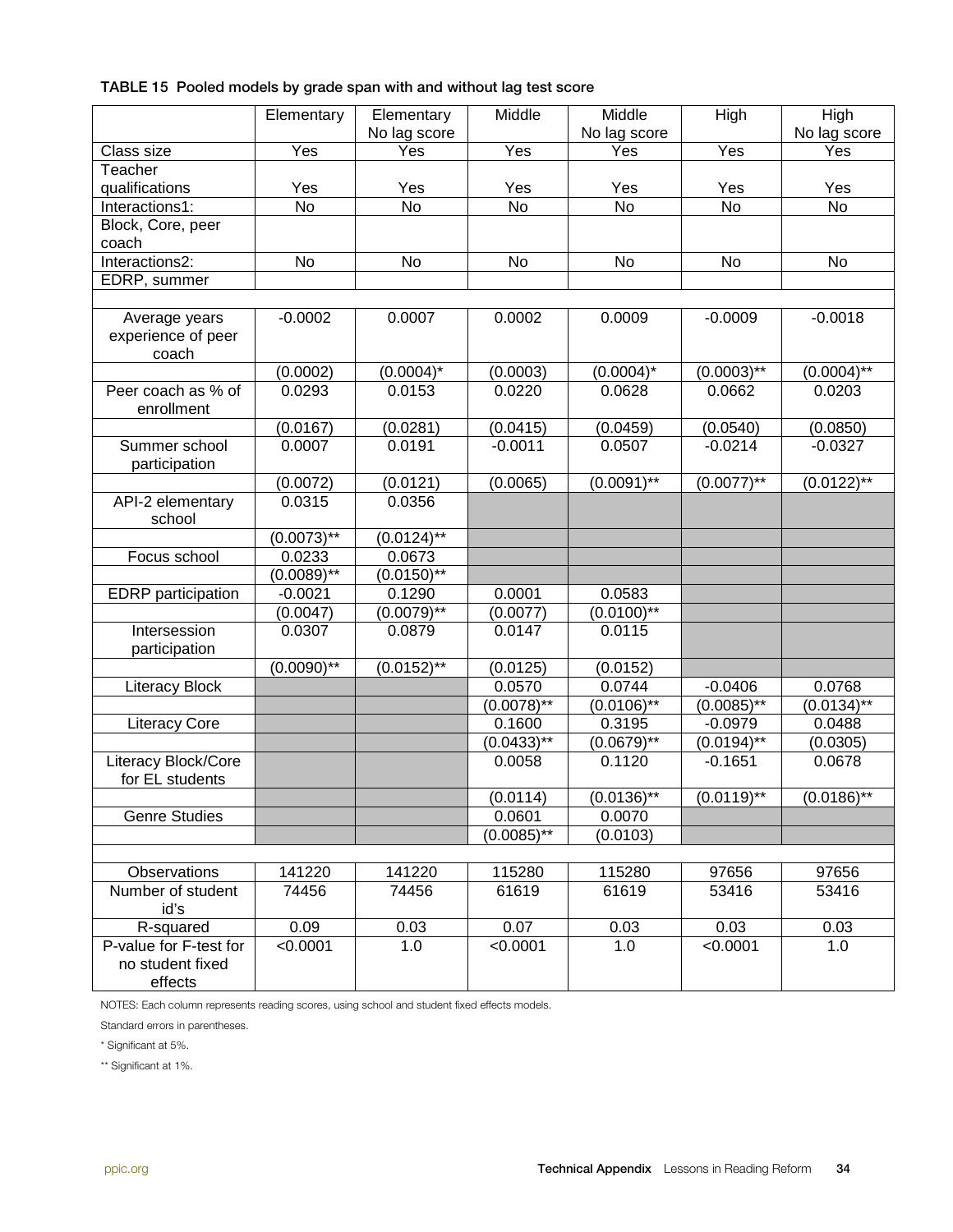| TABLE 16 Pooled models with year variations for elementary students |  |  |  |
|---------------------------------------------------------------------|--|--|--|
|---------------------------------------------------------------------|--|--|--|

|                                  | Model iv      | Tests that overall effect |
|----------------------------------|---------------|---------------------------|
|                                  |               | equals 0 in given year    |
| Class size                       | Yes           |                           |
| Teacher qualifications           | Yes           |                           |
| Interactions1:                   | No            |                           |
| Block, Core, peer coach          |               |                           |
| Interactions2:                   | No            |                           |
| EDRP, summer                     |               |                           |
|                                  |               |                           |
| Focus school                     | $-0.0007$     |                           |
|                                  | (0.0143)      |                           |
| Focus and 2001-2002 school year  | 0.0286        | $\star$                   |
|                                  | (0.0153)      |                           |
| Focus and 2002-2003 school year  | 0.1191        | $***$                     |
|                                  | $(0.0199)$ ** |                           |
| Focus and 2003-2004 school year  | 0.0262        |                           |
|                                  | (0.0200)      |                           |
| Focus and 2004-2005 school year  | 0.0076        |                           |
|                                  | (0.0273)      |                           |
| API-2 elementary school          | 0.0034        |                           |
|                                  | (0.0119)      |                           |
| API-2 and 2001-2002 school year  | 0.0670        | $**$                      |
|                                  | $(0.0147)$ ** |                           |
| API-2 and 2002-2003 school year  | 0.0644        | $***$                     |
|                                  | $(0.0145)$ ** |                           |
| API-2 and 2003-2004 school year  | 0.0183        |                           |
|                                  | (0.0166)      |                           |
| API-2 and 2004-2005 school year  | $-0.0061$     |                           |
|                                  | (0.0205)      |                           |
| <b>EDRP</b> participation        | $-0.0144$     |                           |
|                                  | (0.0080)      |                           |
| EDRP and 2001-2002 school year   | 0.0218        |                           |
|                                  | $(0.0109)^*$  |                           |
| EDRP and 2002-2003 school year   | 0.0191        |                           |
|                                  | (0.0116)      |                           |
| EDRP and 2003-2004 school year   | 0.0037        |                           |
|                                  | (0.0179)      |                           |
| EDRP and 2004-2005 school year   | 0.0554        |                           |
|                                  | $(0.0261)^*$  |                           |
| Summer school participation      | 0.3496        |                           |
|                                  | (0.3081)      |                           |
| Summer and 2001-2002 school year | $-0.3480$     |                           |
|                                  | (0.3084)      |                           |
| Summer and 2002-2003 school year | $-0.3612$     |                           |
|                                  | (0.3083)      |                           |
| Summer and 2003-2004 school year | $-0.3559$     |                           |
|                                  | (0.3084)      |                           |
| Summer and 2004-2005 school year | $-0.2934$     | $***$                     |
|                                  | (0.3086)      |                           |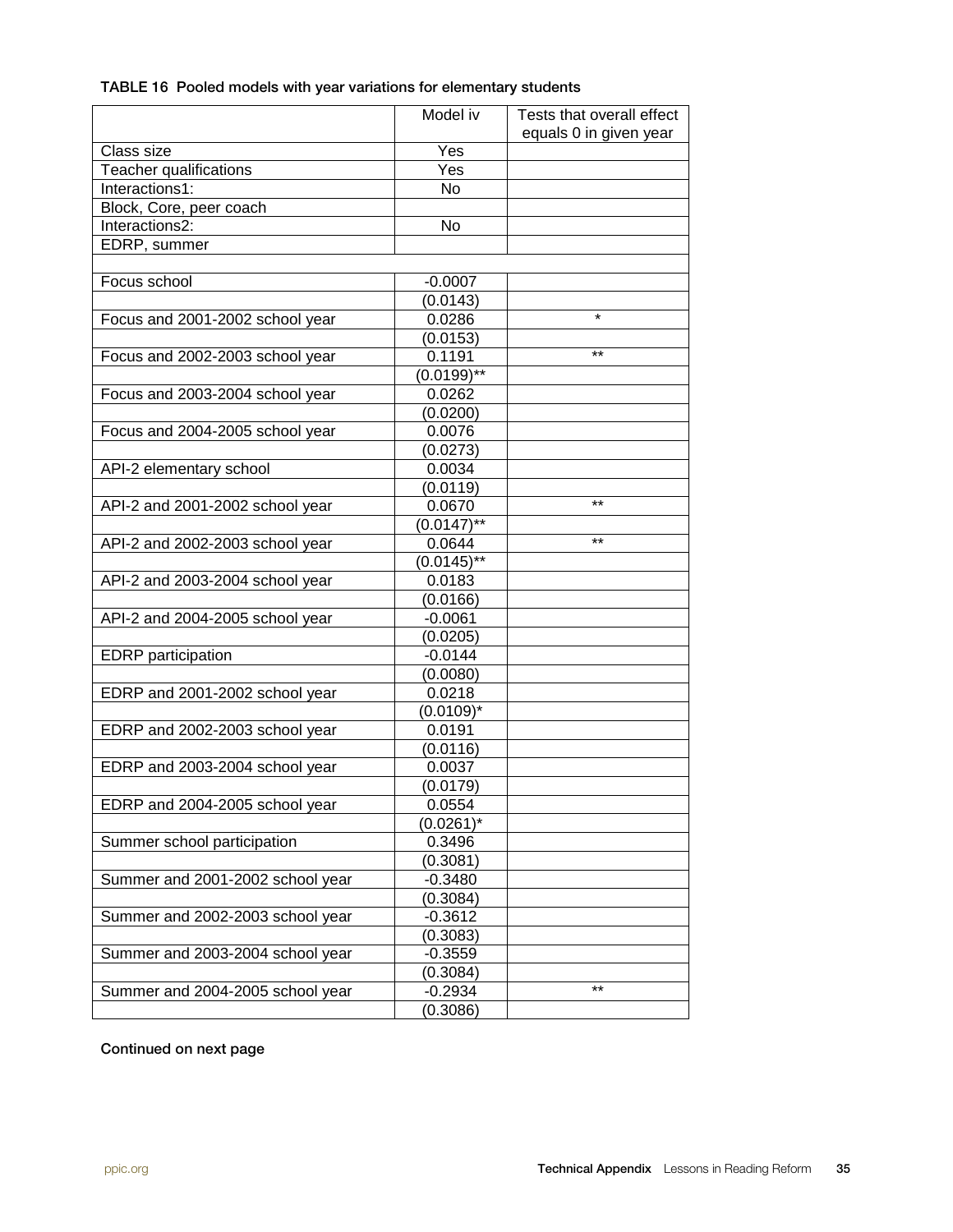#### **Continued**

| Intersession participation             | $-0.3081$     |       |
|----------------------------------------|---------------|-------|
|                                        | (0.3083)      |       |
| Intersession and 2001-2002 school year | 0.3279        |       |
|                                        | (0.3086)      |       |
| Intersession and 2002-2003 school year | 0.3501        | $***$ |
|                                        | (0.3085)      |       |
| Intersession and 2003-2004 school year | 0.3321        |       |
|                                        | (0.3086)      |       |
| Intersession and 2004-2005 school year | 0.3264        |       |
|                                        | (0.3091)      |       |
| Average years experience of peer coach | $-0.0002$     |       |
|                                        | (0.0002)      |       |
| Peer coach as % of enrollment          | 0.0525        | ¥     |
|                                        | (0.0229)*     |       |
| Peer coach and 1999-2000 school year   | $-0.1273$     |       |
|                                        | $(0.0482)$ ** |       |
| Peer coach and 2001-2002 school year   | $-0.1279$     |       |
|                                        | $(0.0479)$ ** |       |
| Peer coach and 2002-2003 school year   | 0.0507        | $***$ |
|                                        | (0.0438)      |       |
| Peer coach and 2003-2004 school year   | $-0.0006$     |       |
|                                        | (0.0416)      |       |
| Peer coach and 2004-2005 school year   | 0.1031        | $**$  |
|                                        | $(0.0473)^*$  |       |
| Observations                           | 141220        |       |
| Number of student id's                 | 74456         |       |
| R-squared                              | 0.66          |       |

P-values for F-tests that selected year interactions equal zero:

| All Blueprint variables       | < 0.0001 |
|-------------------------------|----------|
| Focus schools                 | < 0.0001 |
| API-2 schools                 | < 0.0001 |
| <b>EDRP</b>                   | 0.0916   |
| Summer                        | 0.0032   |
| Intersession                  | 0.5321   |
| Peer coach as % of enrollment | 0.0001   |

NOTES: Standard errors in parentheses. The rightmost column provides a test that the overall effect of the given Blueprint element was zero in the given year. Rows that do not indicate a year refer to a test that the given Blueprint element had a zero effect in the base year, which was 2000-2001 for all Blueprint elements except for peer coaches, for which the base year was 1999-2000.

\* Significant at 5%.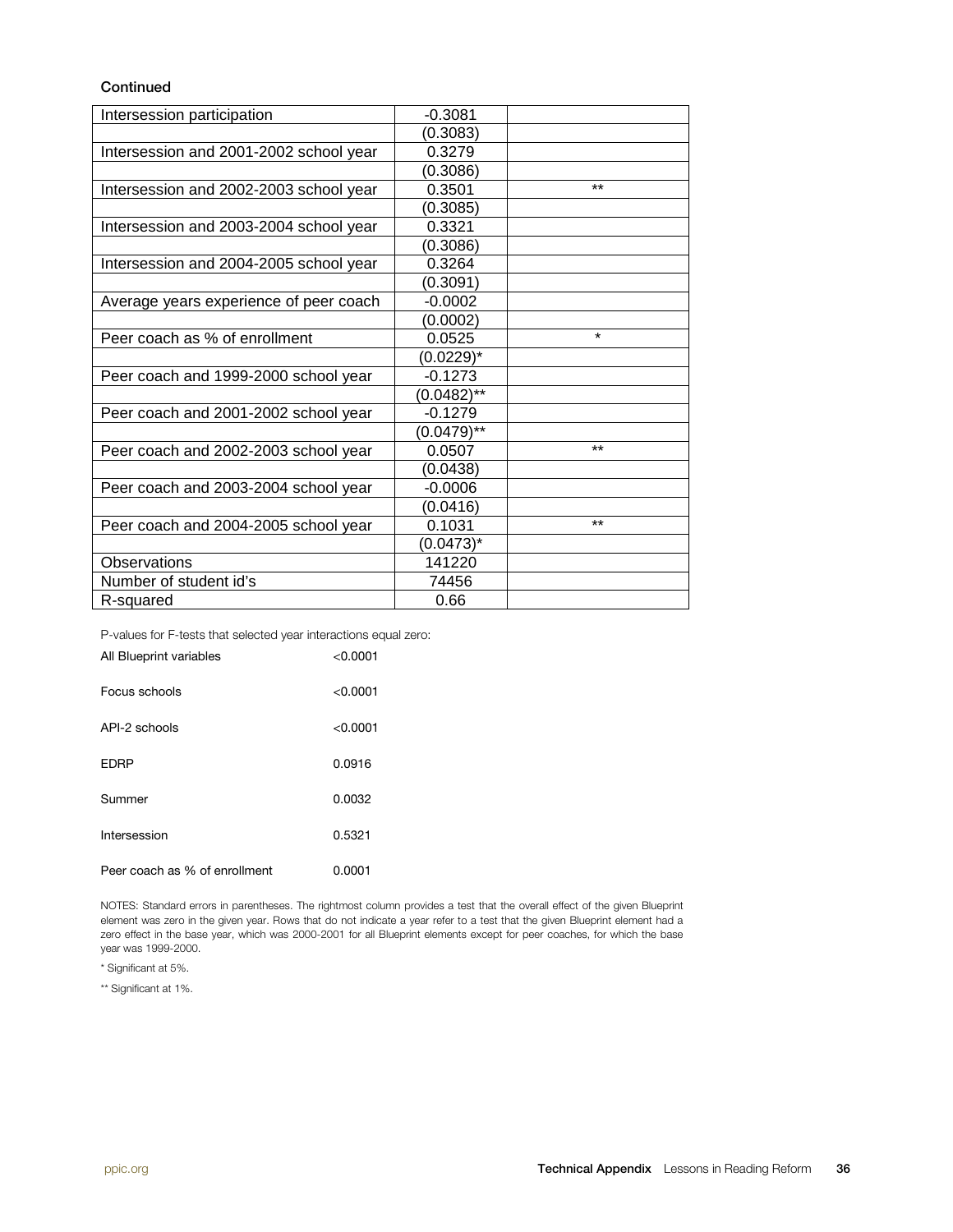|  | TABLE 17 Pooled models with year variations for middle school students |  |  |  |
|--|------------------------------------------------------------------------|--|--|--|
|--|------------------------------------------------------------------------|--|--|--|

|                                                                   | Model iv                   | Tests that overall |
|-------------------------------------------------------------------|----------------------------|--------------------|
|                                                                   |                            | effect equals 0 in |
|                                                                   |                            | a given year       |
| Class size                                                        | Yes                        |                    |
| Teacher qualifications                                            | Yes                        |                    |
| Interactions1:                                                    | No                         |                    |
| Block, Core, peer coach                                           |                            |                    |
| Interactions2:                                                    | No                         |                    |
| EDRP, summer                                                      |                            |                    |
|                                                                   |                            |                    |
| <b>Literacy Block</b>                                             | 0.0457                     | $***$              |
|                                                                   | $(0.0102)$ **              |                    |
| Literacy Block and 2001-2002 school year                          | $-0.0140$                  | $\star$            |
|                                                                   | (0.0136)                   |                    |
| Literacy Block and 2002-2003 school year                          | $-0.0130$                  | $\star$            |
|                                                                   | (0.0140)                   |                    |
| Literacy Block and 2003-2004 school year                          | $-0.0050$                  | $\star$            |
|                                                                   | (0.0146)                   |                    |
| Literacy Block and 2004-2005 school year                          | 0.0009                     | $***$              |
|                                                                   | (0.0179)                   |                    |
| <b>Literacy Core</b>                                              | 0.1450                     | $***$              |
|                                                                   | $(0.0571)^*$               |                    |
| Literacy Core and 2002-2003 school year                           | $-0.1022$                  |                    |
|                                                                   | (0.0747)                   |                    |
| Literacy Core and 2003-2004 school year                           | 0.0534                     | $***$              |
|                                                                   | (0.0821)                   |                    |
| Literacy Block/Core for EL students                               | $-0.0134$                  |                    |
|                                                                   | (0.0116)                   |                    |
| Literacy Block/Core for EL students and 2001-                     | 0.0119                     |                    |
| 2002 school year                                                  |                            |                    |
|                                                                   | (0.0141)                   |                    |
| Literacy Block/Core for EL students and 2002-                     | 0.0753                     | $***$              |
| 2003 school year                                                  |                            |                    |
|                                                                   | $(0.0161)$ **              |                    |
| Literacy Block/Core for EL students and 2003-<br>2004 school year | 0.0880                     | $***$              |
|                                                                   | $(0.0173)$ **              |                    |
| Literacy Block/Core for EL students and 2004-<br>2005 school year | 0.1643                     | $***$              |
|                                                                   | $(0.01\overline{96})^{**}$ |                    |
| <b>Genre Studies</b>                                              | 0.0863                     | $***$              |
|                                                                   | $(0.0123)$ **              |                    |
| Genre Studies and 1999-2000 school year                           | $-0.0207$                  |                    |
|                                                                   | (0.0364)                   |                    |
| Genre Studies and 2001-2002 school year                           | 0.0245                     | $***$              |
|                                                                   | (0.0155)                   |                    |
| Genre Studies and 2002-2003 school year                           | $-0.0251$                  | $***$              |
|                                                                   | (0.0157)                   |                    |
| Genre Studies and 2003-2004 school year                           | $-0.0486$                  | $\star$            |
|                                                                   | $(0.0149)$ **              |                    |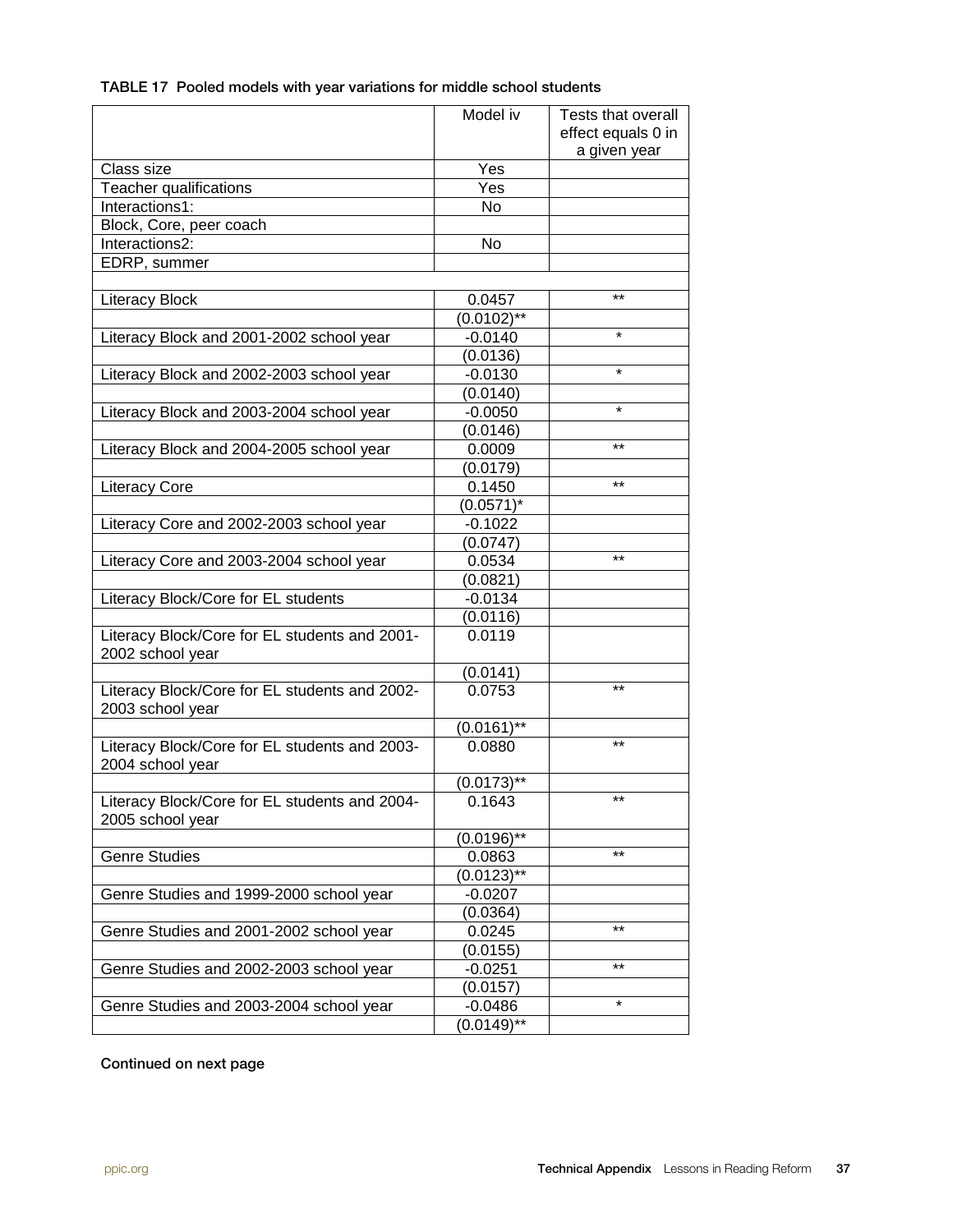#### **Continued**

| Genre Studies and 2004-2005 school year | $-0.0710$            |         |
|-----------------------------------------|----------------------|---------|
|                                         | $(0.0185)$ **        |         |
| <b>EDRP</b>                             | $-0.0068$            |         |
|                                         | (0.0115)             |         |
| EDRP and 2001-2002 school year          | 0.0026               |         |
|                                         | (0.0153)             |         |
| EDRP and 2002-2003 school year          | 0.0069               |         |
|                                         | (0.0158)             |         |
| EDRP and 2003-2004 school year          | 0.0301               |         |
|                                         | (0.0208)             |         |
| EDRP and 2004-2005 school year          | 0.0532               | $\star$ |
|                                         | $(0.0245)^*$         |         |
| Summer session                          | $-0.0157$            |         |
|                                         | (0.0155)             |         |
| Summer and 2001-2002 school year        | 0.0086               |         |
|                                         | (0.0181)             |         |
| Summer and 2002-2003 school year        | 0.0232               |         |
|                                         | (0.0178)             |         |
| Summer and 2003-2004 school year        | 0.0119               |         |
|                                         | (0.0187)             |         |
| Summer and 2004-2005 school year        | 0.0332               |         |
|                                         | (0.0202)             |         |
| Intersession                            | 0.0039               |         |
|                                         | (0.0167)             | $***$   |
| Intersession and 2001-2002 school year  | 0.0410               |         |
|                                         | $(0.0209)^*$         | $\star$ |
| Intersession and 2002-2003 school year  | 0.0338               |         |
|                                         | (0.0212)             |         |
| Intersession and 2003-2004 school year  | $-0.0106$            |         |
|                                         | (0.0232)             |         |
| Intersession and 2004-2005 school year  | 0.0000               |         |
|                                         | (0.0000)             |         |
| Average years experience of peer coach  | 0.0003               |         |
| Peer coach as % of enrollment           | (0.0002)             |         |
|                                         | $-0.0269$            |         |
|                                         | (0.0503)             | $***$   |
| Peer coach and 1999-2000 school year    | $-0.3525$            |         |
| Peer coach and 2001-2002 school year    | (0.0831)**<br>0.1920 | $***$   |
|                                         | $(0.0775)^*$         |         |
| Peer coach and 2002-2003 school year    | 0.1601               | $\star$ |
|                                         | $(0.0703)^*$         |         |
| Peer coach and 2003-2004 school year    | 0.0538               |         |
|                                         | (0.0713)             |         |
| Peer coach and 2004-2005 school year    | 0.0813               |         |
|                                         | (0.0918)             |         |
| Observations                            | 115280               |         |
| Number of stud id                       | 61619                |         |
| R-squared                               | 0.64                 |         |
|                                         |                      |         |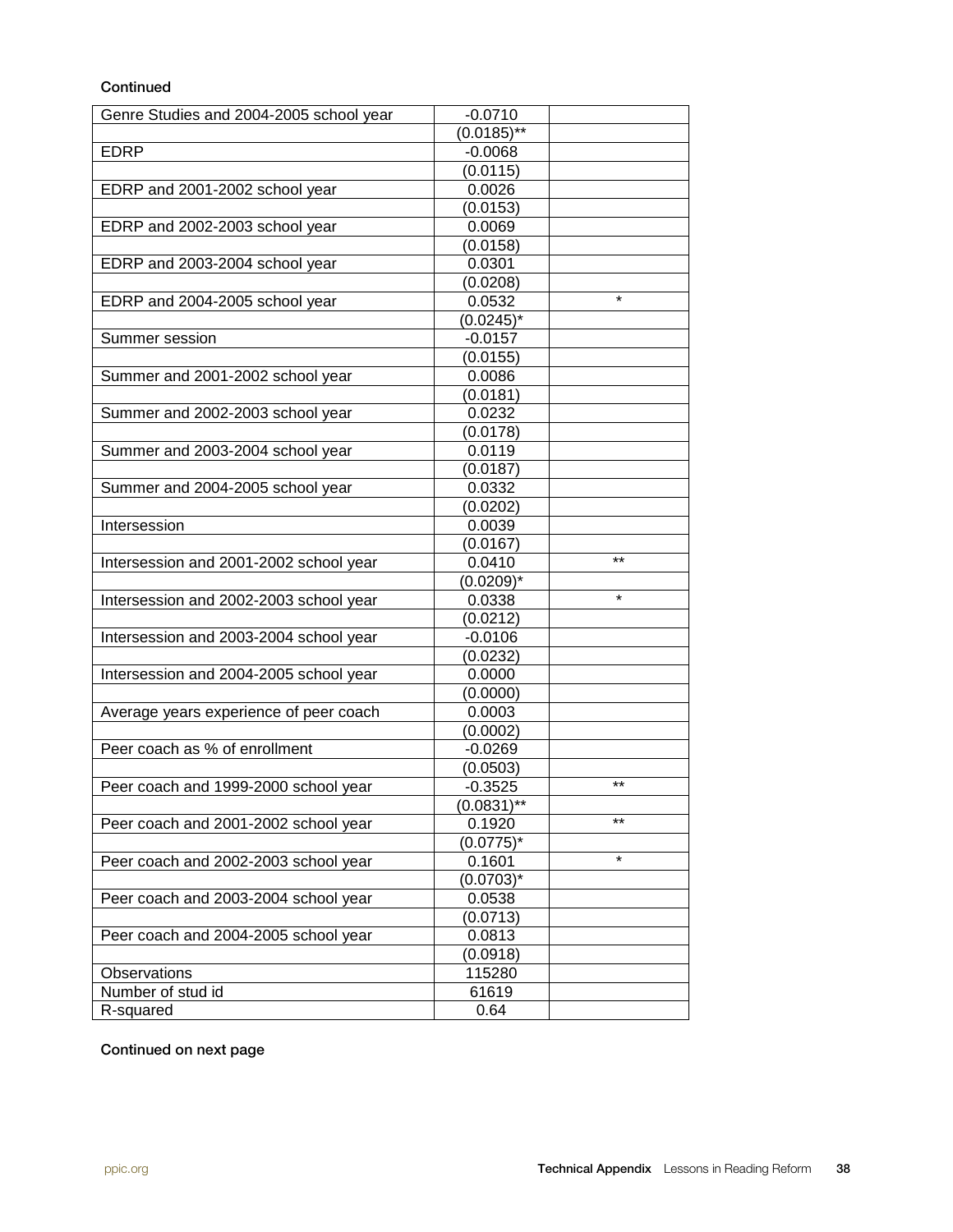#### **Continued**

| P-values for F-tests that selected year interactions equal zero: |          |  |  |
|------------------------------------------------------------------|----------|--|--|
| All Blueprint variables                                          | < 0.0001 |  |  |
| <b>Literacy Block</b>                                            | 0.8072   |  |  |
| <b>Literacy Core</b>                                             | 0.1598   |  |  |
| Literacy Block/Core for EL                                       | < 0.0001 |  |  |
| <b>Genre Studies</b>                                             | < 0.0001 |  |  |
| EDRP                                                             | 0.1706   |  |  |
| Summer                                                           | 0.3651   |  |  |
| Intersession                                                     | 0.0360   |  |  |
| Peer coach as % of enrollment                                    | < 0.0001 |  |  |

NOTES: Standard errors in parentheses. The rightmost column provides a test that the overall effect of the given Blueprint element was zero in the given year. Rows that do not indicate a year refer to a test that the given Blueprint element had a zero effect in the base year, which was 2000-2001 for all Blueprint elements except for peer coaches, for which the base year was 1999-2000.

\* Significant at 5%.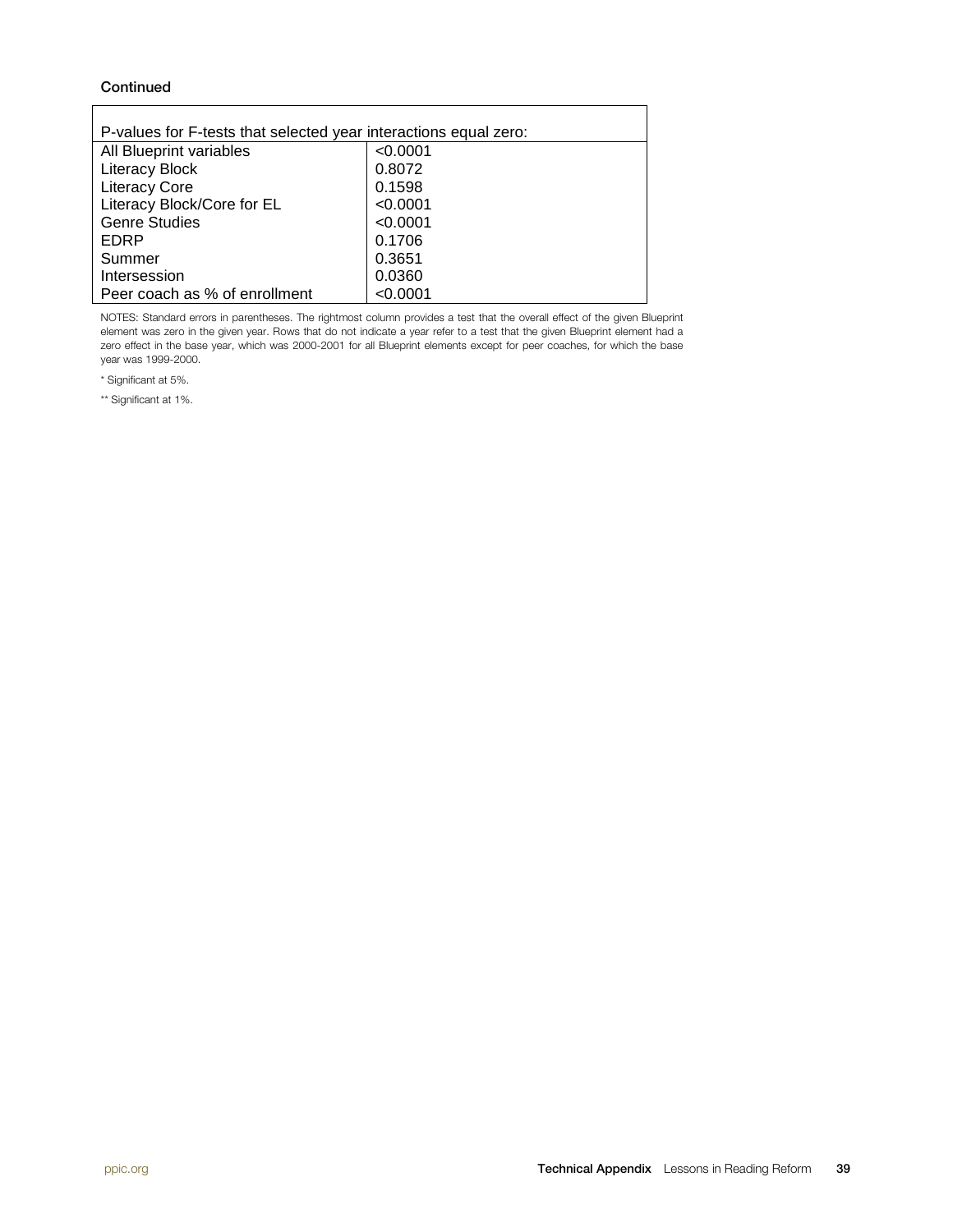#### TABLE 18 Pooled models with year variations for high school students

|                                                                  | Model iv      | Tests that overall |
|------------------------------------------------------------------|---------------|--------------------|
|                                                                  |               | effect equals 0 in |
|                                                                  |               | a given year       |
| Class size                                                       | Yes           |                    |
| Teacher qualifications                                           | Yes           |                    |
| Interactions1:                                                   | No            |                    |
| Block, Core, peer coach                                          |               |                    |
| Interactions2:                                                   | No            |                    |
| EDRP, summer                                                     |               |                    |
|                                                                  |               |                    |
| <b>Literacy Block</b>                                            | $-0.0671$     | $***$              |
|                                                                  | $(0.0153)$ ** |                    |
| Literacy Block and 1999-2000 school<br>vear                      | 0.0535        |                    |
|                                                                  | $(0.0196)$ ** |                    |
| Literacy Block and 2001-2002 school<br>year                      | 0.0268        | $***$              |
|                                                                  | (0.0199)      |                    |
| Literacy Block and 2002-2003 school<br>year                      | $-0.0039$     | $***$              |
|                                                                  | (0.0194)      |                    |
| Literacy Block and 2003-2004 school<br>year                      | 0.0276        | $\star$            |
|                                                                  | (0.0193)      |                    |
| Literacy Block and 2004-2005 school<br>vear                      | 0.0914        |                    |
|                                                                  | $(0.0305)$ ** |                    |
| <b>Literacy Core</b>                                             | $-0.1380$     | $***$              |
|                                                                  | $(0.0305)$ ** |                    |
| Literacy Core and 2001-2002 school year                          | 0.0283        | $***$              |
|                                                                  | (0.0439)      |                    |
| Literacy Core and 2002-2003 school year                          | 0.0699        |                    |
|                                                                  | (0.0433)      |                    |
| Literacy Core and 2003-2004 school year                          | $-0.2463$     | $\star$            |
|                                                                  | (0.1715)      |                    |
| Literacy Block/Core for EL students                              | $-0.2275$     | $***$              |
|                                                                  | $(0.0182)$ ** |                    |
| Literacy Block/Core for EL students and<br>1999-2000 school year | 0.0371        | $***$              |
|                                                                  | (0.0268)      |                    |
| Literacy Block/Core for EL students and<br>2001-2002 school year | 0.0403        | $***$              |
|                                                                  | (0.0220)      |                    |
| Literacy Block/Core for EL students and<br>2002-2003 school year | 0.1065        | $***$              |
|                                                                  | $(0.0241)$ ** |                    |
| Literacy Block/Core for EL students and<br>2003-2004 school year | 0.1231        | $***$              |
|                                                                  | $(0.0259)$ ** |                    |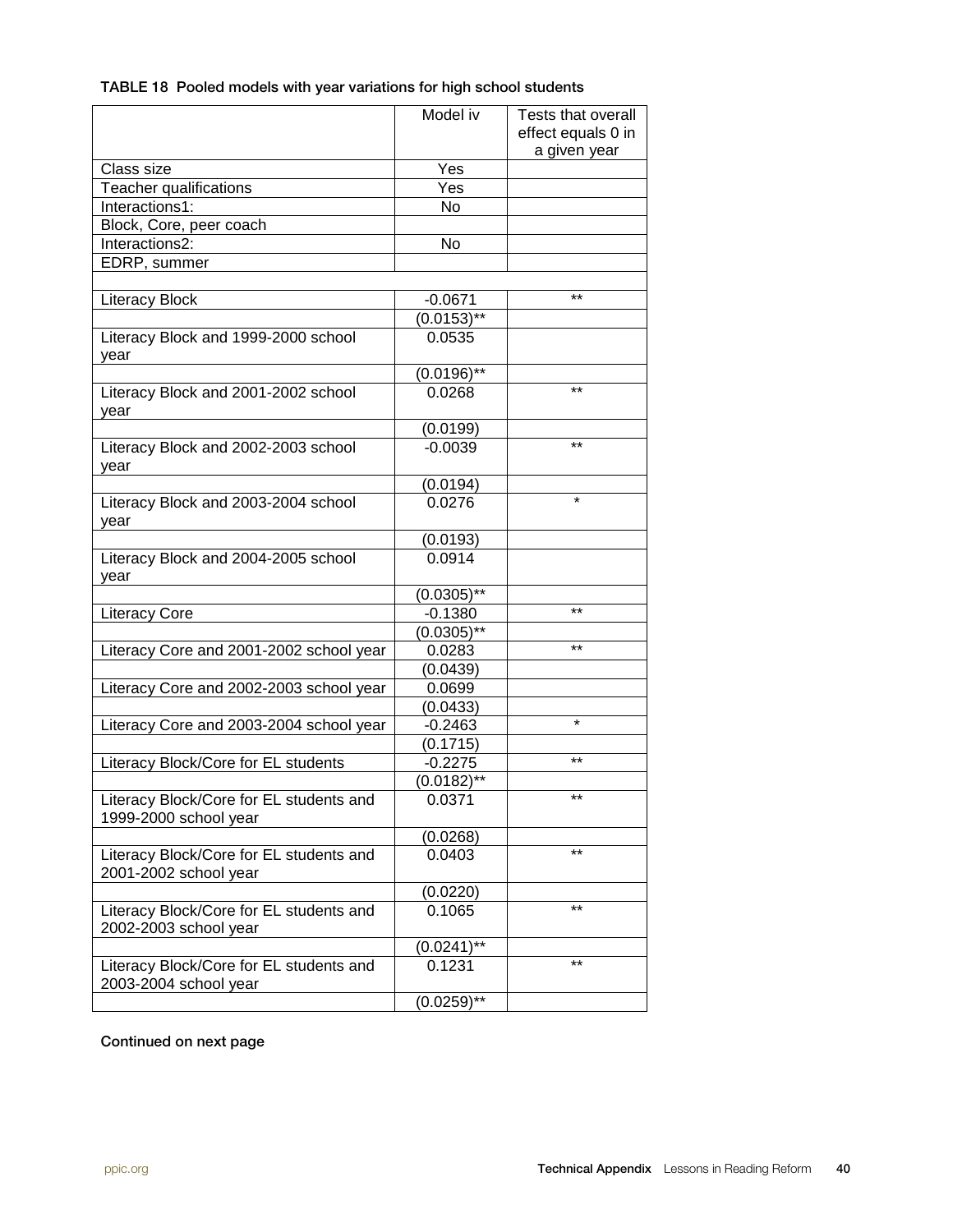#### **Continued**

| Literacy Block/Core for EL students and<br>2004-2005 school year | 0.2674        |            |  |  |
|------------------------------------------------------------------|---------------|------------|--|--|
|                                                                  | $(0.0384)$ ** |            |  |  |
| Summer session                                                   | 0.0053        |            |  |  |
|                                                                  | (0.0209)      |            |  |  |
| Summer and 2001-2002 school year                                 | $-0.0276$     |            |  |  |
|                                                                  | (0.0249)      |            |  |  |
| Summer and 2002-2003 school year                                 | $-0.0296$     |            |  |  |
|                                                                  | (0.0248)      |            |  |  |
| Summer and 2003-2004 school year                                 | $-0.0261$     |            |  |  |
|                                                                  | (0.0258)      |            |  |  |
| Summer and 2004-2005 school year                                 | 0.0261        |            |  |  |
|                                                                  | (0.0904)      |            |  |  |
| Average years experience of peer coach                           | $-0.0011$     |            |  |  |
|                                                                  | $(0.0003)$ ** |            |  |  |
| Peer coach as % of enrollment                                    | 0.0382        |            |  |  |
|                                                                  | (0.0751)      |            |  |  |
| Peer coach and 1999-2000 school year                             | $-0.2050$     |            |  |  |
|                                                                  | (0.1123)      |            |  |  |
| Peer coach and 2001-2002 school year                             | $-0.1475$     |            |  |  |
|                                                                  | (0.2254)      |            |  |  |
| Peer coach and 2002-2003 school year                             | 0.5059        | $***$      |  |  |
|                                                                  | $(0.1452)$ ** |            |  |  |
| Peer coach and 2003-2004 school year                             | $-0.0219$     |            |  |  |
|                                                                  | (0.1694)      |            |  |  |
| Peer coach and 2004-2005 school year                             | 1.1006        | $***$      |  |  |
|                                                                  | $(0.3611)$ ** |            |  |  |
|                                                                  |               |            |  |  |
| <b>Observations</b>                                              | 97656         |            |  |  |
| Number of stud id                                                | 53416         |            |  |  |
| R-squared                                                        | 0.61          |            |  |  |
| P-values for F-tests that selected year interactions equal zero: |               |            |  |  |
| All Blueprint variables                                          |               | < 0.0001   |  |  |
| <b>Literacy Block</b>                                            |               | 0.0042     |  |  |
| <b>Literacy Core</b>                                             |               | 0.1661     |  |  |
| Literacy Block/Core for EL                                       |               | $<$ 0.0001 |  |  |
| Summer                                                           |               | 0.7511     |  |  |

NOTES: Standard errors in parentheses. The rightmost column provides a test that the overall effect of the given Blueprint element was zero in the given year. Rows that do not indicate a year refer to a test that the given Blueprint element had a zero effect in the base year, which was 2000-2001 for all Blueprint elements except for peer coaches, for which the base year was 1999-2000.

<0.0001

\* Significant at 5%.

Peer coach as % of enrollment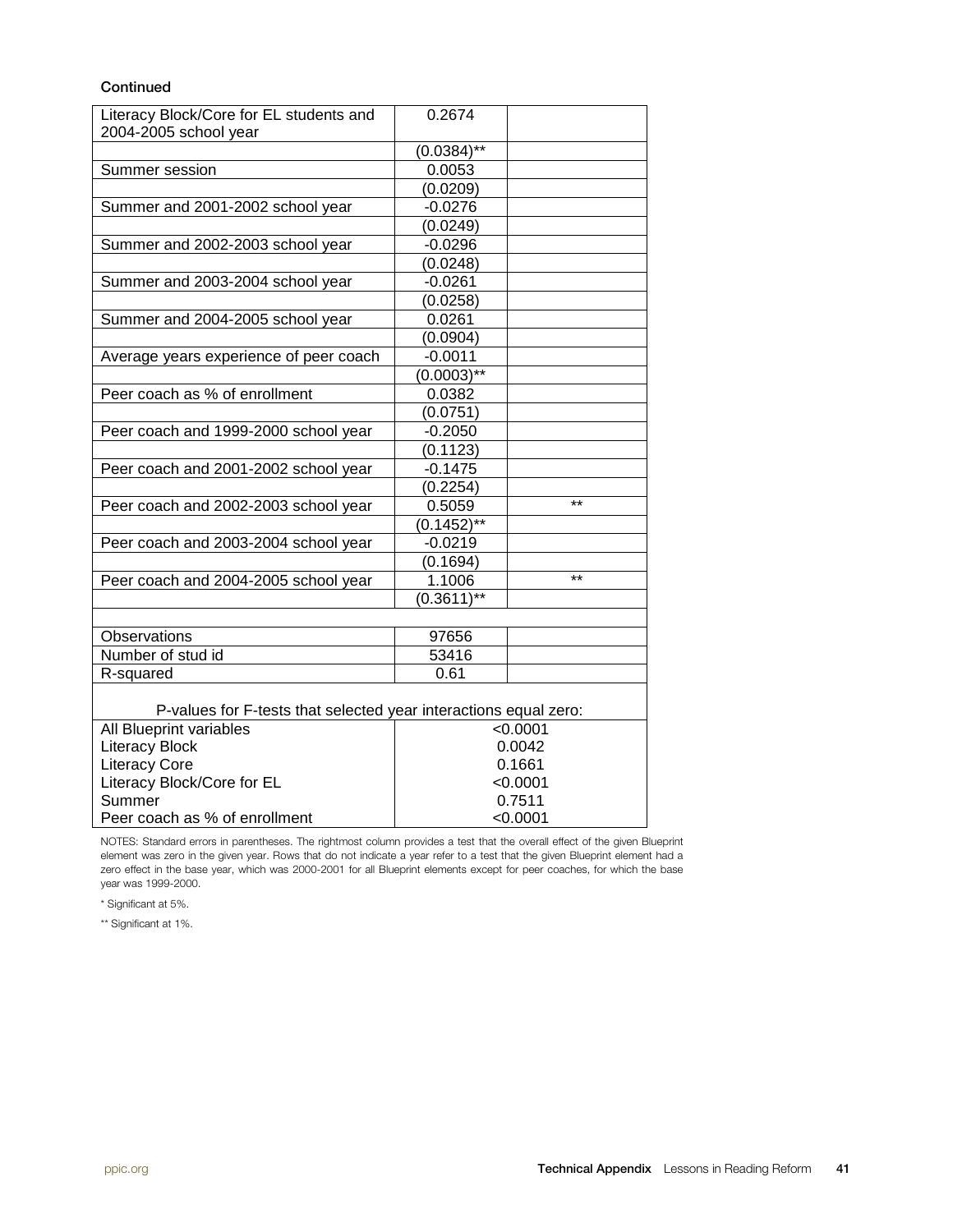TABLE 19 Separate models by subject area of the number of A–G classes taken in a given year

| Total Block interventions                                   | <b>Foreign Language</b> | Art                    | <b>Math</b>           | <b>English</b>    | <b>Science</b>         | <b>Social Studies</b> |
|-------------------------------------------------------------|-------------------------|------------------------|-----------------------|-------------------|------------------------|-----------------------|
|                                                             | $-0.65$                 | $-0.26$                | $-0.09$               | 0.27              | $-0.23$                | 0.07                  |
|                                                             | $(0.02)$ **             | $(0.01)$ **            | $(0.02)$ **           | $(0.01)$ **       | $(0.02)$ **            | $(0.02)$ **           |
| <b>Total Core interventions</b>                             | $-0.99$                 | $-0.41$                | 0.19                  | 0.47              | $-0.07$                | $-0.20$               |
|                                                             | $(0.03)$ **             | $(0.03)$ **            | $(0.03)$ **           | $(0.03)$ **       | (0.03)                 | $(0.04)$ **           |
| <b>Total Block/Core</b><br>interventions for EL<br>students | $-0.72$<br>$(0.02)$ **  | $-0.24$<br>$(0.02)$ ** | $-0.04$<br>$(0.02)^*$ | $-0.01$<br>(0.02) | $-0.18$<br>$(0.02)$ ** | 0.12<br>$(0.02)$ **   |
| Total summer                                                | $-0.18$                 | 0.04                   | 0.05                  | 0.03              | $-0.07$                | 0.07                  |
| interventions                                               | $(0.02)$ **             | $(0.02)^*$             | $(0.02)$ **           | $(0.01)^*$        | $(0.02)$ **            | $(0.02)$ **           |
| $R^2$                                                       | 0.20                    | 0.03                   | 0.04                  | 0.05              | 0.10                   | 0.21                  |
| <b>Observations</b>                                         | 140,037                 | 140,037                | 140,037               | 140,037           | 140,037                | 140,037               |

\*\* Denotes significance at the 1 percent level of confidence.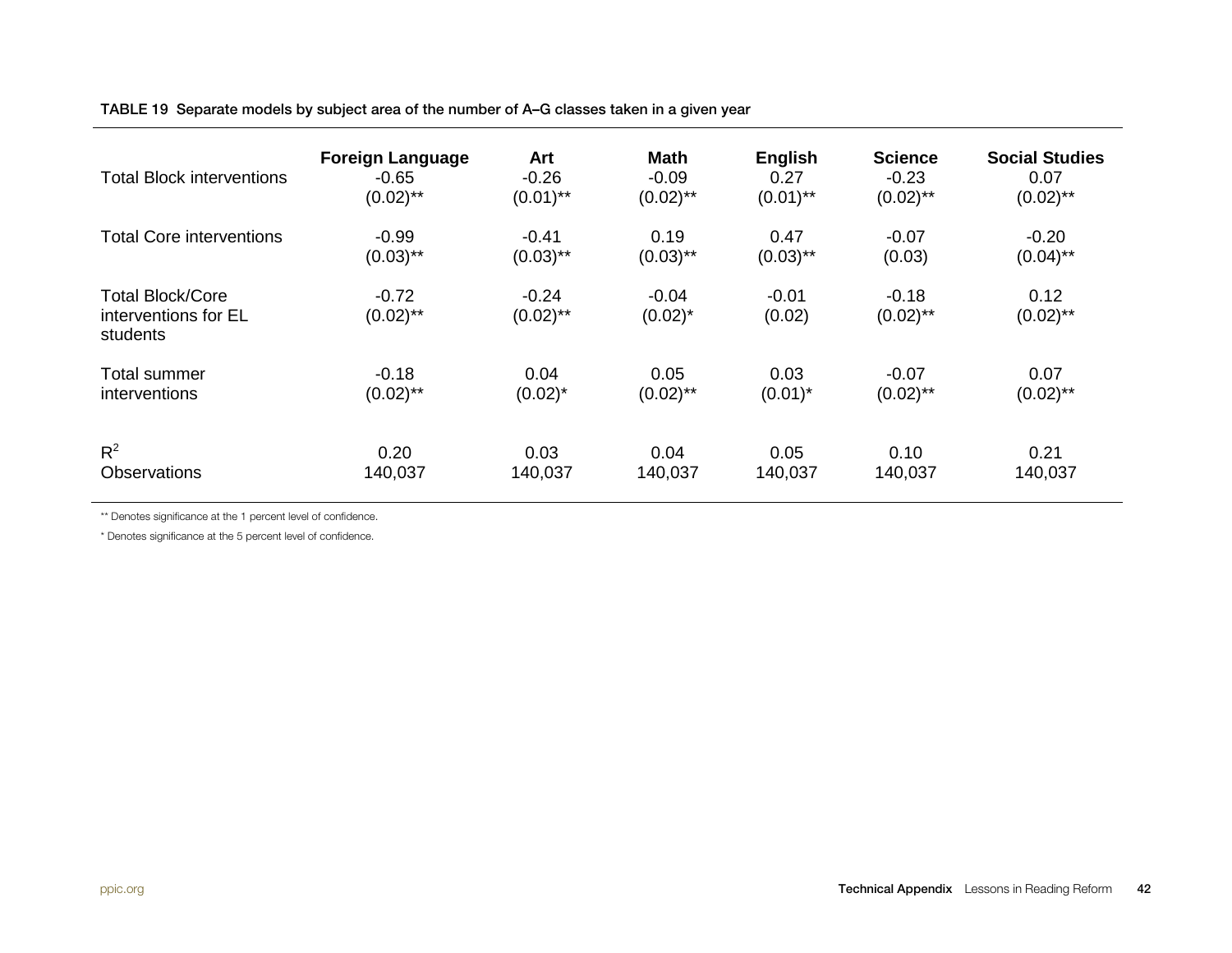## **References**

- American Institutes for Research (AIR). 2002. *Evaluation of the Blueprint for Student Success in a Standards-Based System.* Palo Alto, CA: American Institutes for Research.
- Ashenfelter, Orley. 1978. "Estimating the Effect of Training Programs on Earnings." *Review of Economics and Statistics* 60 (1): 47–57.
- Bassok, Daphna, and Margaret E. Raymond. 2005. "Performance Trends and the Blueprint for Student Success." In *Urban School Reform: Lessons from San Diego*, ed. Frederick M. Hess (Cambridge, MA: Harvard Education Press), 299–323.
- Betts, Julian R. 2005. "The Promise and Challenge of Accountability in Public Schooling." In *Urban School Reform: Lessons from San Diego,* ed. Frederick M. Hess (Cambridge, MA: Harvard Education Press), 157–176.
- Betts, Julian R., Andrew Zau, and Kevin King. 2005. *From Blueprint to Reality: San Diego's Education Reforms.* San Francisco: Public Policy Institute of California.
- Betts, Julian R., Andrew Zau, and Lorien Rice. 2003. *Determinants of Student Achievement: New Evidence from San Diego.* San Francisco: Public Policy Institute of California.
- Coleman, James Samuel. 1966. *Equality of Educational Opportunity.* Washington, DC: U.S. Dept. of Health, Education, and Welfare, Office of Education.
- Hightower, Amy M. 2002. "San Diego's Big Boom: Systemic Instructional Change in the Central Office and Schools." In *School Districts and Instructional Renewal*, ed. Amy M. Hightower, Michael S. Knapp, Julie A. Marsh, and Milbrey W. McLaughlin (New York: Teachers College Press), 76–93.
- Quick, Heather E., Beatrice F. Birman, Lawrence P. Gallagher, Jean Wolman, Kassandra Chaney, and Hiroyuki Hikawa. 2003. *Evaluation of the Blueprint for Student Success in a Standards-Based System: Year 2 Interim Report.* Palo Alto, CA: American Institutes for Research.
- Stein, Mary Kay, Lea Hubbard, and Hugh Mehan. 2004. "Reform Ideas That Travel Far Afield: The Two Cultures of Reform in New York City's District #2 and San Diego." *Journal of Educational Change* 5 (2): 161–97.